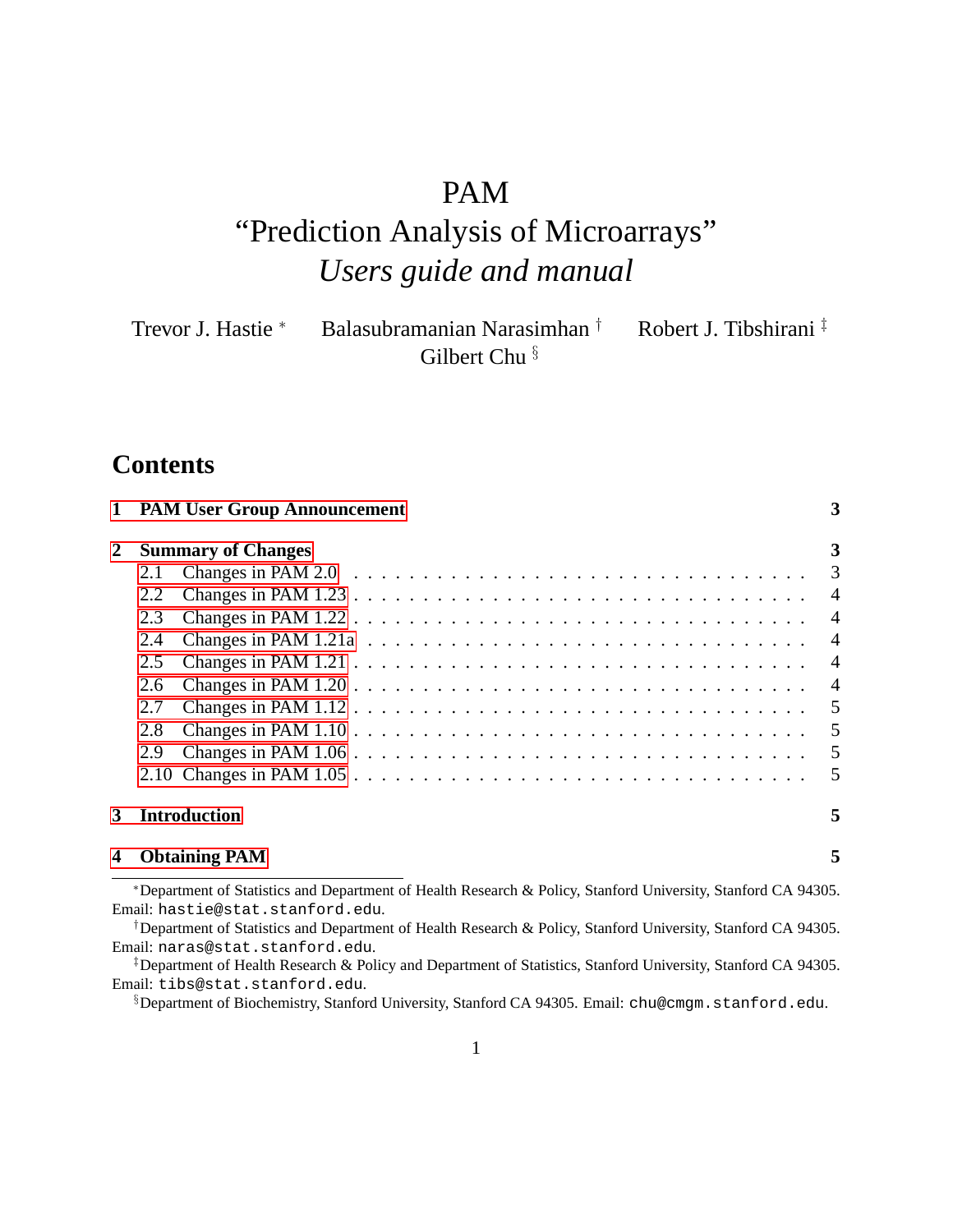| 5 | <b>System Requirements</b>                                                                                  | 6                          |
|---|-------------------------------------------------------------------------------------------------------------|----------------------------|
| 6 | <b>Installation</b><br>6.1<br>6.2                                                                           | 6<br>6<br>$\overline{7}$   |
| 7 | <b>Uninstalling PAM</b>                                                                                     | 7                          |
| 8 | <b>Documentation</b>                                                                                        | 7                          |
| 9 | <b>Examples</b>                                                                                             | 7                          |
|   | <b>10 Data Formats</b>                                                                                      | 8<br>9<br>9                |
|   | 11 Handling Missing Data                                                                                    | 9                          |
|   | 12 Running PAM: classification problems                                                                     | 10<br>14<br>22<br>22<br>23 |
|   | 13 Running PAM: Survival analysis and regression<br>13.4 Learning competing predictors from expression data | 23<br>23<br>25<br>25<br>27 |
|   | 14 Details of the R Excel Connection                                                                        | 27                         |
|   | <b>15 Frequently Asked Questions</b>                                                                        | 27<br>27<br>28<br>28<br>29 |
|   | <b>16 Technical Details- Classification</b>                                                                 | 32<br>32<br>33<br>33       |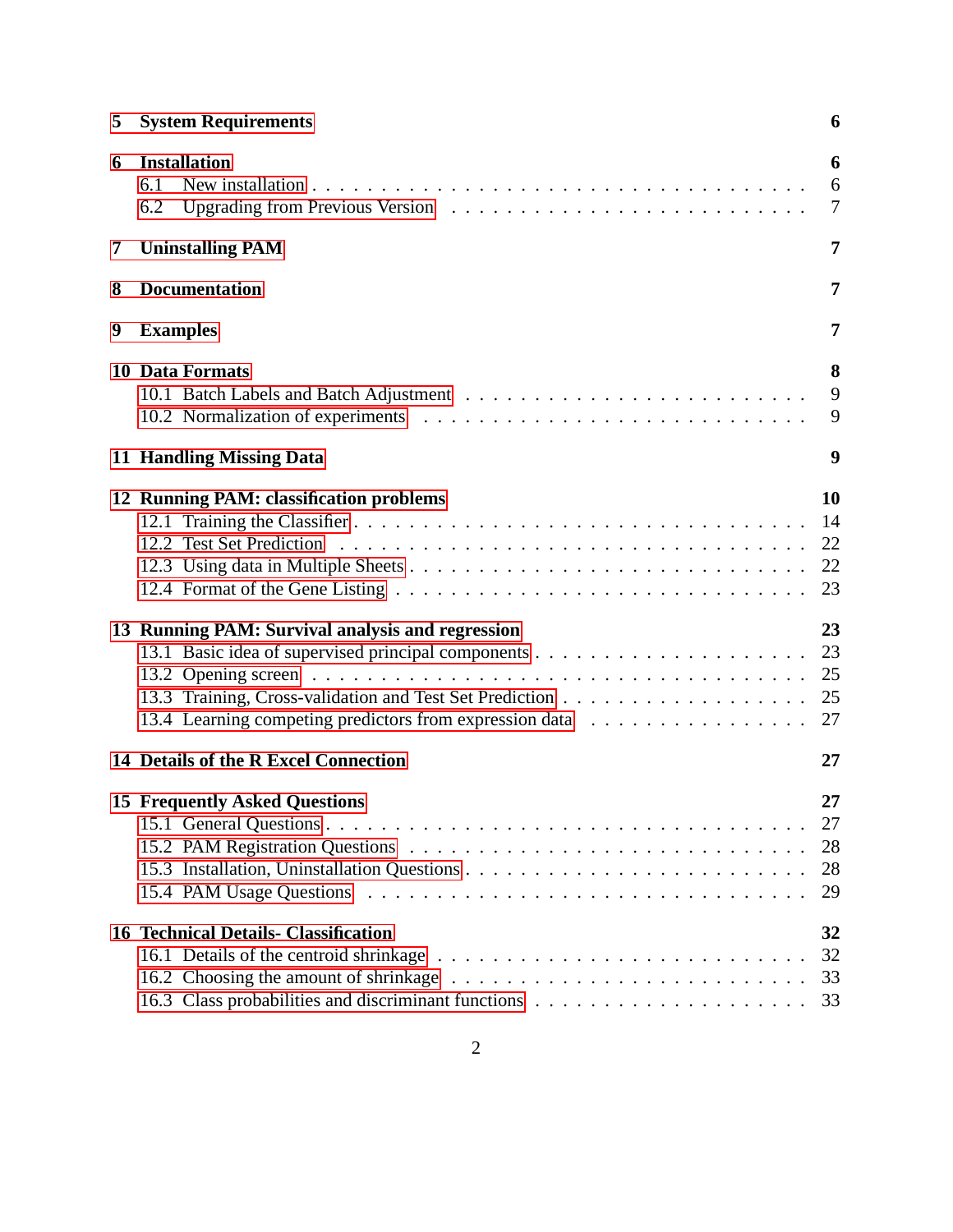|  | 17 Technical details- supervised principal components | -37 |
|--|-------------------------------------------------------|-----|

# **List of Figures**

| 2               |                                                                                                          |  |
|-----------------|----------------------------------------------------------------------------------------------------------|--|
| $\mathcal{E}$   |                                                                                                          |  |
|                 |                                                                                                          |  |
| 5 <sup>5</sup>  |                                                                                                          |  |
| 6               |                                                                                                          |  |
| $7\overline{ }$ |                                                                                                          |  |
| 8               |                                                                                                          |  |
| 9               | The test error and probability plots for Khan data $\ldots \ldots \ldots \ldots \ldots \ldots \ldots$ 21 |  |

# **List of Tables**

# <span id="page-2-0"></span>**1 PAM User Group Announcement**

To foster communication between PAM users and make new announcements, we plan to establish a new Yahoo user group. When the group is active, we'll put a notice in this manual as well as the web site. Stay tuned.

# <span id="page-2-1"></span>**2 Summary of Changes**

The following are changes since the initial release of PAMR 1.02. Note that all releases of *PAMR for Excel* prior to PAM 1.10 were internal releases.

# <span id="page-2-2"></span>**2.1 Changes in PAM 2.0**

Thsi is a major new release of PAM. We have implemented the "'supervised principal components" method for analyzing survival and regression outcomes. The old PAM survival method- discretizing the time axis and then applying PAM/classification, was not very effective and is no longer available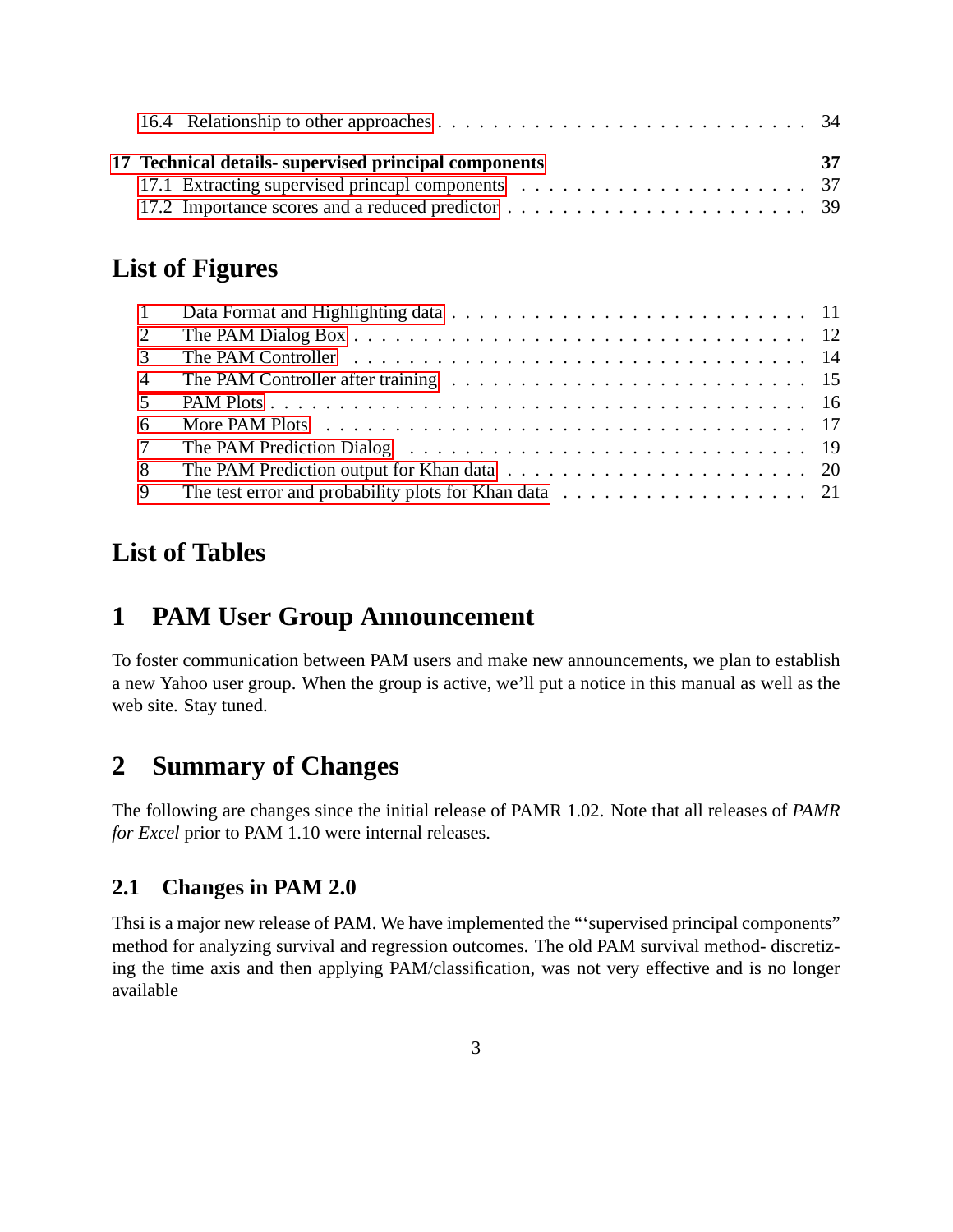#### <span id="page-3-0"></span>**2.2 Changes in PAM 1.23**

Bug fix release.

- Fixed bug in pamr.predict and gene names in the correct order.
- Fixed bug in nsccv affecting cv folds: balance and number of folds

#### <span id="page-3-1"></span>**2.3 Changes in PAM 1.22**

Bug fix release.

- Fixed pamr.to.excel so that it now expects the gene id and gene names in the correct order.
- Fixed nsccv.R to match R handling of arguments. This resulted in cross validation failing.

#### <span id="page-3-2"></span>**2.4 Changes in PAM 1.21a**

Changed the installer to include a Stanford Tool manager that would manage all Stanford tools. PAM can be activated and deactivated using the menu.

Changed pamr.listgenes to fix a typo. This cause problems.

#### <span id="page-3-3"></span>**2.5 Changes in PAM 1.21**

Fixed nsscv so that unclass is used instead of codes. This used to make PAM bomb in R versions 1.9.0 and higher.

Changed pamr.listgenes so that it doesn't bomb when significant gene list is of length 1. Reported by Markus Ruschhaupt.

Fixed pamr.confusion bug that screwed up individual plots.

Long standing request of Rob Gentleman—to add a namespace. The excel pamr package always had a namespace, but now Rob Tibshirani is syncing his source as well.

#### <span id="page-3-4"></span>**2.6 Changes in PAM 1.20**

Added survival analysis capability. Replaced the default missing data imputation algorithm with a faster and more accurate version; the old algorithm is available for reproducibility, but deprecated. Streamlined the installation process to make it more user-friendly: PAM now installs and uninstalls like a standard windows application. Reorganized the controller buttons into more sensible groupings.

Versions 1.13–1.19 were internal releases and skipped.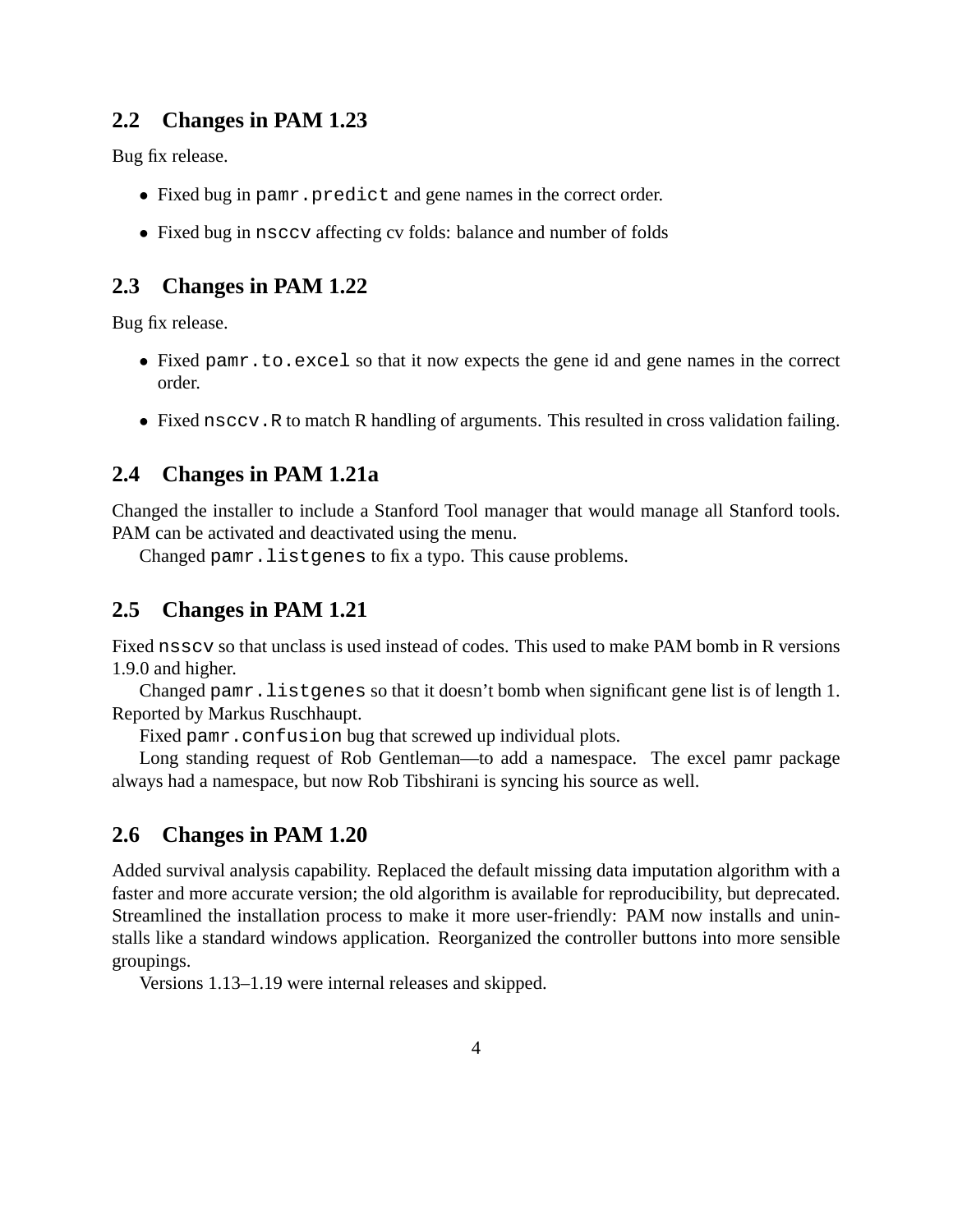#### <span id="page-4-0"></span>**2.7 Changes in PAM 1.12**

Bug fixes, mostly in installation process.

#### <span id="page-4-1"></span>**2.8 Changes in PAM 1.10**

Fixed batch adjustment bug. New dialogs added and so the PAM GUI interface is a bit different. Added test error and test probability plots. First public release.

#### <span id="page-4-2"></span>**2.9 Changes in PAM 1.06**

The first stable version that was beta tested internally.

#### <span id="page-4-3"></span>**2.10 Changes in PAM 1.05**

PAMR now has a companion: an Excel front-end that uses the R DCOM connector.

# <span id="page-4-4"></span>**3 Introduction**

PAM (Prediction Analysis of Microarrays) is a statistical technique for class prediction from gene expression data using nearest shrunken centroids. It is described in [Tibshirani, Hastie, Narasimhan,](#page-40-0) [and Chu \(2002\)](#page-40-0). The method of nearest shrunken centroids identifies subsets of genes that best characterize each class. The technique is general and can be used in many other classification problems. It can also be applied to survival analysis problems.

PAM Software for the R package [\(Ihaka and Gentleman, 1996\)](#page-40-1) has been available for some time now. This manual describes the same software adapted to an Excel front-end. Our goal was to produce an environment much like that of the SAM [\(Tusher, Tibshirani, and Chu, 2001\)](#page-40-2) except with R as the computation engine. A key component that makes this possible is the R DCOM server by Thomas Baier (see <http://cran.us.r-project.org/other-software.html>).

The new version PAM 2.0 includes for the first time the "supervised principal components' 'method for survival and regression outcomes. This utilizes the R package "superpc". One can build gene expression predictors for survival times, and can also compare them to existing clinical predictors like grade, stage etc.

# <span id="page-4-5"></span>**4 Obtaining PAM**

PAM can be freely downloaded from the url http://www-stat.stanford.edu/~tibs/ [PAM](http://www-stat.stanford.edu/~tibs/PAM). Please note that the Excel front-end is an *addition* to PAM for R. Therefore, new users must download both the *PAM for R* package and the *PAM for Excel* package.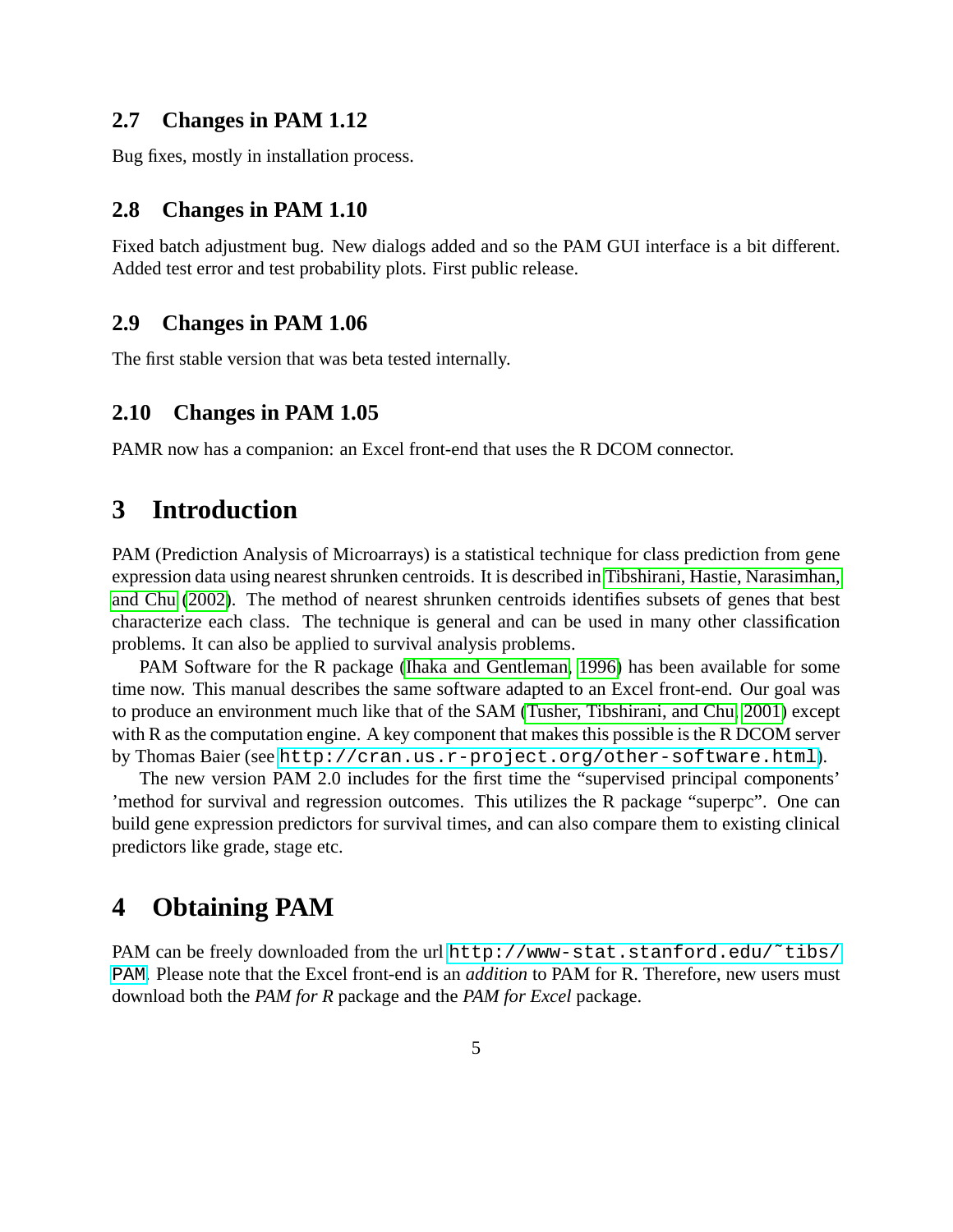# <span id="page-5-0"></span>**5 System Requirements**

PAM for Excel requires:

- The latest updates for your operating system available from [http://windowsupdate.](http://windowsupdate.microsoft.com) [microsoft.com](http://windowsupdate.microsoft.com). To prevent any problems, access this and other Microsoft sites using **Internet Explorer** rather than Netscape. Clicking on the **Product Updates** link pops up a box that will automate the installation of the latest patches. Beware that several (timeconsuming) reboots are usually needed and you might need administrative privileges to install the patches. It is generally a good idea to update your system for security reasons any way.
- Microsoft Excel 97 or higher. We recommend that users install appropriate Microsoft Office service packs that are available from <http://officeupdate.microsoft.com>. Office 97 users are especially encouraged to do so; there are two service packs for Office 97. The Office 97 service packs are not easy to find; one often has to search the Microsoft website to access them.
- The latest version of **R**. This is freely available from the web-site [http://www.r-projec](http://www.r-project.org)t. [org](http://www.r-project.org). Use any of the mirrors and download a Windows executable version. The installation is very simple; one has to merely run the setup program.

Please note that people have reported some problems with *PAM for Excel* when multiple versions of R as installed on the same computer. If that is the case with your computer, you might want to uninstall all but the latest version.

We have tested this version (1.20) of software with R version 1.7.1 on the following platforms: Excel 97 and Windows NT, Excel 2000 and Windows 98, Excel 2000 and Windows ME, Excel 2000 and Windows XP, Excel 2002 and Windows XP.

# <span id="page-5-1"></span>**6 Installation**

Prior to version 1.20, the installation of *PAM for Excel* was quite involved. One had to install an R package and follow it up with the installation of the PAM Excel addin.

The installation/removal is far simpler now, and will be for future versions. However, those of you who are upgrading from earlier versions of *PAM for Excel* should follow the instructions below quite carefully to avoid problems.

#### <span id="page-5-2"></span>**6.1 New installation**

If you have not installed *PAM for excel* before, this section is for you.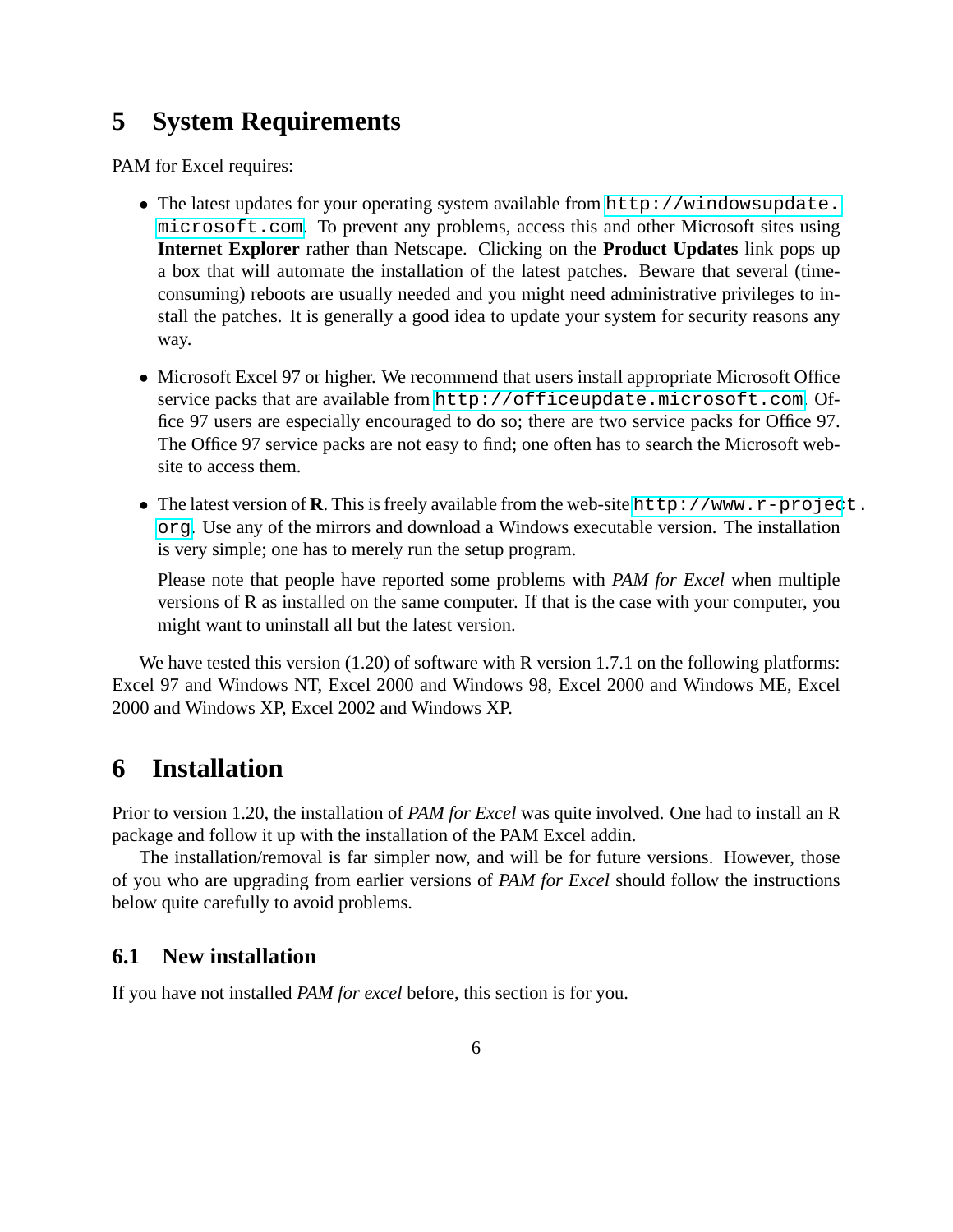Double click on the pamsetup.exe file and follow the instructions. If all went well, PAM will be automatically available the next time you fire up Excel.

#### <span id="page-6-0"></span>**6.2 Upgrading from Previous Version**

If you had previously installed an older version of *PAM for Excel* (i.e., a version earlier than 1.20), this section is for you.

- 1. Fire up Excel and click on the Tools menu. Choose Addins and uncheck the box against the phrase Prediction Analysis for Microarrays or Pam.
- 2. Use the Control Panel to uninstall PAM software. If you are asked if shared components should be kept and not discarded, elect to keep them as a conservative measure, unless you are really hard-pressed for space.
- 3. Fire up R. In the command window, type the command: remove.packages("pamr"). This will remove the R package.
- 4. Double click on pamsetup.exe and follow the instructions. PAM will be automatically loaded the next time you fire up Excel.

# <span id="page-6-1"></span>**7 Uninstalling PAM**

To uninstall *PAM for Excel*, choose the Uninstall PAM for Excel item from the **Programs** menu.

# <span id="page-6-2"></span>**8 Documentation**

After PAM has been installed, the manual is also available as a PDF file in the subdirectory doc of the PAM installation directory.

If you don't already have a PDF reader installed, you can do so from the web-site [http:](http://www.adobe.com) [//www.adobe.com](http://www.adobe.com).

# <span id="page-6-3"></span>**9 Examples**

Some examples of the use of PAM are in the directory  $C:\Per\gamma$  Files\PAMVB\Examples in the default installation. All the examples contain essentially one dataset, that described in the PNAS paper. They are meant to familiarize the users with the format in which PAM expects the data.

We briefly describe the examples below.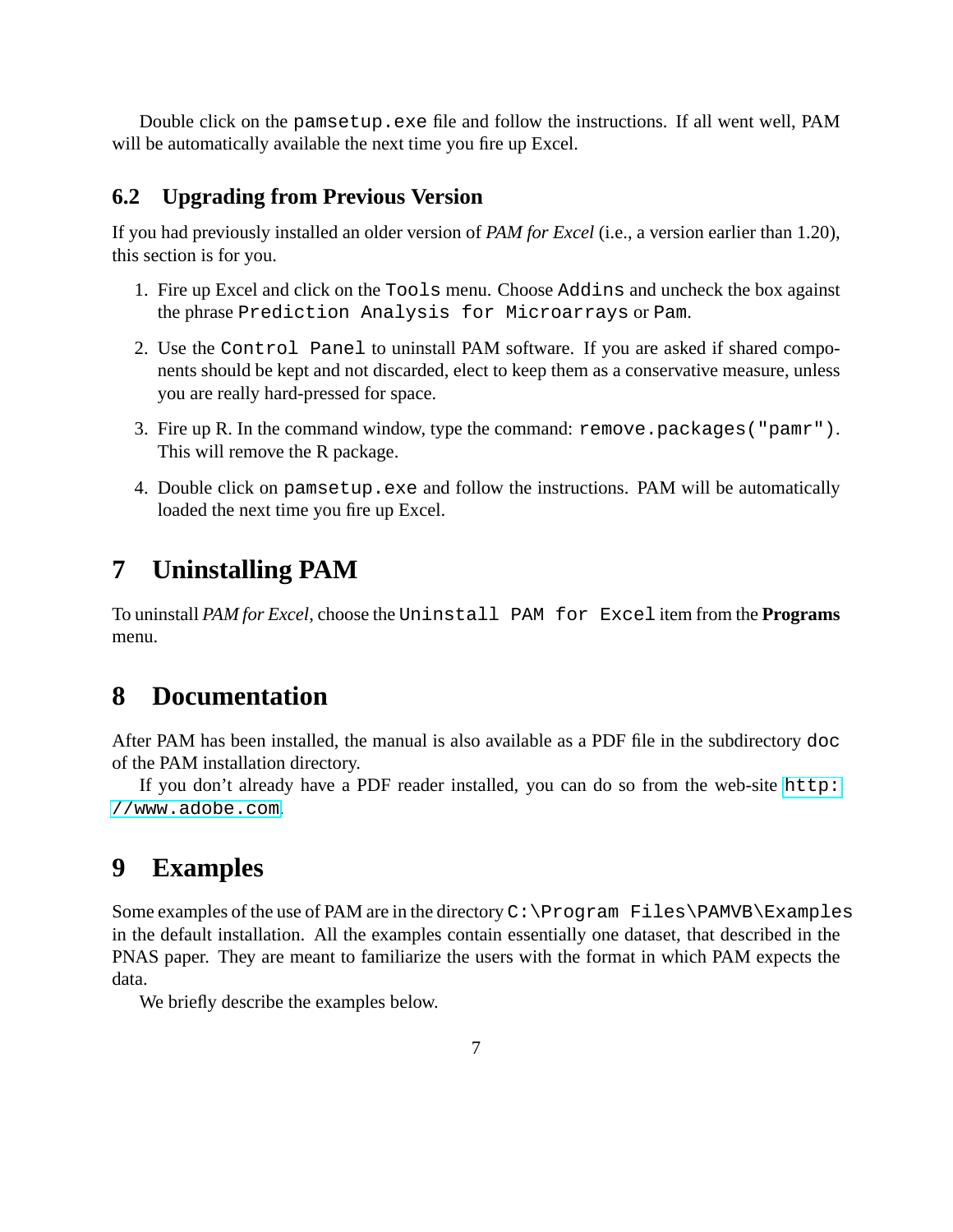- **khan** This is the data discussed in the PNAS paper [\(Tibshirani et al., 2002\)](#page-40-0). It contains two sheets, the data on one sheet and prediction data on another.
- **khan-missing** The same data as above with some missing values.
- **khan-multi** The same data as the first but spread over multiple sheets. This allows one to overcome the limitation of 256 columns in a single worksheet in Excel.
- **khan-multi-missing** Same data as the one before with some missing values.

**survival** A dataset with censored survival times.

Instructions on using PAM on these examples is discussed in section [12.](#page-9-0)

# <span id="page-7-0"></span>**10 Data Formats**

The data should be put in an Excel spreadsheet. The format should be familiar to users of SAM.

PAM now handles three kinds of problems: a standard classification problem, survival analysis and regression.

**Standard Classification Problem** PAM requires the training data set to contain **Class Labels**. Optionally, **Sample Labels** and **Batch Labels** can be specified when available. Although sample labels are optional, they are highly recommended for identifying samples in PAM output. These can appear in the first few rows of the data set in any order; all remaining rows have gene expression data, one row per gene. The columns represent the different experimental samples.

- The first few rows can contain the class labels, sample labels and batch labels, in any order. The last two are optional, but the class labels are required. The data must start at column 3. See the examples for details.
- The remaining lines contain gene expression measurements one line per gene. We describe the format below.

**Column 1** This should contain the gene name. It is for the user's reference.

**Column 2** This should contain the gene ID, for the user's reference. Note that the gene ID column is the column that is linked to the SOURCE website by PAM. Hence a unique identifier (e.g. Clone ID, Accession number, Gene Name/Symbol or LocusLink ID) should be used in this column, if SOURCE web-site gene lookup is desired.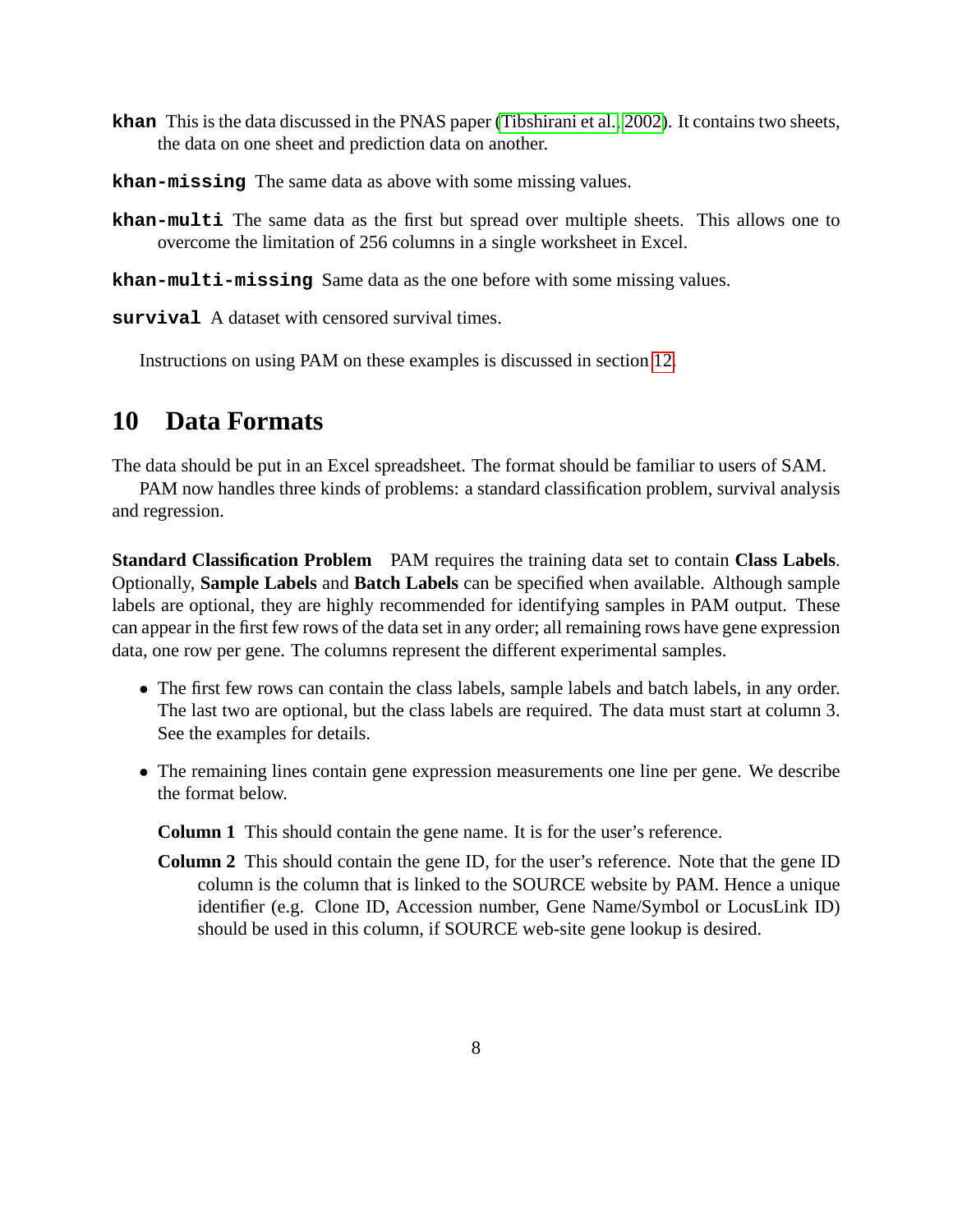**Remaining Columns** These should contain the expression measurements as numbers. Missing expression measurements can be left blank or coded as NA, if desired. (The latter is done easily in a good editor editor or in Excel. In Excel, to change blank fields to NA, choose all columns, pull done the **Edit** menu, choose **Replace** and then nothing (Blank) with NA).

The expression measurements need not start directly after the label rows. They can start further down. For example, rows 1 and 2 can contain the sample and class labels and row 15 can be the start of the expression data. The intervening rows will be ignored.

**Survival Analysis and Regression Problems** For survival analysis, the data format is the same as above, except that in lieu of **Class Labels**, one specifies **Survival time** and **Censoring status**. Survival times must be real numbers, in any units (days, months etc.); the censoring indicator can be coded as 1=event (e.g. death) and 0=censored), or as "uncensored" and "censored". For regression, one specifies the **Outcome**. For both suvrival and regression problems, sample labels are not required but highly recommended. If you want to compare the gene expression predictor to other competing predictors, sample labels *must* be present. Batch labels are optional as before.

#### <span id="page-8-0"></span>**10.1 Batch Labels and Batch Adjustment**

When batch labels are specified, PAM adjusts the data for the estimated batch effect. Specifically, a one-way analysis of variance is carried out for each gene, with batch as the grouping variable. The residuals from this ANOVA are the adjusted data. In other words, each gene is centered to have mean zero within each batch.

#### <span id="page-8-1"></span>**10.2 Normalization of experiments**

Different experimental platforms require different normalizations. Therefore, *the user is required to normalize the data from the different experiments (columns) before running PAM*.

#### **PAM does not do any normalization**!

For cDNA data, centering the columns of the expression matrix (that is, making the columns mean equal to zero) is often sufficient.

For oligonucleotide data, a stronger calibration may be necessary: for example, a linear normalization of the data for each experiment versus the row-wise average for all experiments.

# <span id="page-8-2"></span>**11 Handling Missing Data**

PAM checks for missing values and imputes them if needed. Currently, the only engine that is used is **K-Nearest Neighbor**. The default set up uses 10 nearest neighbors. Here's is a description of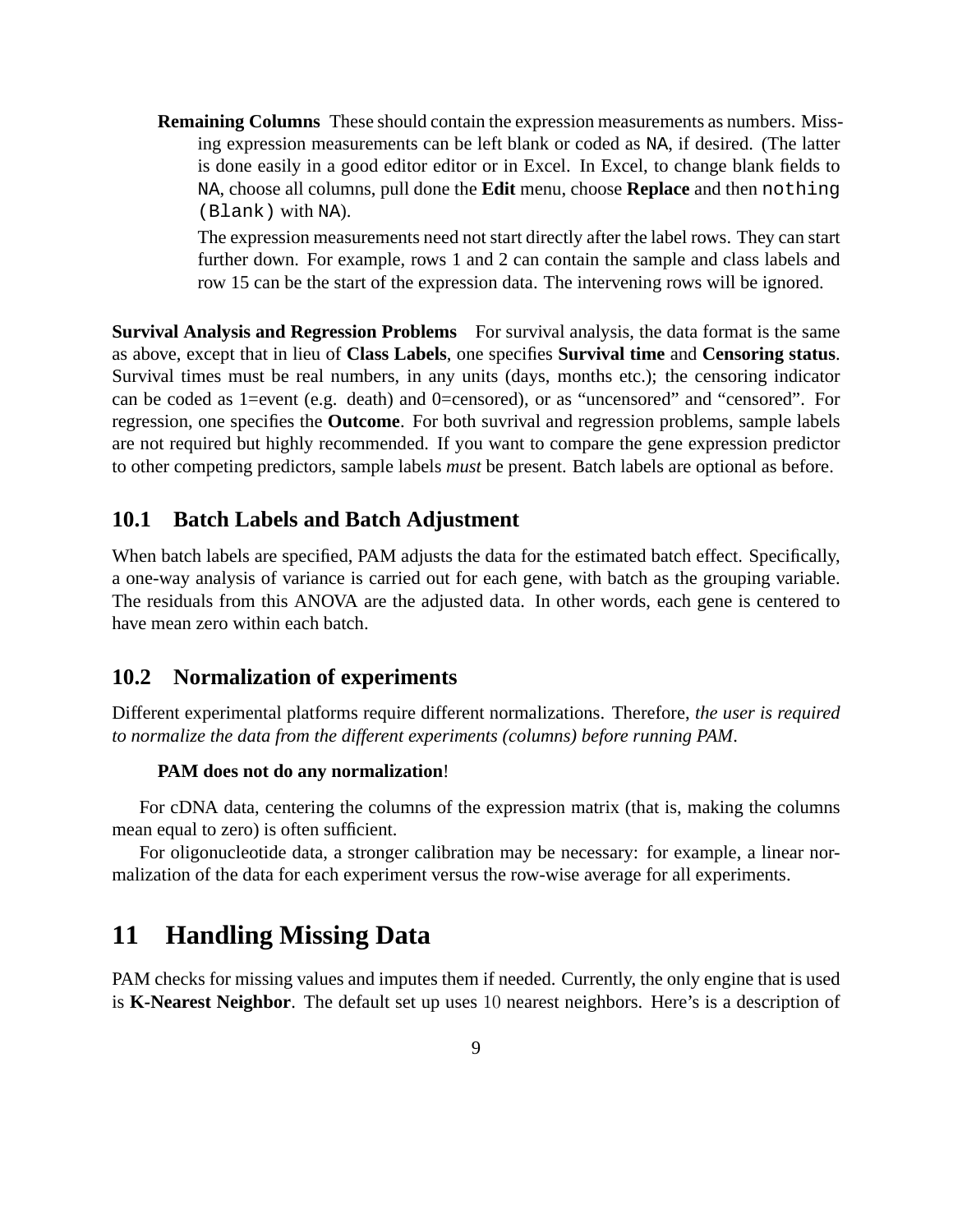how it works.

- **K-Nearest Neighbor** In the other (default) option missing values are imputed using a k-nearest neighbor average in gene space (default  $k = 10$ ):
	- 1. For each gene  $i$  having at least one missing value:
		- (a) Let  $S_i$  be the samples for which gene i has no missing values.
		- (b) find the k nearest neighbors to gene i, using only samples  $S_i$  to compute the Euclidean distance. When computing the Euclidean distances, other genes may have missing values for some of the samples  $S_i$ ; the distance is averaged over the nonmissing entries in each comparison.
		- (c) impute the missing sample values in gene  $i$ , using the averages of the non-missing entries for the corresponding sample from the  $k$  nearest neighbors.
	- 2. If a gene still has missing values after the above steps, impute the missing values using the average (non-missing) expression for that gene.

If the number of genes is large, the near-neighbor computations above can take too long. To overcome this, we combine the K-Nearest Neighbor imputation algorithm with a **Recursive Two-Means Clustering** procedure:

- 1. If number of genes p is greater than  $p_{max}$  (default 1500):
	- (a) Run a two-means clustering algorithm in gene space, to divide the genes into two more homogeneous groups. The distance calculations use averages over nonmissing entries, as do the mean calculations.
	- (b) Form two smaller expression arrays, using the two subsets of genes found in (a). For each of these, recursively repeat step 1.
- 2. If p is less than  $p_{max}$ , impute the missing genes using K-Nearest-Neighbor averaging.

This imputation part is actually self-contained and will appear in the near future as a standalone R package.

## <span id="page-9-0"></span>**12 Running PAM: classification problems**

It is best to familiarize yourself with PAM using the examples provided. We'll assume that you have loaded the data in the example file **khan-missing.xls** into Excel. Generally, to begin, you highlight an area of the spreadsheet that represents the data by first clicking on the top-left corner and then shift-clicking on the bottom right corner of the rectangle. Then, click on the PAM button in the toolbar. See illustration in figure [1.](#page-10-0)

A dialog form shown in figure [2](#page-11-0) now pops up. Several input parameters have to specified.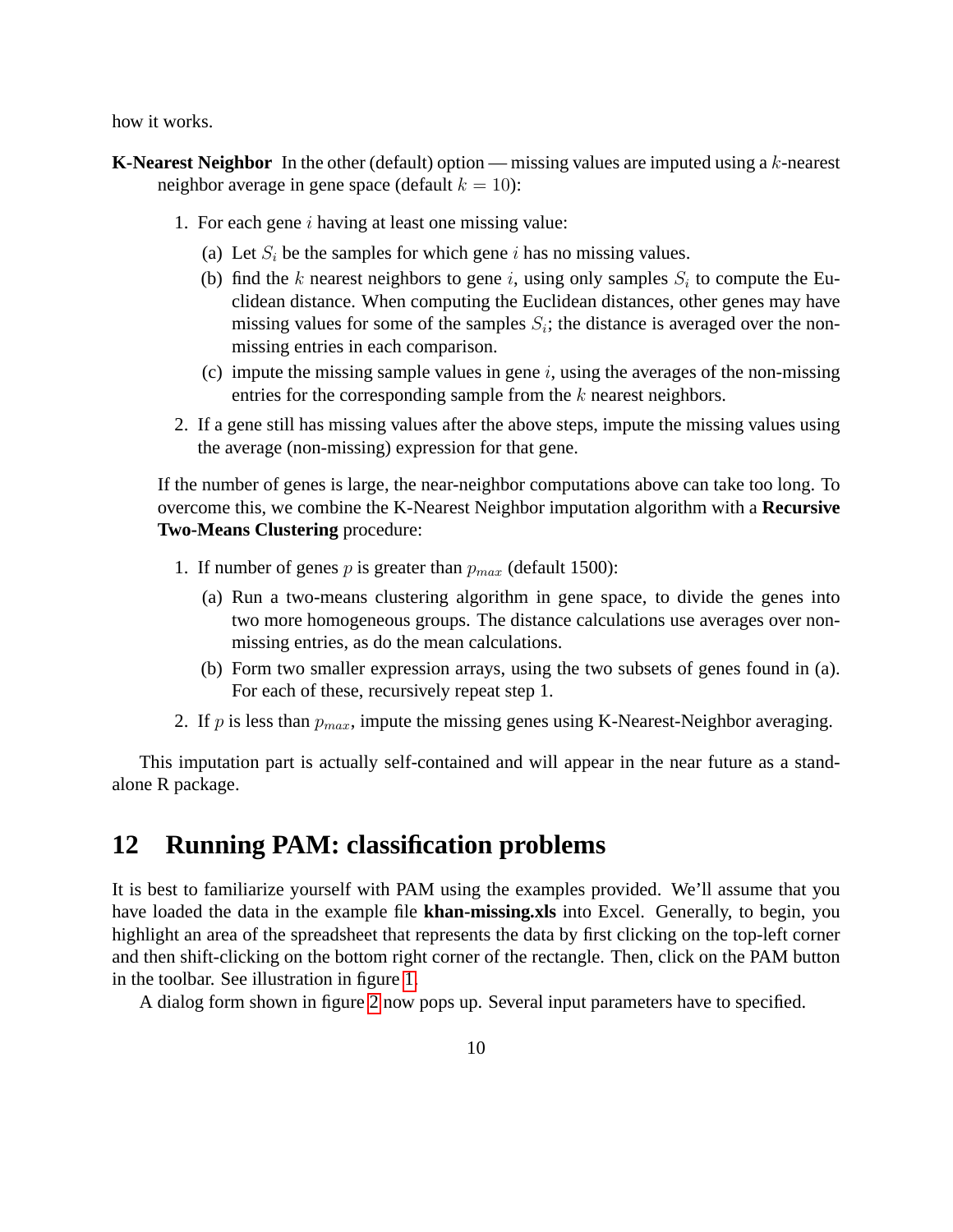|       |                               | 图 Microsoft Excel - khan-missing.xls                                     |                                          |                                                                                               |                             |                               |                               |                               |                               |                               |                                                               |                                |                                          |                               |                               |                               | $\frac{6}{1}$ |
|-------|-------------------------------|--------------------------------------------------------------------------|------------------------------------------|-----------------------------------------------------------------------------------------------|-----------------------------|-------------------------------|-------------------------------|-------------------------------|-------------------------------|-------------------------------|---------------------------------------------------------------|--------------------------------|------------------------------------------|-------------------------------|-------------------------------|-------------------------------|---------------|
|       |                               | <sup>8</sup> Elle Edit View Insert Format Iools Data Window Help Acrobat |                                          |                                                                                               |                             |                               |                               |                               |                               |                               |                                                               |                                |                                          |                               |                               |                               | $-$ 6 $-$     |
| 国     | ø                             | Ø<br>26<br>谷<br>30<br>t<br>四边口                                           | $\sim$ 50 $\times$ 68 $\times$<br>t<br>C | $\omega$<br>9                                                                                 | 6 21 21 11 4 100%           | $\blacktriangleright$         | ø                             | PAM PAM Controller            | Arial                         |                               | $\blacktriangleright$<br>$\supseteq$<br>$\blacktriangleright$ | H<br>ū<br>5<br>m               | 圆<br>₩<br>Ш                              | ř.<br>×,<br>$\aleph$<br>₩     | Ņ,<br>Ņ,<br>89                | $\frac{A}{2}$<br>圆            |               |
|       | হ                             | œ<br>¥                                                                   |                                          | c                                                                                             |                             |                               | G                             |                               |                               |                               |                                                               |                                |                                          |                               | ¢                             |                               |               |
|       |                               |                                                                          | sample1                                  |                                                                                               |                             | sample4                       | Gelqmas                       |                               |                               |                               | Sample9                                                       |                                | sample1                                  |                               |                               | sample <sub>14</sub>          |               |
|       |                               |                                                                          | EWS                                      | EWS                                                                                           | EWS                         | EWS                           | <b>EWS</b>                    |                               | <b>EWS</b>                    | <b>EWS</b>                    | EWS                                                           |                                | <b>EWS</b>                               | EWS                           | EWS                           | EWS                           |               |
|       | GENET                         | amesyl-diphosphate<br>catenin (cadherin-a                                | $-2.438404816$                           | 1877718700- EZ/E4E577.0<br>$-2.415753791$                                                     | -0.084469157<br>1.649739209 | 0.965614087<br>$-2.380546634$ | 0.075663904<br>$-1.72878467$  | 0.458816284<br>$-2.875286121$ | 0.067097744<br>$-1.624044065$ | 0.094127663<br>$-1.795165262$ | 0.108316143<br>$-1,944910649$                                 | 0.970746918<br>$-2.347582459$  | 1.163931755<br>$-2.686778066$            | $-2.645075402$<br>0.503619724 | 1,187202973<br>$-2.154165088$ | 0.005982072<br>-1.657578288   |               |
|       | <b>SENES</b>                  | ohosphofructokinase                                                      | 0.482562158                              | 0.412771683                                                                                   | $-0.241307522$              | 0.625296514                   | 0.852628495                   | 0.135841223                   | 0.51962678                    | 0.702750917                   | 0.60009944                                                    | -0.392006088                   | 0.044973366                              | 0.040085724                   | $-0.113616727$                | -0.843505062                  |               |
|       | <b>NB4</b>                    | >vtochrome c-1                                                           | $-2.721135441$                           | $-2.825145973$                                                                                | $-2.87528612$               | $-1.741256487$                | 0.27269533                    | 0.405398439                   | 0.238229189                   | 0.206036083                   | $-0.05108279$                                                 | -0.141218002                   | $-2.08505728$                            | $-2.95651156 - 2.289682188$   |                               | $-2,268183666$                | $-1.51$       |
|       | <b>NEW</b>                    | III regeorphyrinogen                                                     | $-1.217058044$<br>0.827809184            | 0.054488185<br>$-0.626236475$                                                                 | 0.889405403<br>0.027473977  | 0.949686822<br>0845366394     | 1.84136997<br>0.327935906     | $-2.082646673$<br>0.137847067 | 1,397557553<br>0.138804963    | 0.288181947<br>$-1.868206641$ | $-1, 98195192$<br>0.119204247                                 | $-1, 823250136$<br>0.303540488 | 0.705017353 - 1.587187303<br>1.138057336 | 0.770524802                   | $-1,26655768$<br>0.681732278  | $-1, 209320411$<br>0.51903186 |               |
|       | <b>GINE7</b>                  | ribosomal protein L2<br>guanine nucleotide                               | 1.342603672                              | 1,429497518                                                                                   | 1.159299654                 | 1.093800732                   | 1.25121892                    | 1.733529894                   | 1.825290952                   | 1.406072478                   | 1,849116012                                                   | 1.498551043                    | 1,311193589                              | 0.894126919                   | 1,1814204                     | 1.773272975                   |               |
|       | <b>GENES</b>                  | pre-mRNA splicing                                                        | 0.05704174                               | $-0.120248573$                                                                                | 0.015676479                 | 0.819735778                   | 0.771449914                   | 0.396424364                   | 0.305438794                   | 0.76033843                    | 0.237519717                                                   | -0.206409352                   | 0.610634759                              | 0.137411356                   | 0.344015146                   | $-1.218071729$                |               |
|       | GENES                         | adenylyl cyclase-ass                                                     | 0.133568892                              | 0.456791735                                                                                   | 0.1919418                   | 0.284620098                   | 0.030917103                   | 0.045833416                   | 0.05287349                    | -0.039052727                  | $-0.050346374$                                                | 0.144792745                    | 0.231667122                              | 117180908.0                   | -0.046253385                  | 0.303675962                   |               |
|       | <b>GENETO</b>                 | Jbiquinol-cytochrome                                                     | 0.565427439                              | 0.15905293                                                                                    | 0.496584701                 | 0.994732158                   | 0.278313322                   | 0.352064331                   | $-1,242367192$                | 0.136103083                   | $-0.252701104$                                                | $-1,572142128$                 | 1.064745219                              | 0.692597029                   | 0.731165248                   | 0.507419831                   |               |
|       | <b>GENET1</b>                 | ibosomal protein,                                                        | 1.499823919<br>0.393594936               | 0.380694159<br>1.145909275                                                                    | 1,388741385<br>0.53068253   | 1.01483205<br>0.082501222     | 1.112219292                   | 1.694514085<br>-0.37760678    | 1.830851969<br>1.347073648    | 1,300028161                   | 1,735964831                                                   | 1.582128379<br>0.873949891     | 1.393021682<br>0.062317306               | 0.960537256<br>$-0.157706996$ | -0.854020406<br>1,571507566   | 1,59137577                    | 员             |
|       | <b>JENET</b><br><b>RENETS</b> | neterogeneous nuclea<br>capping protein (ac                              | 1.625921312                              | 1,55652225                                                                                    | 1.614902952                 | 1.047599657                   | 1.18677578<br>0.393635356     | 1.825613242                   | 1.268242539                   | $-0.419462618$<br>1,390834041 | $-1.470545914$<br>1.129044496                                 | 1,457125542                    | 1.402438343                              | 1,553586879                   | 1.550112446                   | 0.461593362<br>2.249205413    | 1.29          |
|       | <b>GENET</b>                  | coatomer protein co                                                      | 0.81819267                               | 0.008166563                                                                                   | 0.208008664                 | 0.972028137                   | 0.418052224                   | 0.344936315                   | $-0.33198233$                 | 0.298547826                   | 0.029325829                                                   | -0.080667903                   | 0.387301137                              | 0.907613191                   | 1.013344845                   | $-1.791559489$                | 0.58          |
|       | <b>ENE15</b>                  | acetyl-Coenzyme A ac                                                     | 0.010544214                              | 0.158711691                                                                                   | 0.079273181                 | 0.170788321                   | 0.386545223                   | -0.396901877                  | $-0.224018934$                | -0.376294731                  | 0.244878043                                                   | $-0.161225648$                 | 1.027187892                              | 0.412308307                   | 0.650344058                   | 0.123455804                   | 0.036         |
|       | <b>BIENETS</b>                | Human AMP deaminas                                                       | 0.545417069                              | $-0.274173722$                                                                                | 0.537340729                 | $-0.0438474$                  | 0.086728004                   | -0.747603366                  | $-0.146877196$                | 0.054014588                   | 0.212042158                                                   | 0.572729427                    | <b>BP06780EZ0-</b>                       | $-0.109703265$                | 0.239803992                   | 0.969300552                   | $-0.927$      |
|       | <b>SENET</b>                  | <b>ARP1</b> (actin-related                                               | 0.186562551                              | 0.325411289                                                                                   | 0.004390348                 | 0.425412746                   | 0.137585663                   | 0.036524775                   | 0572165284                    | 0.16559918                    | 0.210260925                                                   |                                | 0.370321406                              | -0.723606388                  | 0.124957239                   | -0.173758326                  |               |
|       | <b>GENE18</b>                 | <b>Tu</b> translation elon                                               | 1.264719772                              | 1.647773619                                                                                   | 1,472311494                 | 0.45285747                    | 1,147402453                   | 0.331244309                   | 0.696999788                   | 1.287081576                   | 1,150920068                                                   | 1543212636                     | 1,200365381                              | 0.851474839                   | 0.908984103                   | -0.007226045                  | $\equiv$      |
|       | ENE19                         | small nuclear ribonu                                                     | 1.046399417                              | 1,299016353                                                                                   | 0.904362161                 | -0.680230955                  | 1.203482684                   | 0.325627935                   | 0.646107983                   | 1,238316258                   | 1.012000832                                                   | 1.16396298                     | 0.353537015                              | 1.373970611                   | 0.710495819                   | -2.08828049                   |               |
|       | <b>RIANE</b>                  | Death associated pro                                                     | 0.691696128                              | 1.249787116                                                                                   | 0.693697029                 | 0.39386475                    | 0.631165388                   | 0.992901834                   | $-1.422128814$                | 0.563892345                   | $-1,013903561$                                                | 0.197866768                    | 0.545806593                              | 0.578914086                   | 0.550430878                   | -0.650854268                  | 8             |
|       | <b>ENE</b>                    | anoyi Coenzyme A h                                                       | 0.912363029                              | 0.548988085                                                                                   | 0.320415442                 | 0.714761891                   | 0.552274622                   | -0.110373058                  | -0.666115842                  | 0.524255044                   | 0.258742329                                                   | 0.685467769                    | 0.414490919                              | 0.084892467                   | 0.988164782                   | -0.013389237                  |               |
|       |                               | aukaryotic translati                                                     | 1.911126435                              | 1,698236026                                                                                   | 1,571881414                 | 1,11573158                    | 1.222392122                   | 1,777998554                   | 1.786746927                   | 1.463857073                   | 1,857172608                                                   | 1,601748424                    | 1,367493732                              | 1.784130442                   | 1,719941181                   | 1.572151328                   | Ğ             |
|       | ENE23                         | utamic-oxaloaceti                                                        | 0.356246464                              | $-0.836555764$                                                                                | 1.093326284                 | 0.287131921                   | $-1.602462299$<br>0.995804069 | 1.611941043<br>1.435370199    | 1.671473303<br>$-3.172469452$ | $-1652345413$                 | $-2.143873402$                                                | $-1665479303$                  | $-0.635633274$<br>1.363486222            | -0.627921396                  | 0.125045489                   | -0.438349935                  |               |
|       |                               | calmodulin 2 (phosp<br>ictin, beta                                       | 0.737355435<br>1,437605155               | 0.117883041<br>1.620021706                                                                    | 1,503454981<br>0.532861051  | 0.57233456<br>0.928574971     | 0.701016139                   | 1.010946152                   | -0.387428746                  | 1.195678502<br>0.596911573    | 1.77335786<br>$-0.148268017$                                  | 1,45123905<br>0.394875907      | 1.312001757                              | 1.173688839<br>0.993510999    | 1.527251241<br>0.808126289    | 1.160020917<br>0.724015804    |               |
|       |                               | Human 90-kDa heat-s                                                      | 1.488760693                              | 1.091251934                                                                                   | 1,50338827                  | 1.069835514                   | 1,129561709                   | 1.613290482                   | 1.050366976                   | 1,345810851                   | 1.603077729                                                   | 1,43891053                     | 1.386694281                              | 1,236865848                   | 1,339045509                   | 1,233055765                   |               |
|       |                               | phosphofructokinase                                                      | 0.053635549                              | $-0.444725822$                                                                                | 0.13079229                  | 0.316269529                   | 0.788320987                   | $-0.641693899$                | $-1.189084192$                | 0.73611088                    | 0.295799041                                                   | 0.887273783                    | 0.167123313                              | 1,040135359                   | 0.494269322                   | $-1.647659125$                |               |
|       |                               | alutamate dehydrogen                                                     | 1,26514316                               | 1,330781651                                                                                   | 1,016678906                 | 0.089049817                   | 0.291175962                   | 0.008265744 - 0.446599651     |                               | 0.228887026                   | $-1.109572129$                                                | 0.076590602                    | 0.763559045                              | 0.03469497                    | 0.652793826                   | -0.037286585                  |               |
|       |                               | 3-hydroxymethyl-3-me                                                     | 0.712941808                              | $-0.631863952$                                                                                | 0.507996297                 | 0.074086543                   | 0.063792133                   | $-1,777856564 - 1,744685062$  |                               | 0.099157572                   | $-1,493879572$                                                | 0.244494877                    | $-0.406165353$                           | 0.727945686                   | 0.225145554                   | $-0.94160854$                 |               |
|       |                               | accessory proteins B                                                     | -0.076233306                             | 0.36686959                                                                                    | 0.066630082                 | 0.077205071                   | 1.069149149                   | 0.077053629                   | 0.469878621                   | 1,351702916                   | 0.951310325                                                   | 1.378463782                    | 0.542498694                              | 0.302176519                   | 0.417064244                   | -1093923299                   |               |
|       |                               | glycogen synthase ki                                                     | 0.627921396                              | $-1.340556469$                                                                                | 0.673932962                 | 0.138891999                   | 0.952954716                   | $-1.481924592$                | -1.275826908                  | -0.980829253                  | $-1,231344001$                                                | -0.091786396                   | 6685709181-                              | 0.31992962                    | 0.578926037                   | $-1.190727578$                |               |
|       |                               | Human cyclin G1 int                                                      | 0.049190244                              | 0.451903302                                                                                   | 0.314664744                 | 0.484995447                   | 0.956472522                   | -0.074077203                  | 0.57846558                    | 1.144573057                   | 0.032273561                                                   | 0.865334223                    | 0.38369655                               | 0.253245895                   | 0.437738689                   | -1002938539                   |               |
|       |                               | methionine aminopep                                                      | 3.184474398                              | 2.179482896                                                                                   | 2.144727008                 | 0.722651603                   | $-2.24620476$                 | $-2.647896278$                | $-1,005668543$                | $-2.271086426$                | $-3.12366645$                                                 | $-1,088562953$                 | $-0.449416996$                           | 0.923107445                   | 0.63620639                    | 0.584503503                   |               |
|       |                               | superoxide dismutas                                                      | 0.616482096                              | 0.117658043                                                                                   | 0.247719084                 | 0.91055431                    | 0.607480354                   | 0.86052429                    | 0.464299894                   | 0.515813165                   | 0.757201209                                                   | 0.092488019                    | 0.765328298                              | 1,116386717                   | 0.697139202                   | 1.019821575                   | 0.957         |
|       |                               | adenine nucleotide t<br>ubiquitin-activating                             | 0.784312418<br>1.422119894               | 0.559844333<br>1.047178634                                                                    | 0.942854763<br>1.048406122  | 0.997243794<br>0.58650807     | 1.313347253<br>1,195224651    | 1.223657778<br>1,907436585    | 1.681665546<br>1.702837177    | 1.345159818<br>1.455890384    | 1.450090419<br>1,831813169                                    | 1,43596509<br>1.466213984      | 318604212<br>1.012981776                 | 1,053301066<br>0.649404258    | 0.829119342<br>570946533      | -0.1537341<br>0.200355297     |               |
|       |                               | denine nucleotide                                                        | 0.874429278                              | 0.553540226                                                                                   | 0.291823972                 | 0.720312849                   | 0.46473752                    | $-0.268010173$                | 0.078177781                   | $-0.453185844$                | 0.379358861                                                   | $-0.19650162$                  | $-0.152335661$                           | $-0.517011383$                | $-1.599982754$                | 0.461467298                   |               |
|       |                               | succinate dehydroge                                                      | -1.226559303                             | 1052683357                                                                                    | 1,753865817                 | 0.082078111                   | 1.876011022                   | $-0.931150595$                | $-1.887169654$                | $-1,935860813$                | $-2.037915795$                                                | $-2.995732274$                 | -0.070422464                             | 0.091019398                   | 0.216320326                   | 0.869407146                   |               |
|       | NUS<br>Album                  | sukaryotic translat                                                      | $-1.15327969$                            | -0.045939232                                                                                  | 0.514331763                 | -0.937769764                  | $-0.517850239$                | $-1,050965635$                | $-0.577321615$                | $-0.585010522$                | $-0.484670666$                                                | $-0.560716393$                 | 0.057995849                              | $-0.687165109$                | 0.363555705                   | 0.473529839                   |               |
|       | <b>GNE40</b>                  | chromatin assembly                                                       | 1595042032                               | $-1,935168053$                                                                                | $-1.383498274$              | 0.338133616                   | -0.673736787                  | 0.340239323                   | -0.708666992                  | $-0.747814582$                | $-0.557742544$                                                | 1,256670593                    | $-1315276874$                            | 0.277252877                   | $-1.160274949$                | $-1,763172012$                | $-1.07$       |
|       | <b>ENE41</b>                  | spermidine/spermine                                                      | 2.123602437                              | $-0.388018195$                                                                                | 0.898205264                 | $-1.161232651$                | $-1.216045366$                | $-1.46707067$                 |                               | $-1.294627173$                | $-1.165714092$                                                | $-1.462743533$                 | 0.174709324                              | $-0.004912044$                | -0.587706668                  | 1.212060015                   |               |
|       | ENE42                         | chaperonin containi                                                      | 1.098712284                              | 1.039534387                                                                                   | 0.965118991                 | 0.979152849                   | 1.301580343                   | 1.698126216                   | 1.725316914                   | 1.490136224                   |                                                               | 0.649665402                    | 1.263420263                              | 1.149115271                   | 0.998570935                   | 0.499623109                   |               |
|       | <b>ENE43</b>                  | cytochrome c oxidase                                                     | $-2.600991129$                           | 2.341325921                                                                                   | 2.191043718                 | $-1,200977295$                | 0.33475648                    | 0.152120048                   | 0.519269871                   | 0.27140024                    | 1.65932229<br>0.027712439                                     | 0.216320326                    | $-2.193730688$                           | 2.166307475                   | $-2.288682188$                | 2.178599113                   |               |
|       | <b>GENE44</b>                 | ibosomal protein.                                                        | 0.220148042                              | 0.392694451                                                                                   | 0.542144307                 | 0.025317808                   | 0.833559334                   | -0.743388397                  | -1.998783639                  | $-0.917041013$                | 0.975775379                                                   | 1.028340236                    | $-0.180802711$                           | -0.47997316                   | 0.839329691                   | $-0.62064049$                 |               |
|       | <b>GENE45</b>                 | histidyl-tRIVA synthe                                                    | 0.118783535                              | 0.011038847                                                                                   | Q173448978                  | 0.224644677                   | 0.565809932                   | $-0.750140902$                | -0.533071233                  | -0.570044983                  | $-0.188017749$                                                | $-0.009545413$                 | 0.460836741                              | -0.690550555                  | 1.093901209                   | 0.694146681                   |               |
|       | <b>GRENERS</b><br>ENE47       | oroteasome (prosome                                                      | 0.846597615<br>1,705511437               | 0.702651868<br>1.163025802                                                                    | 0.67620446                  | 0.999454717<br>0.136015804    | 0.724694296                   | 0.297954134<br>1,66352829     | 0.975879523<br>1.360745757    | 0.738837306<br>1,172667878    | 1.271444519<br>1,477756237                                    | 1,340956979<br>1,495305704     | 0.517483411<br>375637781                 | 0.476855104<br>1,119590695    | 0.468126669                   | 0.072893326<br>0.935387226    |               |
|       | <b>ENE48</b>                  | neterogeneous nuclea                                                     |                                          |                                                                                               | 1.357174463                 | 0.691245373                   | 1.072713115                   | 0.040949986                   |                               |                               |                                                               | -0.339817827                   |                                          |                               | 1,234511709                   |                               |               |
|       | <b>GNEWS</b>                  | actate dehydrogenas<br>sukaryotic translat                               | 1.027080483<br>0.215030731               | 0.024497472<br>0.88673833                                                                     | 0.932085338<br>0.86103169   | 0.823824504                   | 0.601845022<br>0.721637451    | 1.341009297                   | 1.774528532<br>0.718464989    | 0.509404615                   | 0.912547746<br>1.332497937                                    | 0.861707822                    | 1,316006008<br>1.295959285               | 0.583332315<br>0.318962692    | 0.741508681<br>1,348774201    | 1.651865018<br>1.692859521    |               |
|       | <b>GENERO</b>                 | cytochrome P450, su                                                      | 3,007804855                              | $-2.037915795$                                                                                | $-1,976163192$              | 2.106196279                   | 1817077277                    | $-2.451065101$                | -1503277717                   | $-1, 849600469$               | $-2.068303797$                                                | $-1.834458224$                 | $-1.1248536$                             | $-1.173766962$                | -0.724018844                  | 0.925583779                   | 67            |
|       | GENE5                         | small nuclear ribonu                                                     | 1.706437573                              | 0.763559045                                                                                   | 0.690744296                 | 0.711625402                   | 1,15857787                    | 1.046265808                   | 0.902394627                   | 1402315337                    | 1.71983373                                                    | 1.681665546                    | 1,273041673                              | 1,308711126                   | 0.983687664                   | 0.343476711                   | ទី            |
|       | <b>GENES2</b>                 | mannose phosphate                                                        | 0.471604911                              | -0.275753502                                                                                  | 0.194070304                 | 0.502361545                   | $-0.113840816$                | -1,678252228                  | $-1,226900309$                | -0.199793303                  | $-1,07382212$                                                 | 0.198328995                    | $-0.109033921$                           | 0.223268559                   | 0.297732408                   | 0.502196297                   | 0.37          |
|       | <b>GENESS</b>                 | dolichyl-diphosphool                                                     | 0.763326015                              | 0.184652172                                                                                   | 0.584280526                 | 0.903610679                   | 1.073704653                   | 0.09430968                    | $-0.10413904$                 | 1.04309579                    | 0.7626266                                                     | 1.245364237                    | 0839323291                               | 0.772928316                   | 0.967021868                   | $-1.407722309$                |               |
|       | GENE54                        | cadherin 13, H-cadh                                                      | 630150954                                | $-1,322005871$                                                                                | $-1,420885806$              | $-1.130412601$                | $-2.021927636$                | $-2.407945609$                | $-2.220083871$                | $-2.066722769$                | $-1.940027486$                                                | $-1, 257373581$                | 1.141311043                              | $-1.174737679$                | $-1.178629997$                | 1.705948813                   | 1.444         |
|       | GENE55                        | chaperonin containi                                                      | 277371954                                | 1,629573818                                                                                   | 1,466906138                 | 0.902881225                   | 0.927111971                   | 0.250655694                   | $-1,456716825$                | 0.813726304                   | -0.69254736                                                   | 0.454509208                    | 1,229289612                              | 1.020938994                   | 0749574772                    | 0.395886042                   | 0.328         |
|       |                               | I I > IN \Khan Data / Khan Test Data                                     |                                          |                                                                                               |                             |                               |                               |                               |                               |                               |                                                               |                                |                                          |                               |                               |                               |               |
|       |                               | Oロメノ - sadebgary   a & - weal                                            | 1回<br>囲                                  | $\frac{\delta}{\delta} \cdot \frac{1}{\delta} \cdot \frac{\delta}{\delta} = \frac{1}{\delta}$ |                             | ⊆<br>o                        |                               |                               |                               |                               |                                                               |                                |                                          |                               |                               |                               |               |
| Ready |                               |                                                                          |                                          |                                                                                               |                             |                               |                               |                               |                               |                               |                                                               |                                |                                          | Sum=-5023,875452              |                               |                               |               |

<span id="page-10-0"></span>Figure 1: Data Format and Highlighting data Figure 1: Data Format and Highlighting data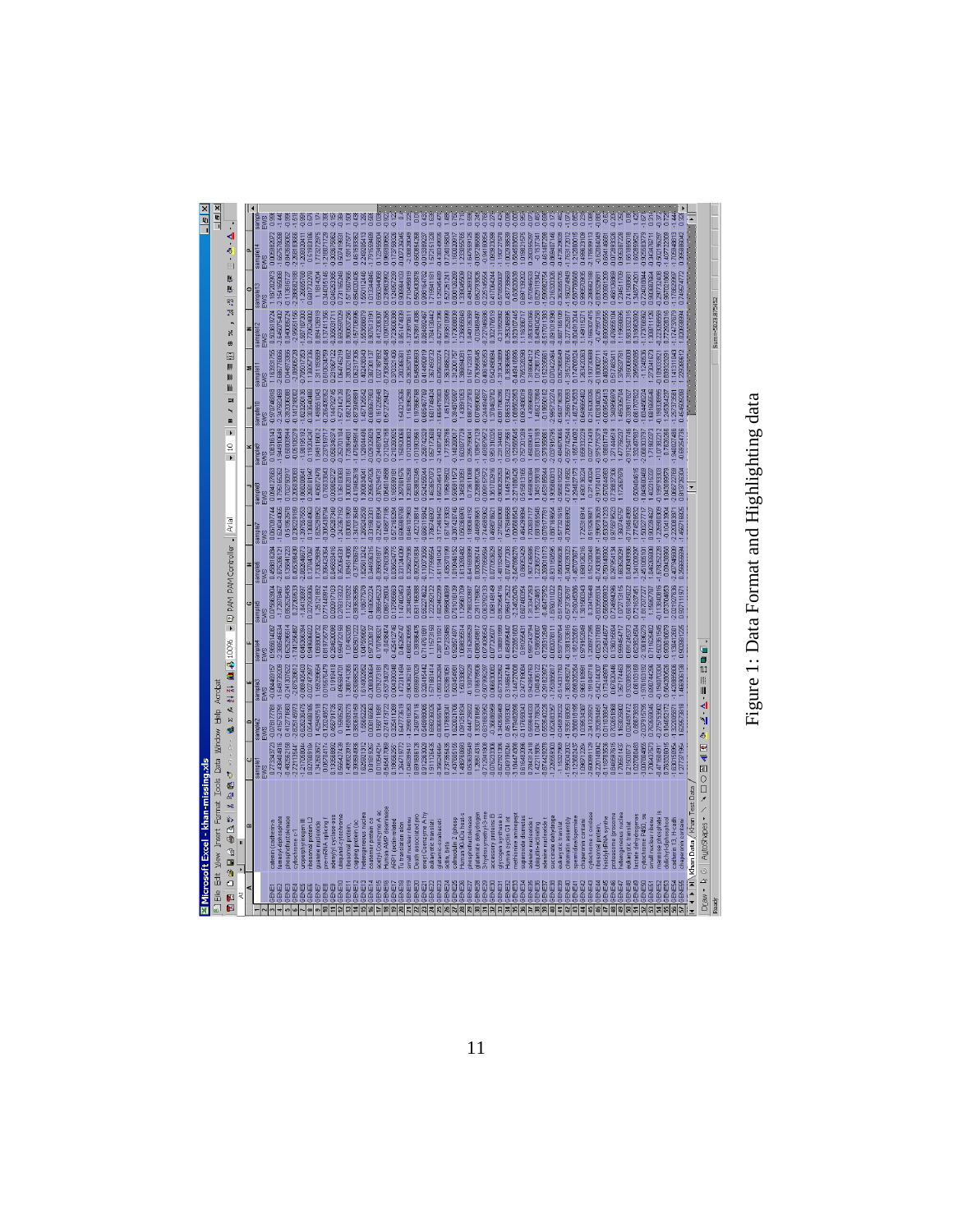| PAM Version 1.20 |                                                                                                     |  |
|------------------|-----------------------------------------------------------------------------------------------------|--|
|                  | <b>Prediction Analysis of Microarrays</b>                                                           |  |
|                  | (C) Trustees of Leland Stanford Junior University. All rights reserved.                             |  |
|                  | <b>G</b> Standard Classification Problem<br><b>C</b> Survival Problem                               |  |
|                  | $\overline{2}$<br><b>Class Labels in selection row</b>                                              |  |
|                  | Sample Labels in selection row<br>1<br>(Optional)                                                   |  |
|                  | <b>Batch Labels in selection row</b><br>(Optional; forces batch adjustment)                         |  |
|                  | 3<br>Transform by cube root?<br><b>Expression Data starts in selection row</b>                      |  |
|                  | □ Center columns? □ Scale Columns?<br>Random Number Generator Seed<br>362436069                     |  |
|                  | C K-Nearest Neighbor Number of Neighbors<br>10<br>Old Imputation Engine<br><b>Imputation Engine</b> |  |
|                  | C None C Clone ID<br>C Name C Accession No. C Unigene Cluster ID C LLID<br><b>Web Link Option</b>   |  |
|                  | Khan Test Data<br><b>Additional Sheets</b>                                                          |  |
|                  | Cancel<br>ОК                                                                                        |  |

<span id="page-11-0"></span>Figure 2: The PAM Dialog Box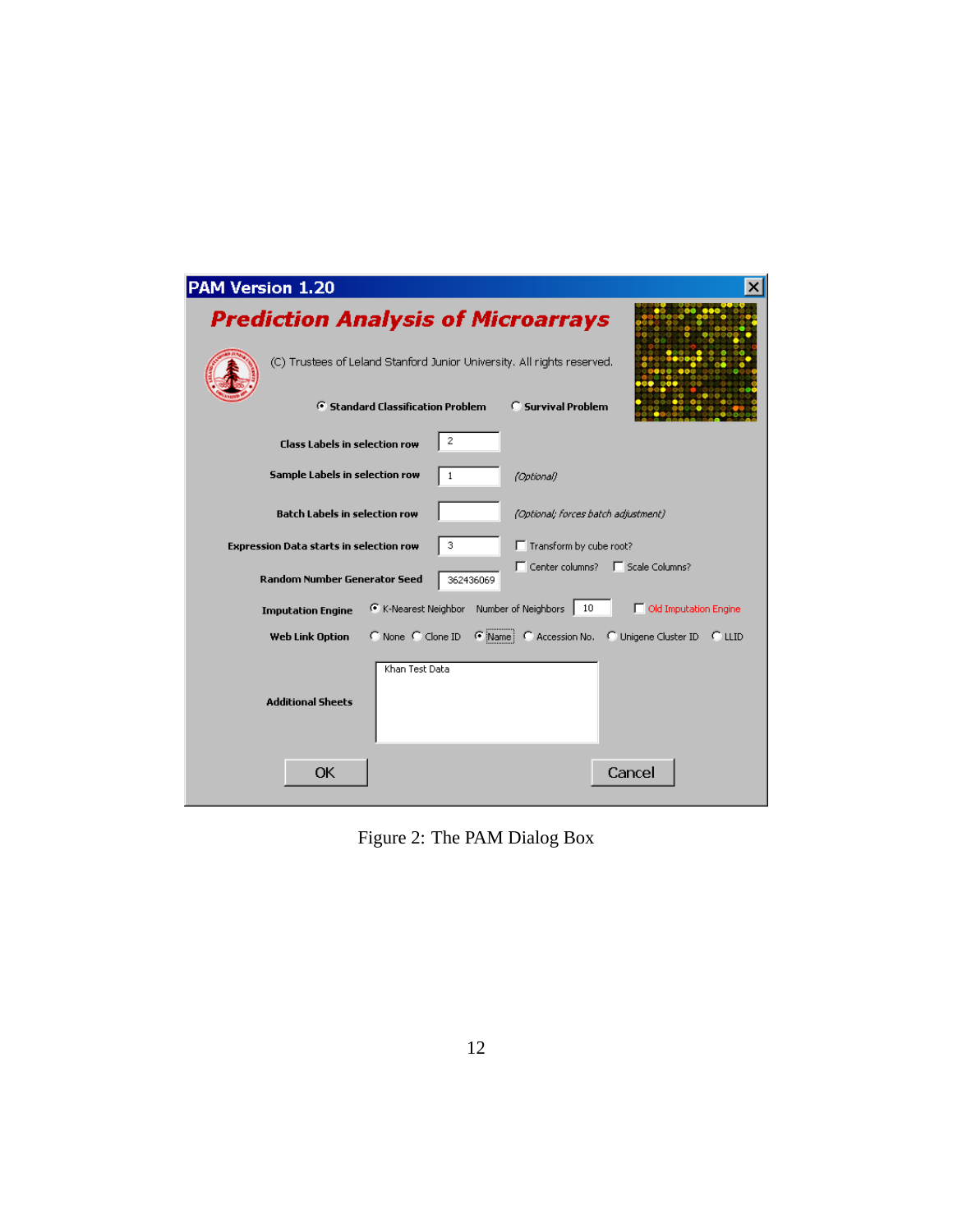- **Class Labels** Enter the row number that contains the class labels. For the Khan data example we have provided, this is row 2.
- **Sample Labels** Sample labels are optional, however, they are highly recommended. They allow one to identify sample predictions in plots and other output. Therefore, it is possible that they may be mandatory in the future.

The Khan data example has sample labels in row 1.

**Batch Labels** Batch labels are optional. If specified, they force a batch adjustment. This is useful when combining expression data from different experiments.

An example file named khanbatch.xls containing batch labels is distributed with the software . It has batch labels in row 1 class labels in row 3, sample labels in row 2.

- **Imputation Engine** One can type in the number of neighbors required for the imputation. The default is 10.
- **Web Link Option** PAM can hyperlink worksheet cells to source database. The default is to do no hyperlinking. (Some users of SAM worried that when they clicked things by accident Stanford was "snooping" their genes! So we chose this default). There are several choices for the criterion to search by, all self-explanatory.
- **Additional Sheets** Additional sheets can be specified to overcome the Excel limitation of 256 columns. Control-click to make multiple selections.

Click the **OK** button to do the analysis. After some time a **PAM Controller** dialog shown in figure [3](#page-13-1) pops up. When the **PAM Controller** is active, all input is directed to it (it is modal!). One can dismiss this dialog any time. When needed it can be resurrected by clicking on the PAM Plot Control menu button in Excel (right next to the **PAM** Button).

If you had any missing data in your spreadsheet, a new worksheet with the same name as the original sheet but suffixed by **(Imputed)** containing the imputed dataset is added to the workbook. This data can be used in subsequent analyses to save time. If there is no missing data, this worksheet is not added. Note that since PAM adds the **(Imputed)** suffix to an existing sheet name, it is important that the existing sheet name not be too long. Otherwise, an error will occur.

PAM adds three more worksheets to the workbook. The one called **PAM Plots** will contain plots that can be produced. The sheet named **PAM Output** will contain the list of significant genes when it is asked for.

The remaining sheet called **PAM Worksheet (Do Not Edit!)** is used for writing intermediate calculations and data used for plotting. The user can inspect this worksheet to see what the values that were computed by R. As the name of the sheet warns, it is not meant to be edited; the columns in this worksheet are linked to plots and changing anything could clobber a plot. One can use the data to generate other plots as needed. Each column in this worksheet has a header field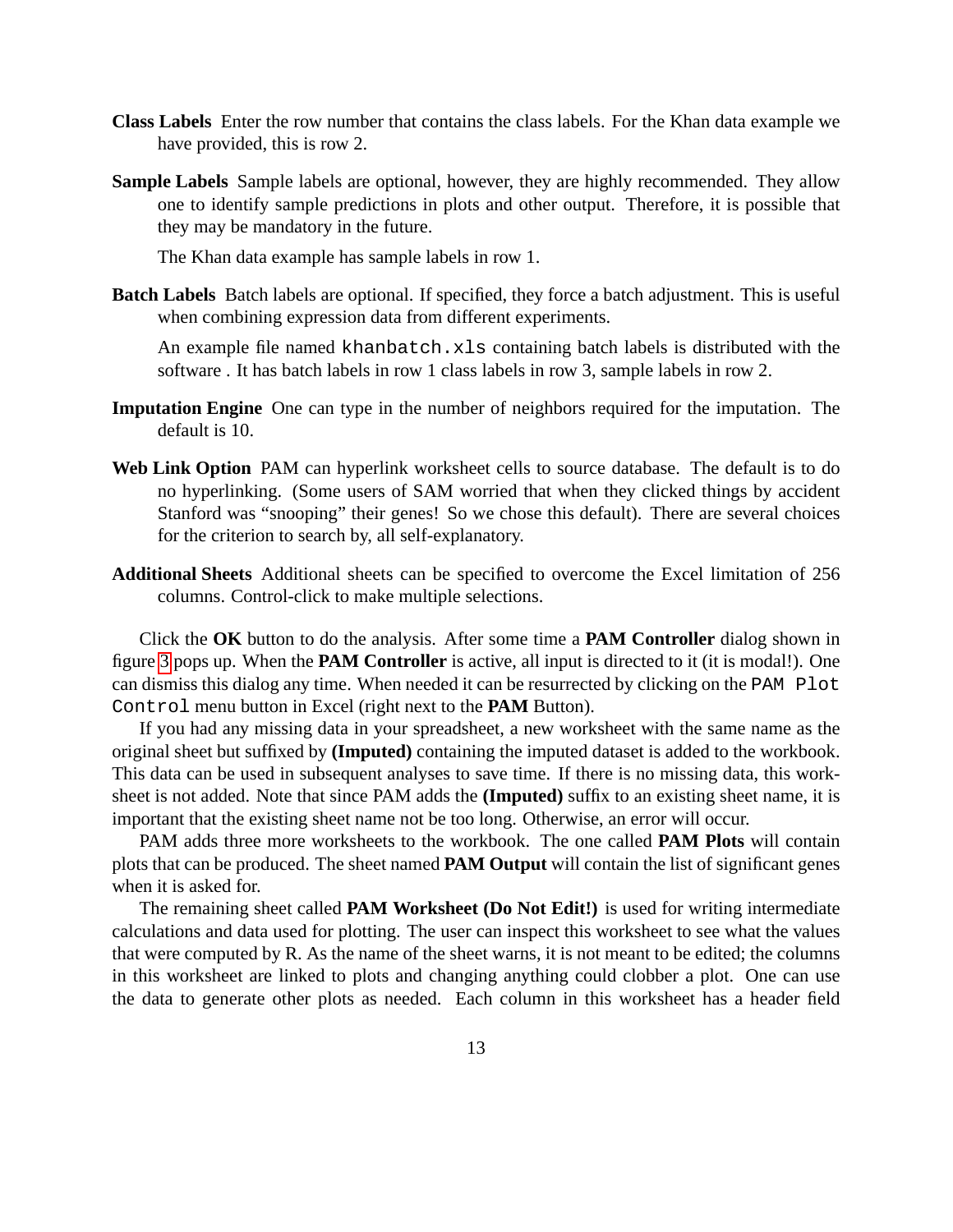that describes the column. Moving the mouse over any header field will provide a more verbose description of what the column was used for.



<span id="page-13-1"></span>Figure 3: The PAM Controller

#### <span id="page-13-0"></span>**12.1 Training the Classifier**

When the PAM Controller first appears, the only thing one can do is **Train** the classifier. Just click on the train button and the training should be done. Once the training is done, some other buttons in the controller are enabled and a text field appears for setting the **Threshold**. See figure [4.](#page-14-0)

Here is an explanation of the controls.

**Current Threshold** is a textbox where one enters a threshold value to use for shrinkage and for prediction. Until this is done, many of the other buttons are disabled.

The choice of the threshold is typically made after a judicious examination of training errors and the cross-validation results.

**Train** will train the classifer. This is always the first step.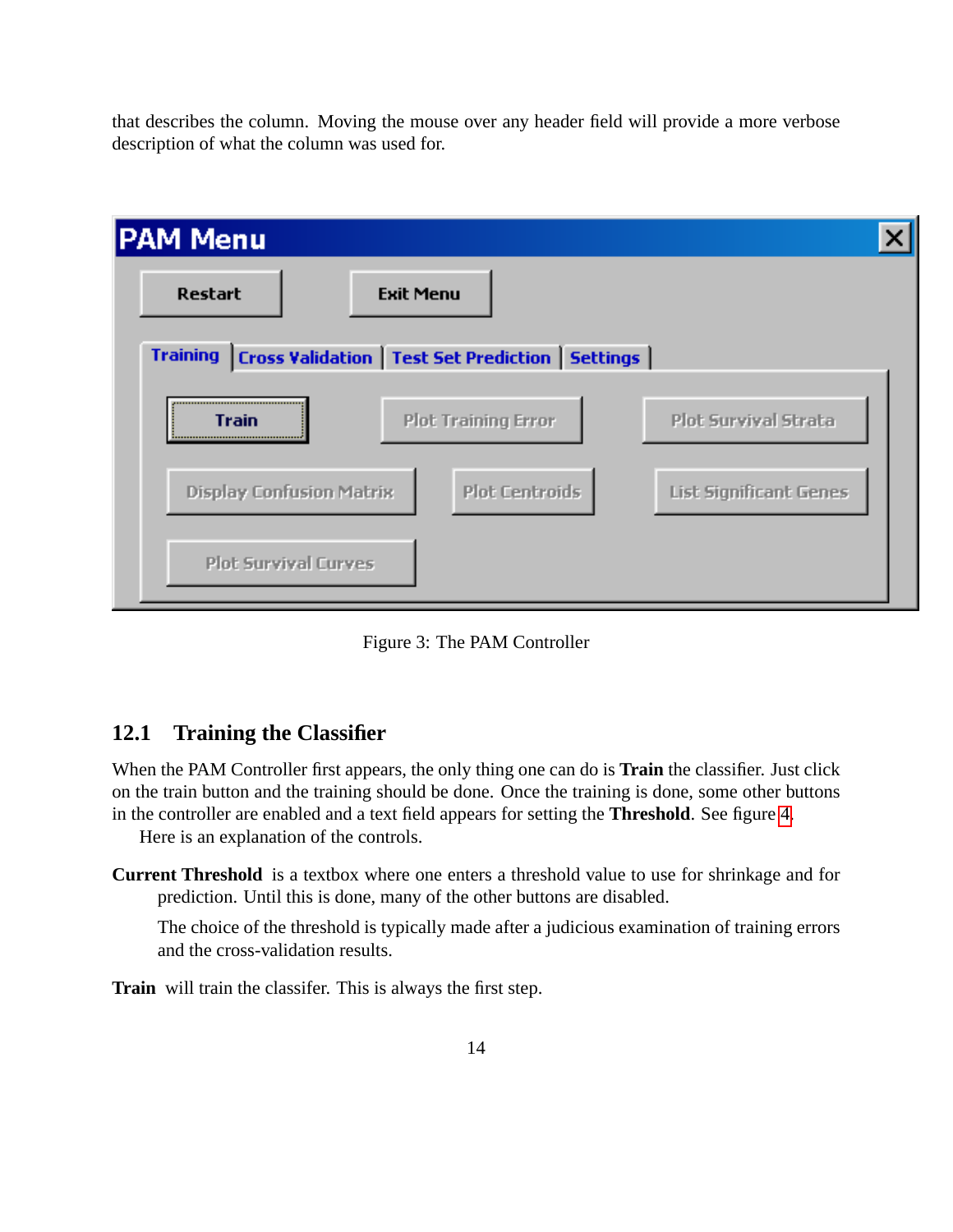| <b>PAM Menu</b>                 |                                                            |                               |
|---------------------------------|------------------------------------------------------------|-------------------------------|
| <b>Restart</b>                  | <b>Exit Menu</b>                                           | <b>Threshold</b>              |
| <b>Training</b>                 | <b>Cross Validation   Test Set Prediction   Settings  </b> |                               |
| <br>Train                       | <b>Plot Training Error</b>                                 | Plot Survival Strata          |
| <b>Display Confusion Matrix</b> | <b>Plot Centroids</b>                                      | <b>List Significant Genes</b> |
| <b>Plot Survival Curves</b>     |                                                            |                               |

<span id="page-14-0"></span>Figure 4: The PAM Controller after training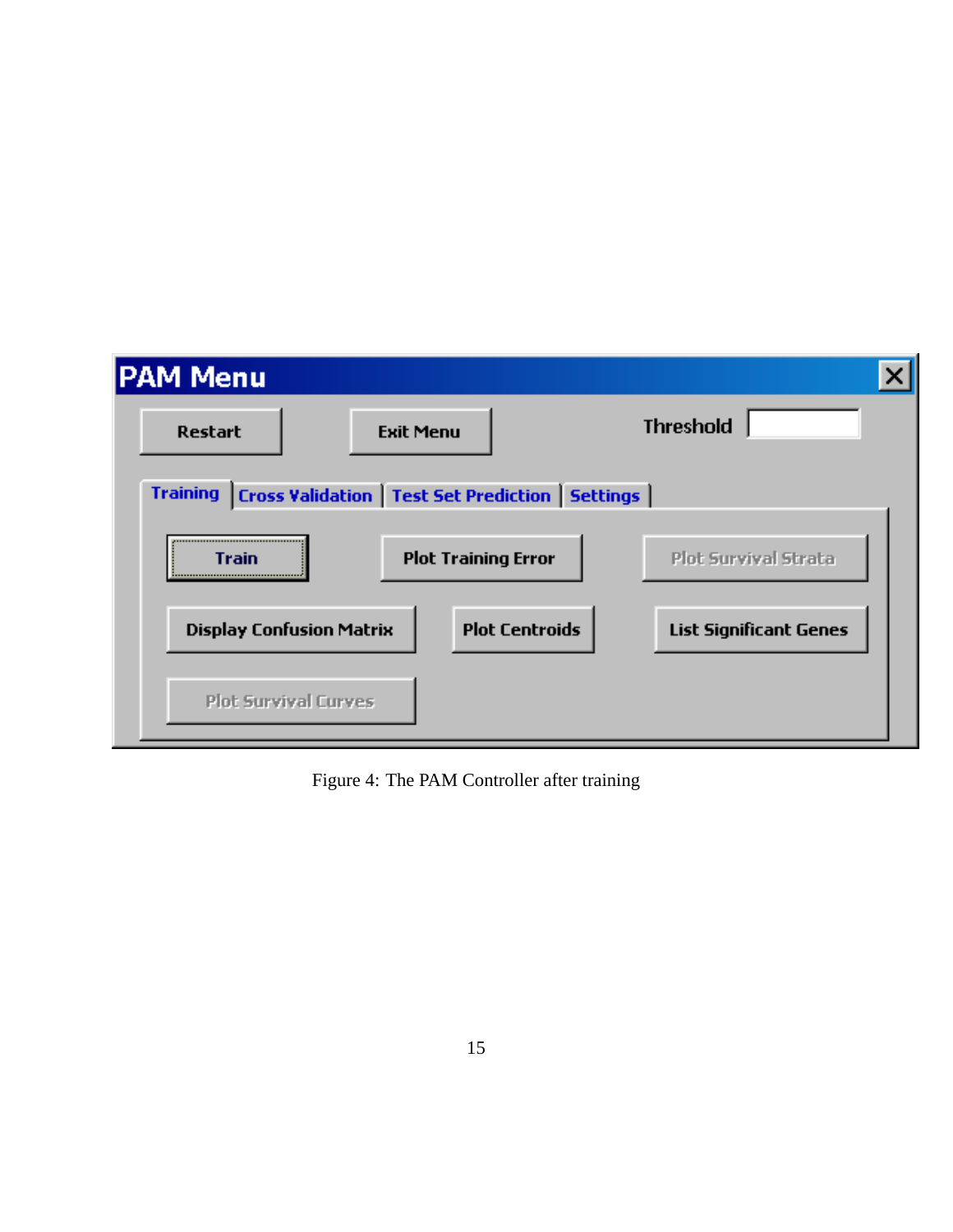

<span id="page-15-0"></span>Figure 5: PAM Plots Figure 5: PAM Plots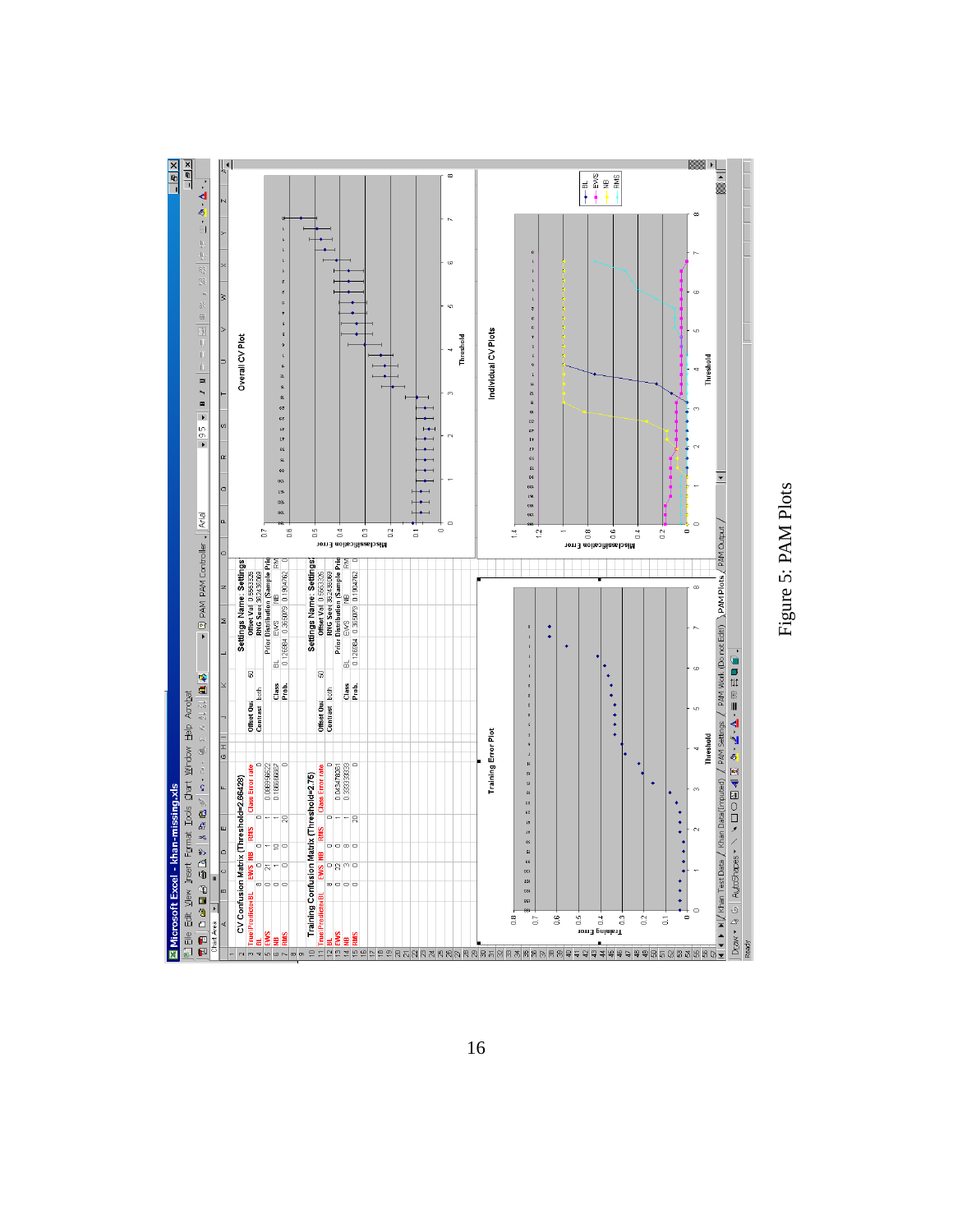

<span id="page-16-0"></span>Figure 6: More PAM Plots Figure 6: More PAM Plots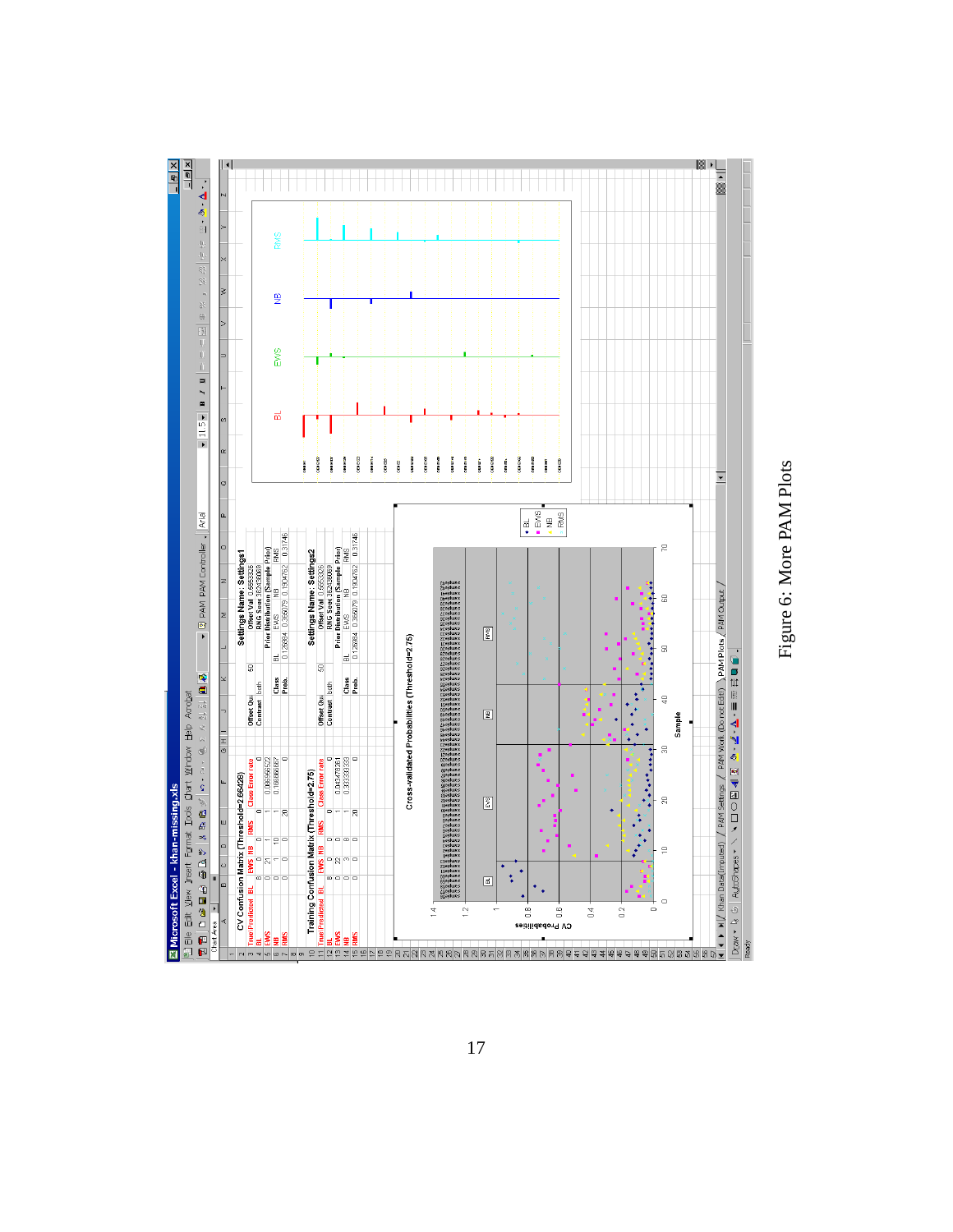**Plot Training Error** will plot the training error and place the plot in the **PAM Plots** sheet.

- **Confusion Matrix** button will output a training confusion matrix for a given threshold. The matrix is deposited in the **PAM Plots** sheet as we decided not to fatten the workbook with yet another additional worksheet. (This means that some of the plots could be obscuring the confusion matrix!) If a threshold has not been entered already, then you are asked to enter one.
- **Cross Validate** will do a balanced 10-fold cross validation to enable one to choose a threshold that minimizes classification errors.
- **Plot CV Curves** will plot the misclassification errors obtained by cross-validation for various values of the threshold.
- **Plot CV Probabilities** will plot classification probabilities for a specified threshold.

**Plot Centroids** will plot the shrunken centroids for a specified threshold.

**List Genes** will list the significant genes in the format described in section [12.4.](#page-22-0)

**Predict Test Set** can be used to predict a test set. More on this in section [12.2.](#page-21-0)

**Plot Test Error** can be used to plot the prediction errors for a number of values of the threshold.

- **Plot Test Probabilities** will plot the class probabilities for each sample in the test set for a specified threshold.
- **Show Prediction** will create a worksheet with the prediction confusion matrix, if computable, and a list of actual and predicted class labels along with the prediction probabilities for each class.

The last four buttons are used in prediction and are further described in section [12.2.](#page-21-0)

We emphasize that almost all of the button controls may appear to be enabled or disabled depending on the stage of the analysis. For example, the button **Plot CV Probabilities** remains disabled until one has performed the cross validation and entered a valid threshold.

Please note that one can produce a number of plots and there is the very real problem of screen real estate. Often one plot can get obscured by another. Furthermore, some generated plots usually are more comprehensible when resized.

All the interactive capabilities that Excel provides for plots are available to the user. Of course, these can only be exploited when one exits the PAM Controller menu because all events are directed to the controller when it is active.

Figures [5](#page-15-0) and [6](#page-16-0) show some of the plots produced by PAM for the khan data example.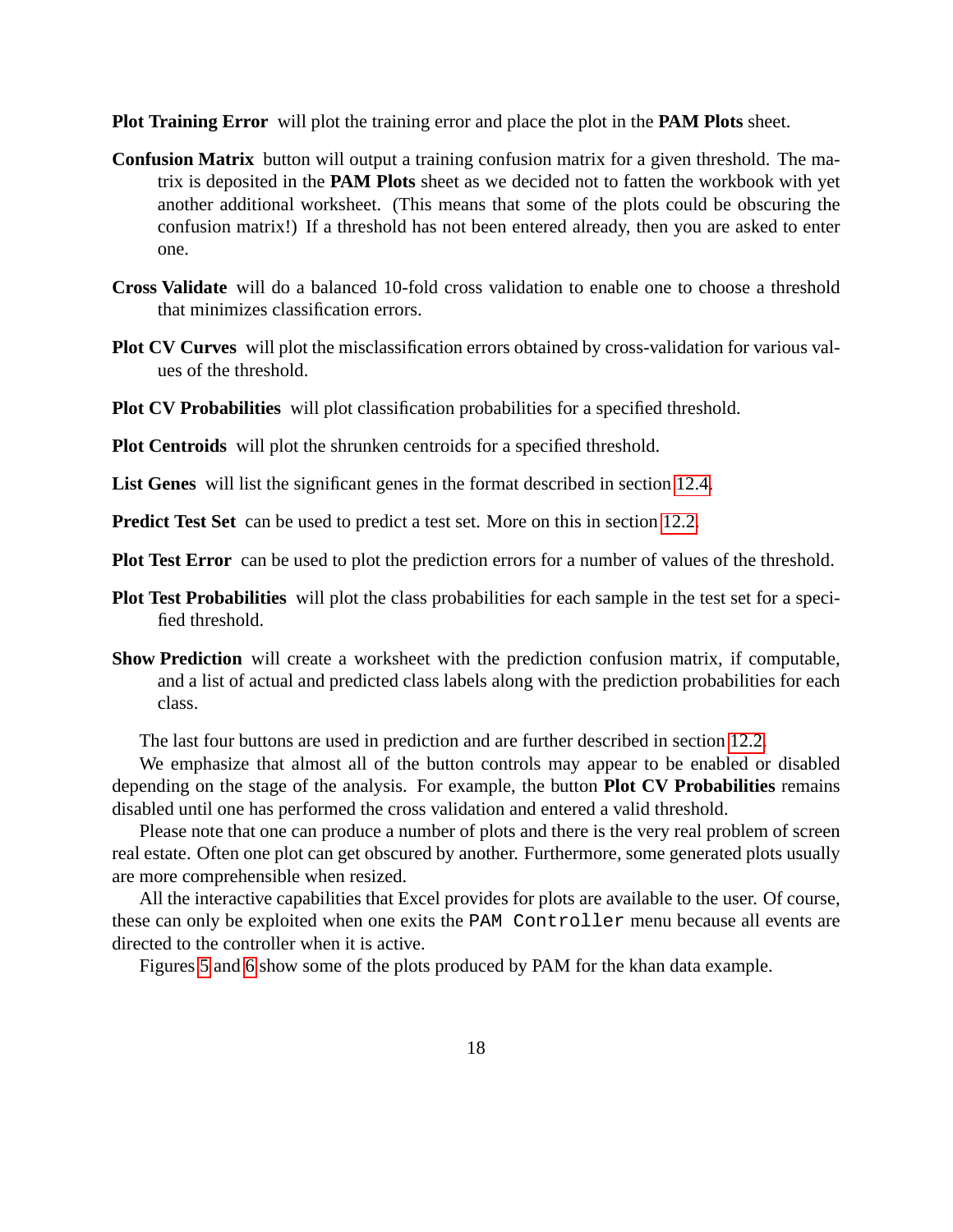# **PAM Prediction Dialog**

Drag out test data range by clicking on the underscore at the right corner of the first field. Go to the worksheet containing the test data and select the region as you did for the training data. Then click once again on the spreadsheet icon in the field to come back to this dialog. The default values for other fields are those that you specified for the training data.

 $\boldsymbol{\mathsf{x}}$ 

|                            |                | Do not include gene la and gene name columns! |  |
|----------------------------|----------------|-----------------------------------------------|--|
| <b>Test Set Range</b>      |                |                                               |  |
| <b>Class label row</b>     | $\overline{2}$ |                                               |  |
| <b>Sample labels row</b>   | 1              | (Optional)                                    |  |
| <b>Expression data row</b> | 3              |                                               |  |
| <b>OK</b>                  |                | Cancel                                        |  |

<span id="page-18-0"></span>Figure 7: The PAM Prediction Dialog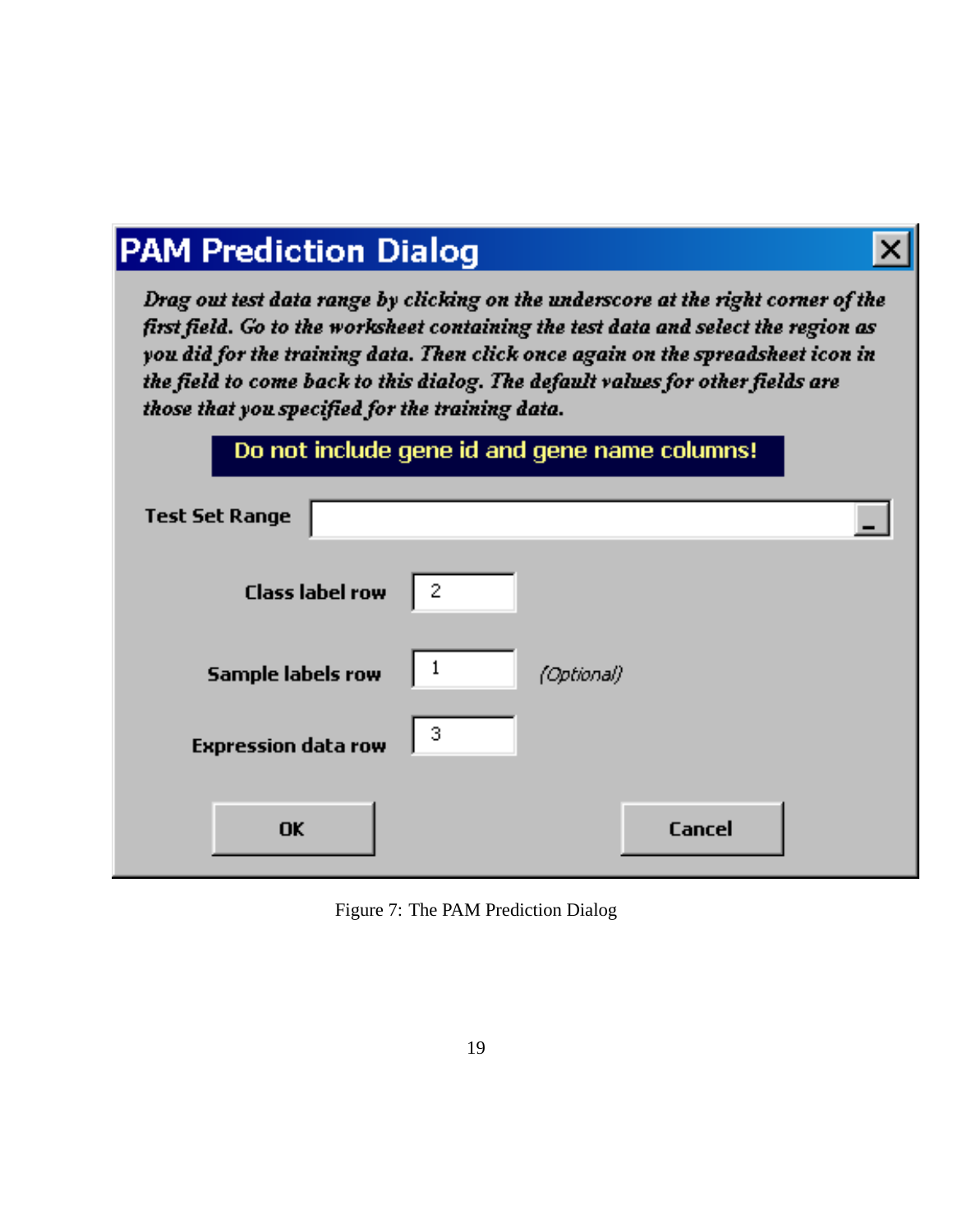

# <span id="page-19-0"></span>Figure 8: The PAM Prediction output for Khan data Figure 8: The PAM Prediction output for Khan data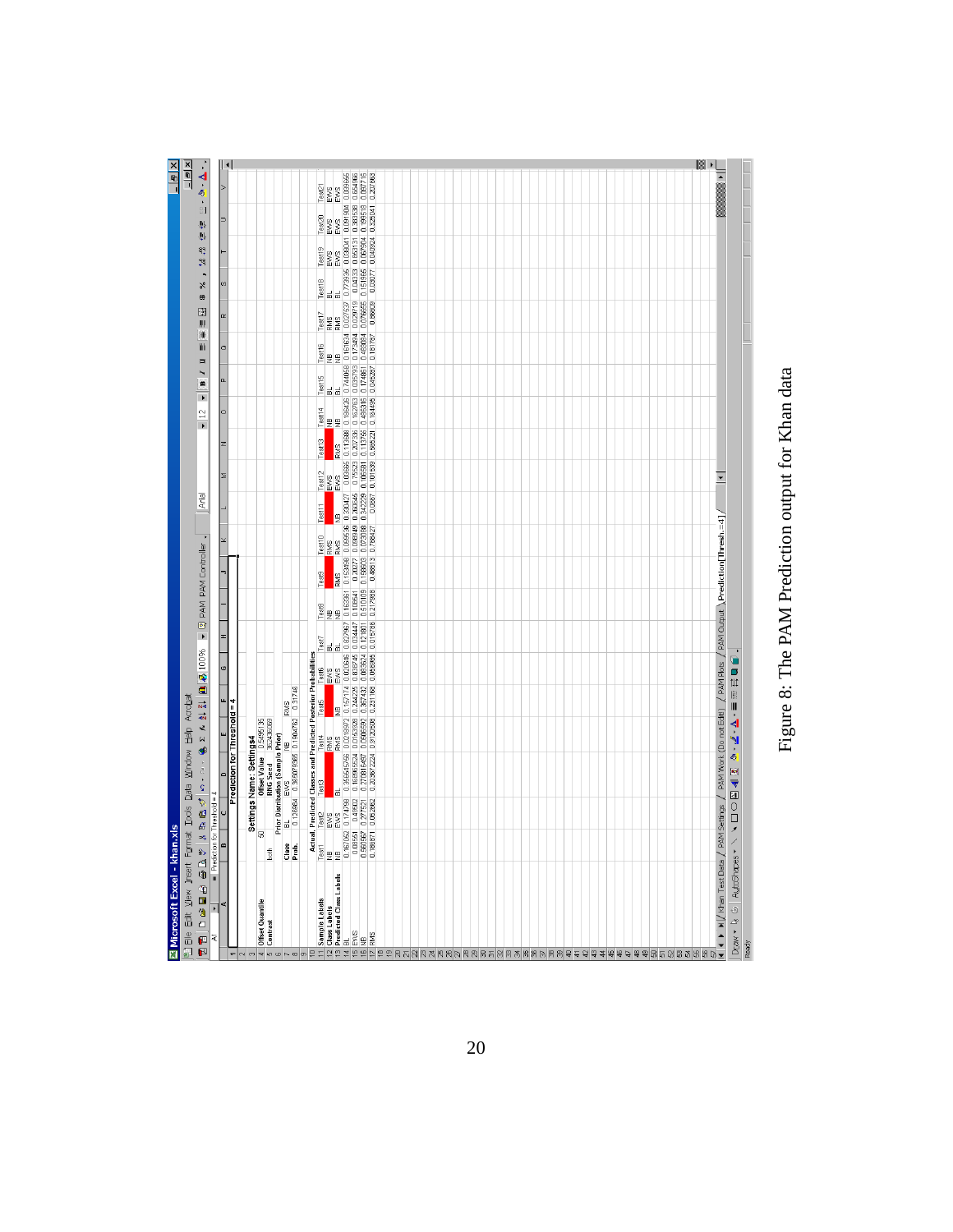

<span id="page-20-0"></span>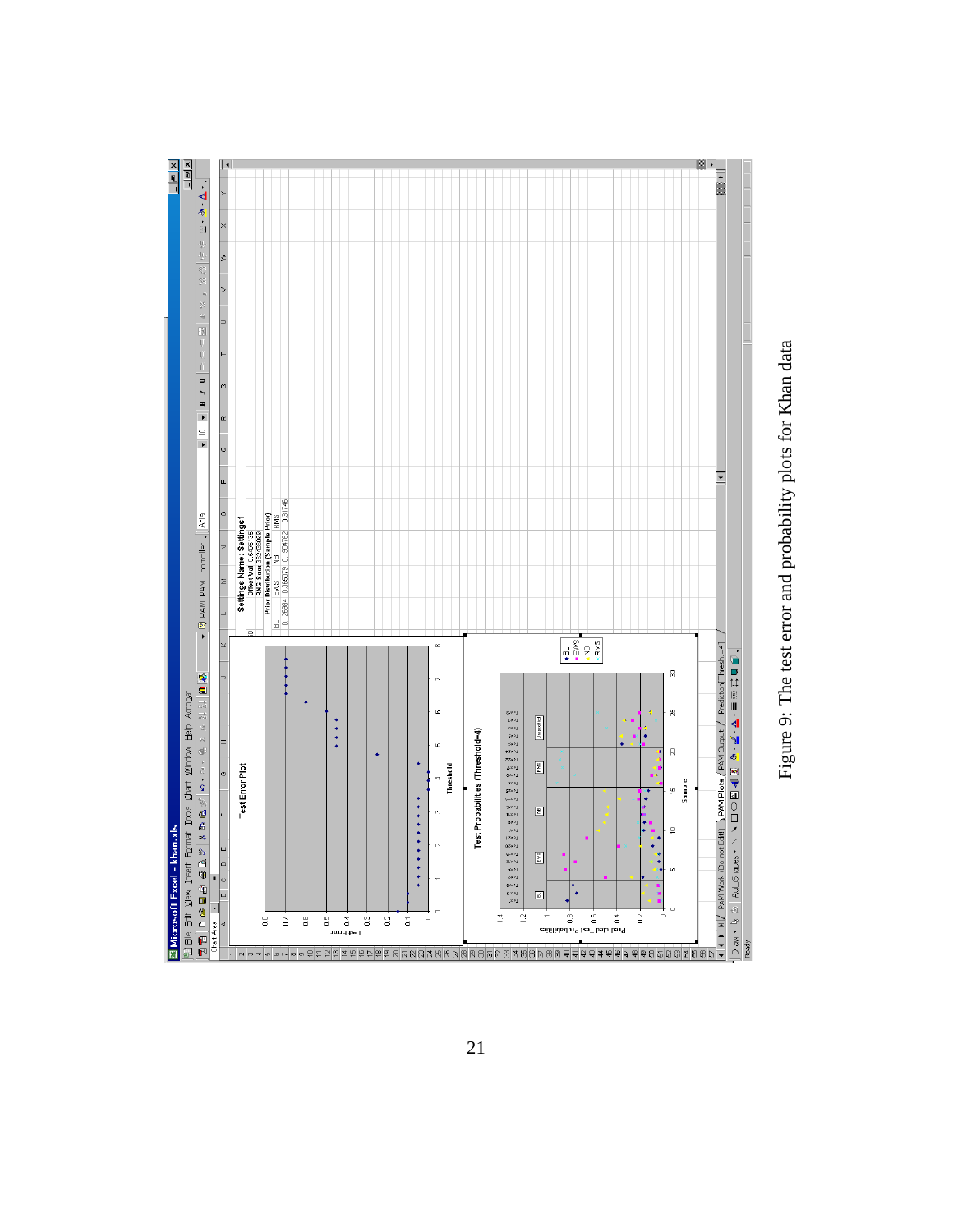#### <span id="page-21-0"></span>**12.2 Test Set Prediction**

Before venturing into prediction, we note that the test data set for prediction is expected to have the same number of genes as the training data set. All or some class labels cells for the test set can be empty but *the class labels row must exist!* Sample labels are once again optional but recommended so that one can identify the samples in prediction output. If specified, none of them should be empty.

To predict class labels for a new test data set, one first clicks on the **Predict Test Set** button. A new dialog—see [7—](#page-18-0)pops up. To select a test sample, one clicks on the underscore to the right of the **Test Set Range** field. This has the effect of replacing all other dialogs *temporarily* with a new one with a spreadsheet icon at the right of the field. You can now navigate through various sheets and select an area for prediction. If you were following along using the example file **khanmissing.xls**, there is a test data set available in the sheet names **Khan Test Data**. Click on the cell containing Test1, scroll down to the right corner and then shift click on the right corner of the data set. It is important that the selected area not contain the gene names or ids. After selecting the area, click on the spreadsheet icon and you will get back to the previous dialog.

The rows containing class labels, sample labels and start of expression data are by default assumed to be what one specified for the training set. They can be edited or changed depending on your test data set.

Clicking on the **OK** button will prepare PAM for predicting the test set. If all goes well, the buttons in the last row are all enabled.

At this point, one can plot the test errors and, if the threshold is set, plot the predicted probabilities for the test set. Clicking on the **Show Prediction** button produces an output sheet with a detailed summary. If the test data set contained all class labels, a confusion matrix is printed at the top of the sheet. If the test data contains a few missing labels, they are highlighted in red color. See [8.](#page-19-0)

#### <span id="page-21-1"></span>**12.3 Using data in Multiple Sheets**

The maximum number of columns one can have in an Excel worksheet is 256 columns (A through IV). If you have more than 256 samples, you can arrange the data in multiple sheets before invoking PAM.

For example, consider the situation where you have 5000 genes and 300 samples. Assume you don't have sample labels or batch labels. Per the data format required by PAM, this means that the data set would contain  $300 + 2 = 302$  columns and  $5001$  rows. The extra two columns contain the gene name and identifier and the top row contains the class labels.

One possibility is to put the first 256 columns in one sheet and the remaining 46 in another sheet. Or a 100, 100, 102 split over three, not necessarily contiguous worksheets, is also possible it is your call. Then, highlight the regions in each sheet as usual by clicking on the top-left corner of the rectangle and shift-clicking on the right-bottom corner. Then switch back to the sheet that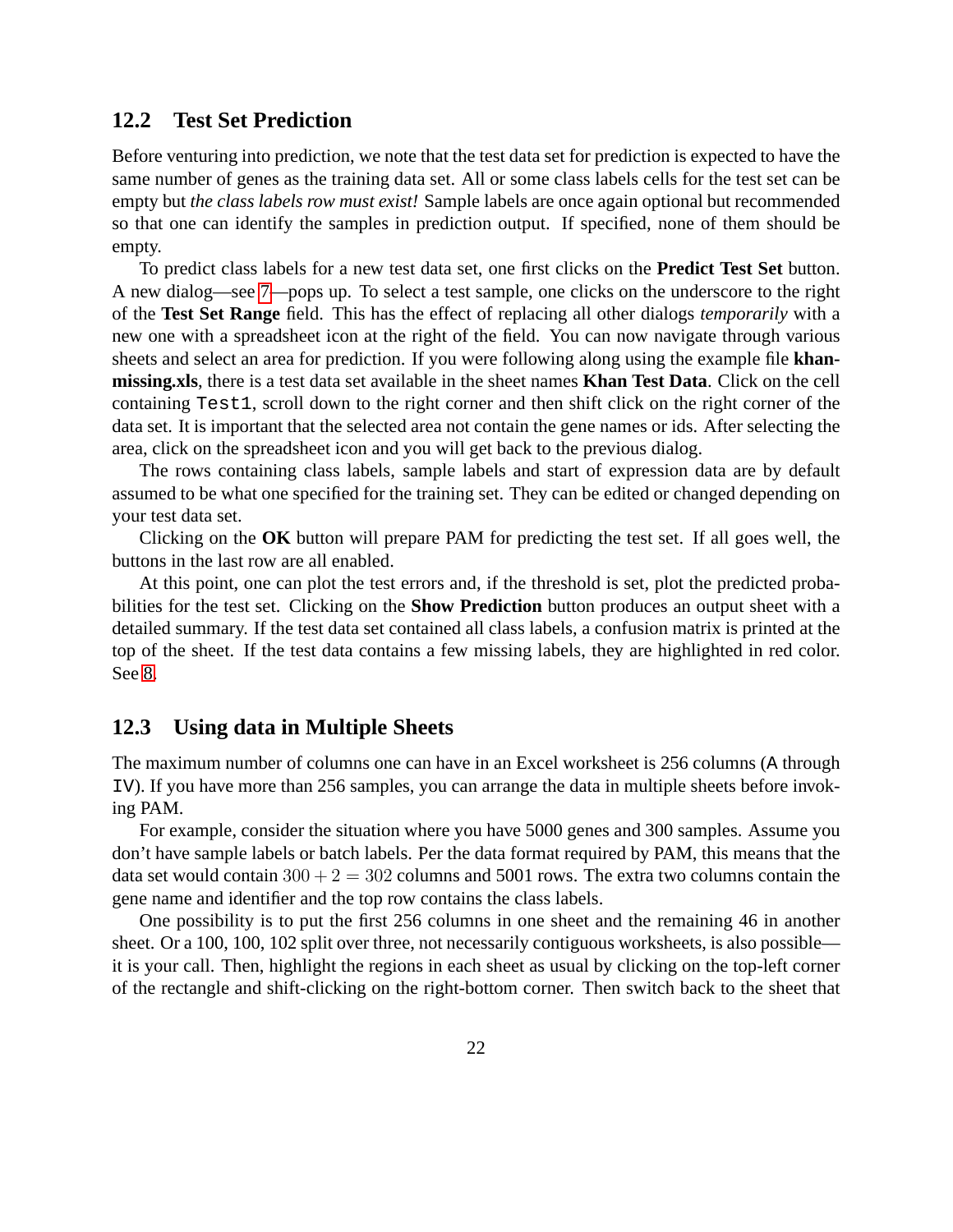contains the gene names and ids.

*PAM must be invoked from the sheet that contains the gene names and ids*. Failure to do so will result in all kinds of hell breaking loose.

The PAM dialog will offer you the option of choosing the additional sheets. Control-click on the sheets that contain the additional data. Proceed as usual after this point.

If any of the n input sheets contains missing data, please note that PAM will add n sheets with the prefix **(Imputed)**.

#### <span id="page-22-0"></span>**12.4 Format of the Gene Listing**

The gene listing has the following format:

- **ID** The gene ID specified in the second column selected data rectangle. This is for the user's reference and is linked to the SOURCE website if so desired.
- **Gene Name** The gene name specified in the first column selected data rectangle. This is for the user's reference.

These columns are followed by the centroid scores for the various classes specified in the data set.

# <span id="page-22-1"></span>**13 Running PAM: Survival analysis and regression**

We give a briefer description of the survival and regression problems, highlighting the places where they differ from the classification setting.

#### <span id="page-22-2"></span>**13.1 Basic idea of supervised principal components**

Supervised principal components is a generalization of principal components regression. The first (or first few) principal components are the linear combinations of the features that capture the directions of largest variation in a dataset. But these directions may or may not be related to an outcome variable of interest. To find linear combinations that are related to an outcome variable, we compute univariate scores for each gene and then retain only those features whose score exceeds a threshold. A principal components analysis is carried out using only the data from these selected features.

Finally, these "supervised principal components" are used in a regression model to predict the outcome. To summarize, the steps are:

1. Compute (univariate) standard regression coefficients for each feature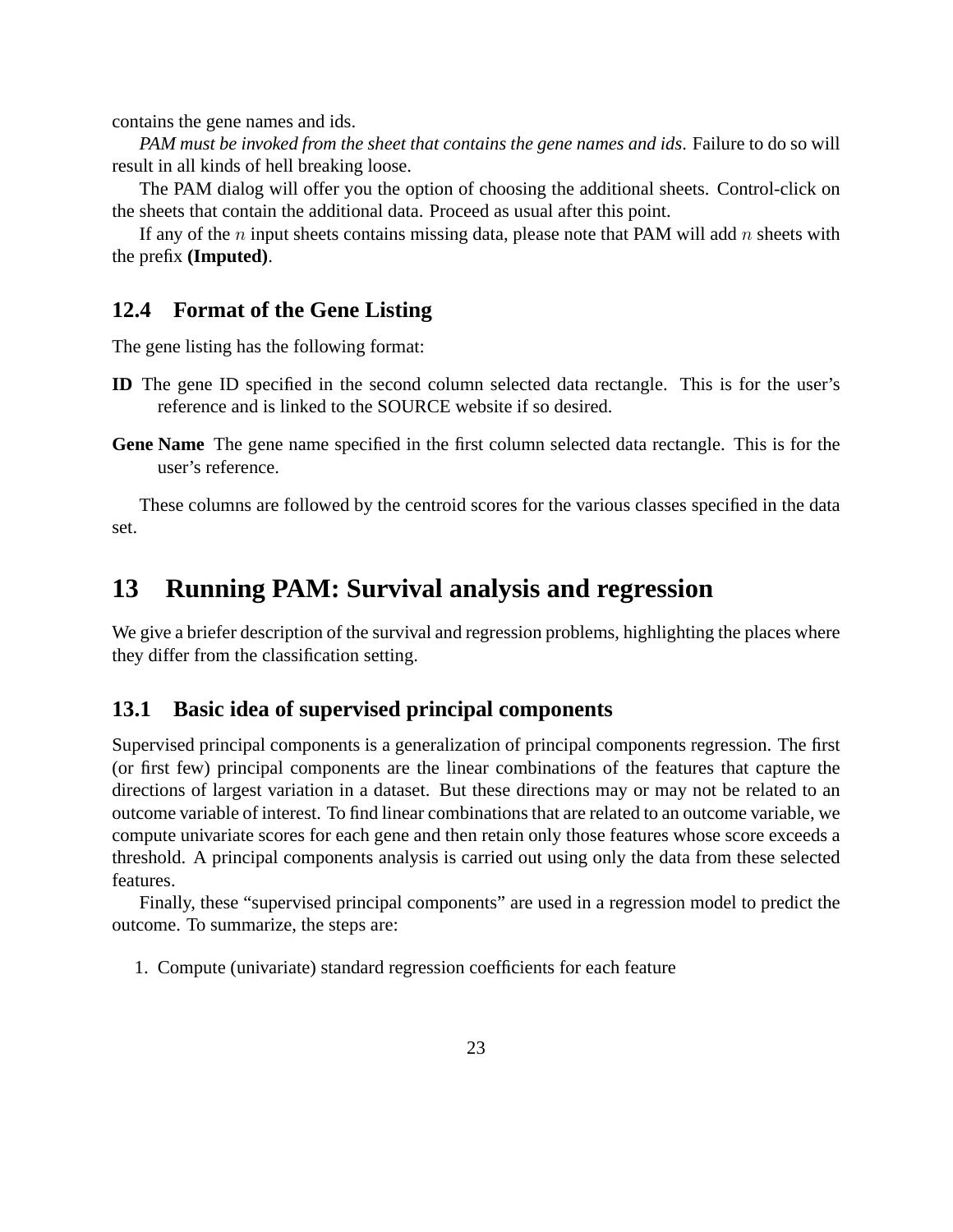- 2. Form a reduced data matrix consisting of only those features whose univariate coefficient exceeds a threshold theta in absolute value (theta is estimated by cross-validation)
- 3. Compute the first (or first few) principal components of the reduced data matrix
- 4. Use these principal component(s) in a regression model to predict the outcome

This idea can be used in standard regression problems with a quantitative outcome, and also in generalized regression problems such as survival analysis. In the latter problem, the regression coefficients in step (1) are obtained from a proportional hazards model. The PAM handles these two cases: standard regression and survival data.

There is one more important point: the features (e.g genes) which important in the prediction are not necessarily the ones that passed the screen in step 2. There are other features that may have as high a correlation with the supervised PC predictor. So we compute an importance score for each feature equal to its correlation with the supervised PC predictor. A reduced predictor is formed by soft-thresholding the importance scores, and using these shrunken scores as weights. The soft-thresholding sets the weight of some features to zero, hence throwing them out of the model. The amount of shrinkage is determined by cross-validation. The reduced predictor often performs as well or better than than the supervised PC predictor, and is more interpretable.

Thus the user should think of the analysis in two distinct stages. In the first stage, a threshold is chosen, yielding a supervised principal component predictor which is fit to test data. Note that this predictor has non-zero importance scores (loadings) for all genes. In the second stage, a shrinkage parameter is chosen, to reduce the number of genes with non-zero loadings. This reduced predictor is the fit to test data. Hopefully, it will perform as well as the full predictor and will use far fewer genes.

This two-stage view provides a useful way to consider the results from a microarray analysis. First it looks for a global predictor than captures the overall prediction information in the genes. Then it looks for a subset of genes that show the strongest correlation with this overall predictor. This process separates out the discrete feature selection step, and acknowledges that there may be many different gene sets that produce similar models over the data.

#### To summarize:

*Steps in a typical supervised PC analysis*

- 1. *Training:* compute Cox survival scores for each gene
- 2. *Cross-validation*: use cross-validation to estimate best score threshold
- 3. *Testing:* use this threshold to construct the supervised PC predictor and apply it to predict test data. Examine survival curves for the discretized predictor and the output from multivariate model.
- 4. As a second stage, seek a reduced model by soft-thresholding the loadings. Form the resulting "reduced" supervised PC predictor and see how well it predicts.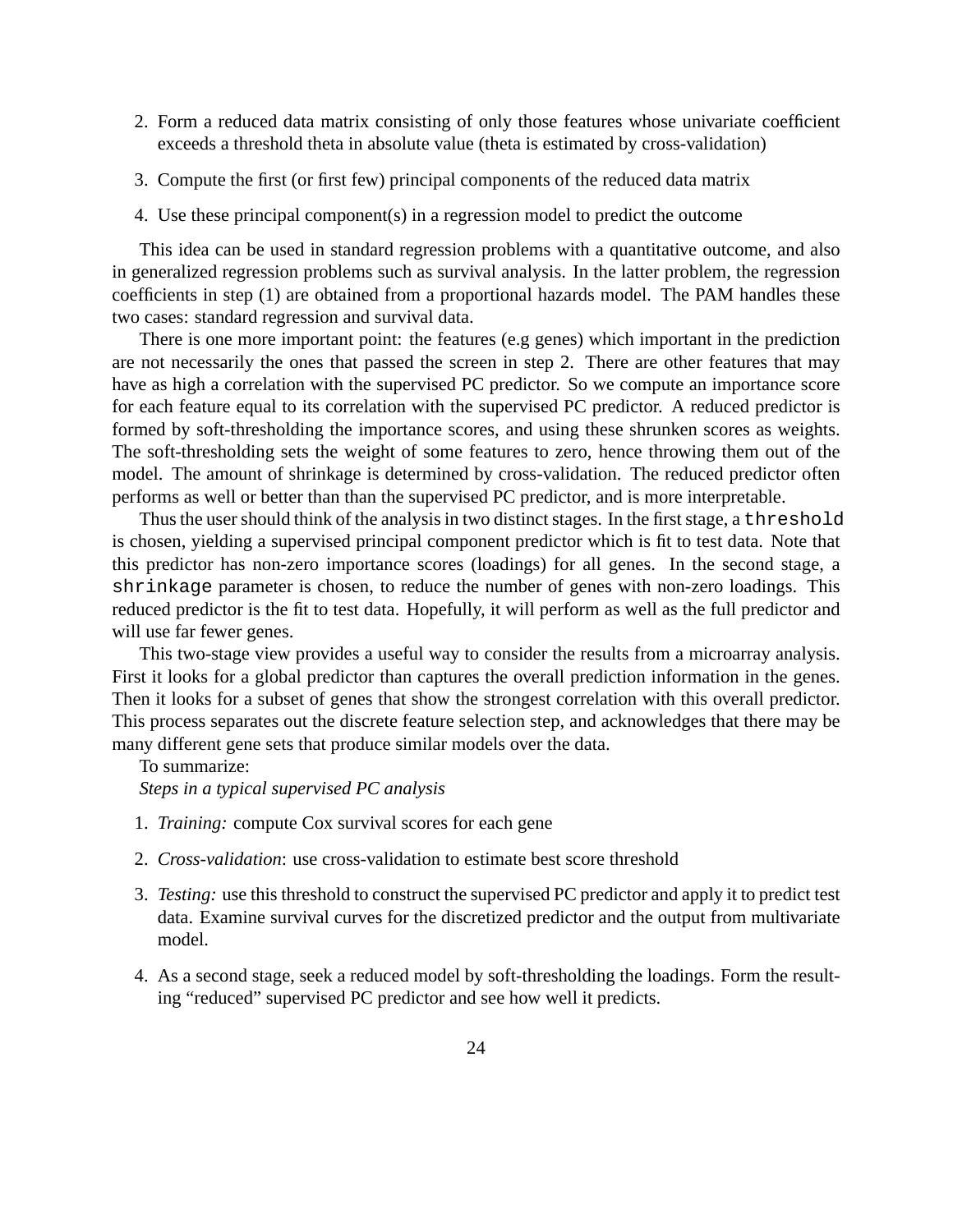#### <span id="page-24-0"></span>**13.2 Opening screen**

For survival analysis problems, you are asked for **Survival Time** and **Censoring Status** instead of **Class Labels**. For regression analysis problems, you will be asked for the **Outcome variable**. Sample labels are not required in general, but are required if a comparison to competing predictors is desired (details below)

#### <span id="page-24-1"></span>**13.3 Training, Cross-validation and Test Set Prediction**

Here is an explanation of the controls.

**Current Threshold** is a textbox where one enters a threshold value to use for shrinkage and for prediction. Until this is done, many of the other buttons are disabled. For survival or regression, this is the threshold for the univariate score that correlates each gene with the outcome. Specifically- the Score statistics from the proportional hazards model for survival data, and the standardized regression coefficient for regression problems.

The choice of the threshold is typically made after a judicious examination of training errors and the cross-validation results.

- **Train** will train the classifer. This is always the first step.
- **Plot Training Error** will plot the log-likelihood ratio statistic from the proportional hazards or linear regression supervised principal components fit, and place the plot in the **PAM Plots** sheet. Note that high values are better, in contrast to misclassification error.
- List Gene scores will list the significant genes. The format is geneid, genename, importance score- the loading of each gene on the supervised principal component, and the raw scorethe univariate score of each gene with the outcome.
- **Princ comp number of gene scores** is where the user must choose which of the first 3 supervised principal components (1,2 or 3) is to be used to compute gene important scores. The scores are the loadings (inner products) of each gene with the supervised principal component.
- **Decorrelate with competing** allows the user to first decorrelate the expression data from competing predictors (such as clinical stage, grade etc), before training the model. This encourages the procedure to find a gene expression-based predictor that is independent of the competing predictors. The training data for competing predictors are entered in a separate spreadsheet, with the format shown on the "Get competing predictors" Dialog Box. An example is given in the survival workbook. Note that predictor names must contain only letters and digits, with no spaces. In the Test set prediction menu, Decorrelate with competing decorrelates the test set expression data from the test set competing-predictor data.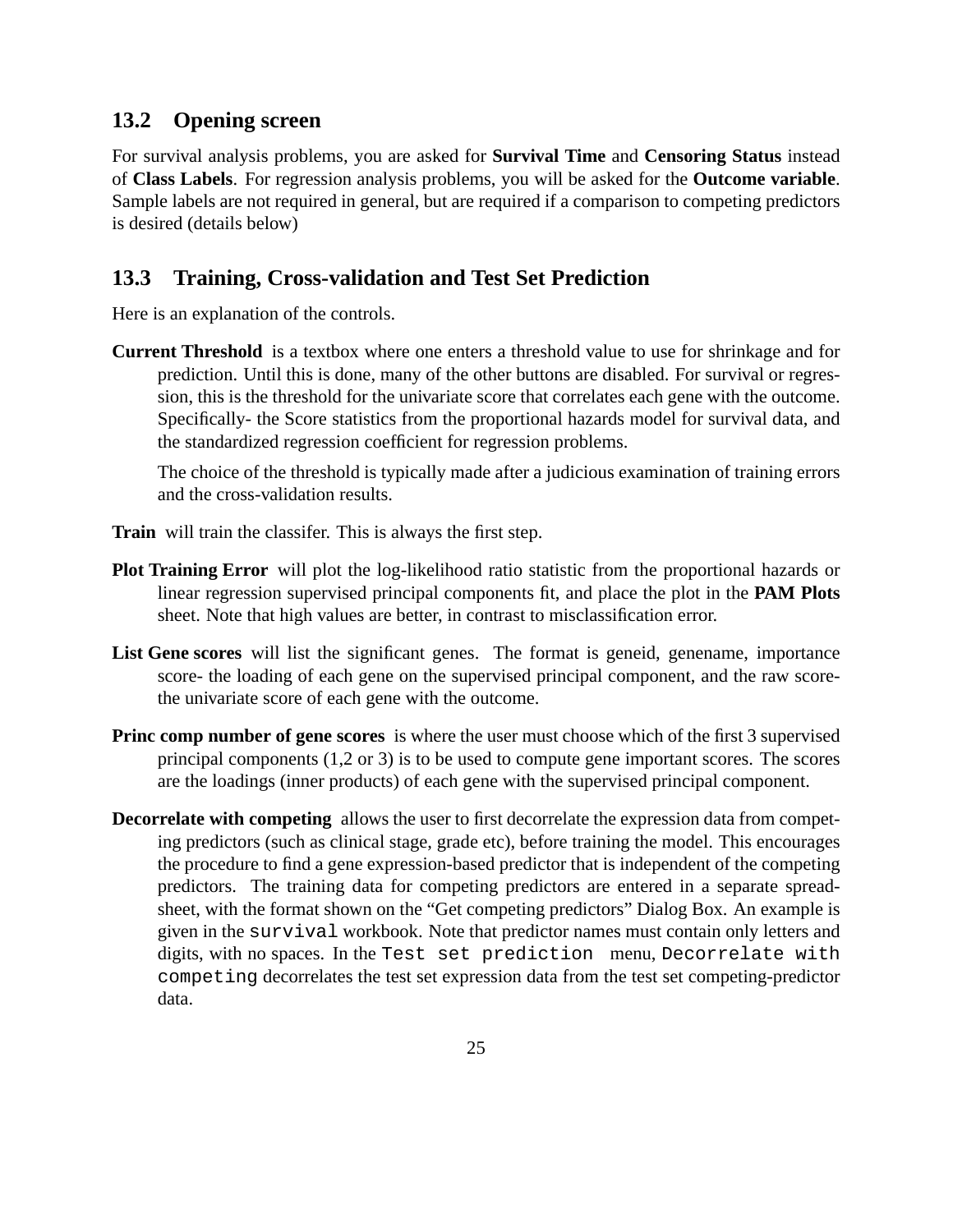- **Fit with competing** allows the user to compare the gene expression-based predictor to competing predictors (such as clinical stage, grade etc) on test data. The test data for the competing predictors are entered into a separate spreadsheet, with the format shown in the "Input Competing Predictors" Dialog Box. An example is given in the survival workbook. Note that predictor names must contain only letters and digits, with no spaces. The user can choose Fit with competing, whether or not they have decorrelated the expression data before training. If they have decorrelated the training data, the will be reminded to also decorrelate the test data, before proceeding with test set predictions.
- **Cross Validate** will do two balanced 3-fold cross validations to enable one to choose a threshold that maximizes the log-likelihood ratio statistic. The two cross-validations are then combined.
- **Plot CV Curves** will plot the log-likelihood ratio statistic. obtained by cross-validation for various values of the threshold.
- **Seek reduced model** applies soft-thresholding of various shrinkage amounts to the gene loadings, to yield predictors that use a subset of the genes.
- **Plot reduced model** will plot the log-likelihood ratio statistic. obtained by cross-validation for various values of the shrinkage parameter. The threshold is fixed a teh value entred in the threshold box.
- **Predict Test Set** can be used to predict a test set. More on this in section [12.2.](#page-21-0)
- **Plot Test Error** can be used to plot the prediction errors (log-likelihood ratio statistic) for a number of values of the threshold.
- **Response Prediction plot** creates a plot and summary for the predictive model. For survival analysis, these are Kaplan-Meier curves for the categorized predictor, discretized at the appropriate percentiles of the training data. For regression, this is a plot of predicted vs actual values. Note that for survival test data, the cutpoints from the training set are used in the test data. When the number principal components is bigger than 1, the results for individual components are shown, as well as the combined predictor that uses a weighted average of all components (weights determined by the predictive model fit to the training data)
- **Output Prediction info** Output the predicted value for each test sample, and summaries of the proportional hazards or regression models that have been fit to test data.
- **Shrinkage value** This Box allows the user to define a shrinkage value for soft-thresholding the gene loadings. This produces a model that uses fewer genes. This reduced model is then used if any of the Plot Test Error, Response Prediction plot or Output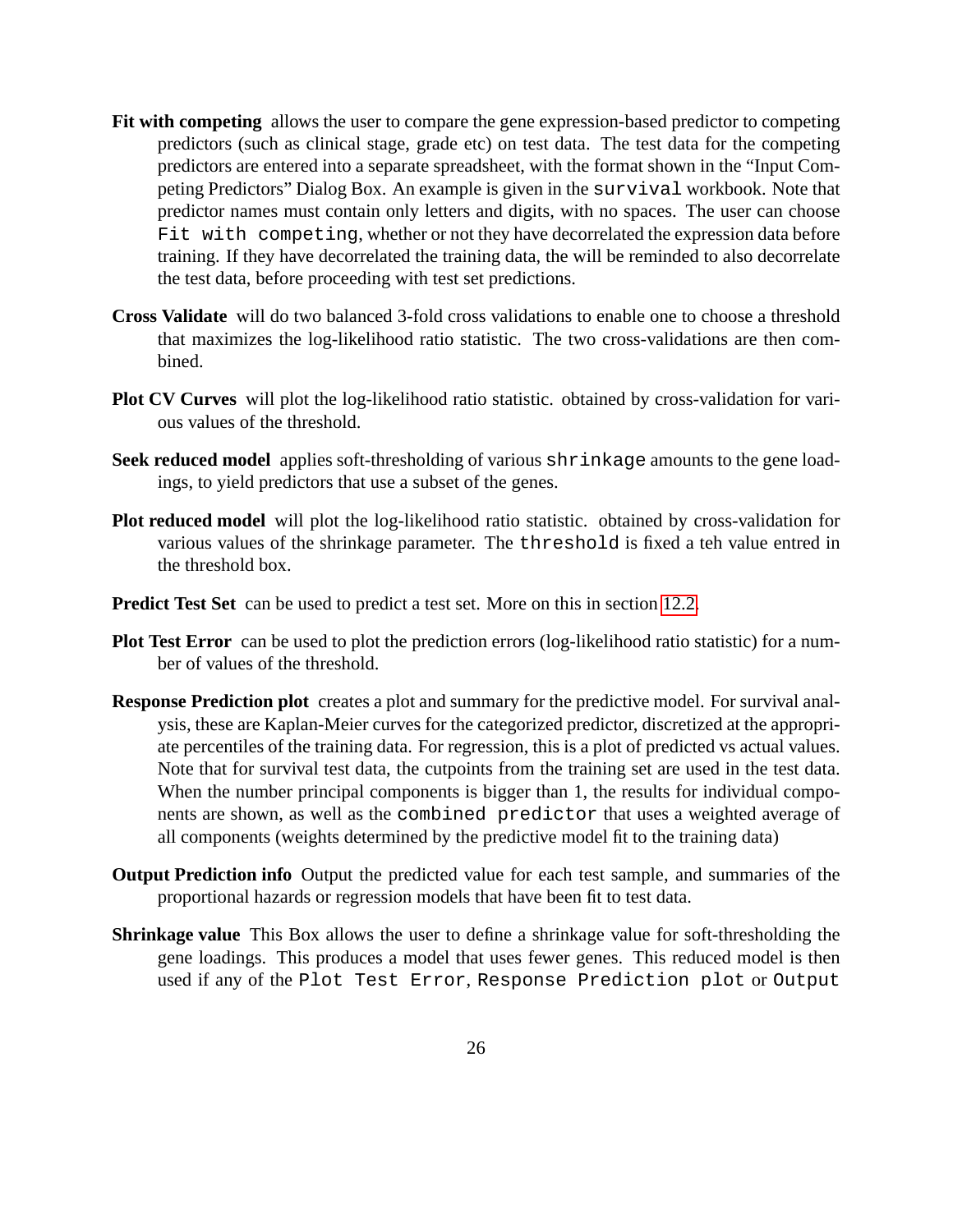Prediction info buttons are pressed. The results, including the number of genes in the reduced model, are listed in the prediction worksheet.

- **Number of Survival Classes** setting indicates how many survival classes (2, 3, or 4) are to be used in discreting the supervised PC predictor for the Response Prediction plot.
- **Number of Principal components** setting indicates how many supervised principal components (1 ,2 or 3) are to be used in the predictive models.

### <span id="page-26-0"></span>**13.4 Learning competing predictors from expression data**

Since traditional clinical predictors like stage, grade and blood pressure are often powerful and useful, it is of interest to ask whether they can be "learned" from expression data. That is whether a gene expression-based model can accurately predict them. The PAM package has all of the tools needed to do this. For categorical competing predictor (eg. stage) , one would run PAM in classification mode, with the competing predictor as the class label. For a quantatitive competing predictor (like blood prressure), one would run PAM in regression mode. Finally the predicted stage and blood pressure can be used as competing predictors in PAM, in for example, a model to predict patient survival. We have only briefly experimented with this idea, but it does seem to have potential.

# <span id="page-26-1"></span>**14 Details of the R Excel Connection**

A forthcoming document will provide more details on how to build applications using the R DCOM server.

# <span id="page-26-2"></span>**15 Frequently Asked Questions**

#### <span id="page-26-3"></span>**15.1 General Questions**

1. How is PAM licensed?

PAM is distributed under the GNU Public License 2.0.

2. Is there a version of PAM that works on Macintosh computers?

We have not tried it on Macintoshes. We know that SAM works on a Windows emulator on Macs such as Virtual PC from Connectix Corporation. So the same is probably true for PAM. Let us know if it does and we'll update this answer.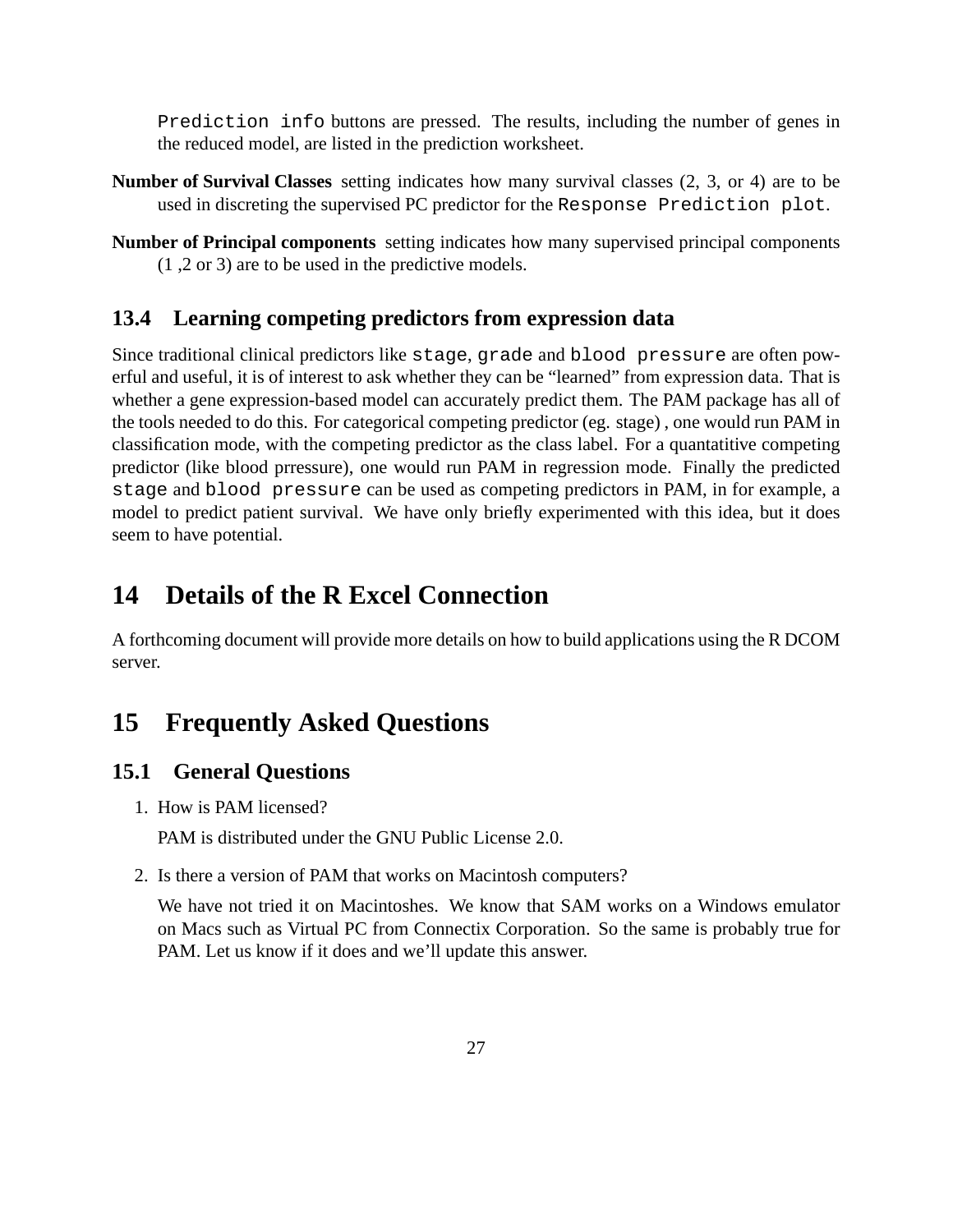#### <span id="page-27-0"></span>**15.2 PAM Registration Questions**

1. I registered for PAM and I have still not received an email confirming my registration.

This is most likely due to your email server being down. Hundreds of requests have been successfully sent out to people. Our registration server tries every hour to remail the pending requests.

If you do not receive your registration user-id and password within the day, you may always register again and use another email address that works.

#### <span id="page-27-1"></span>**15.3 Installation, Uninstallation Questions**

1. How do I uninstall PAM?

With the current and future versions, the uninstallation process is very simple. Click on Start, then **Programs** and choose **Uninstall PAM for Excel** from the menu.

With versions of PAM prior to 1.20, the process is more involved. One pretty much reverses the steps in the install process. However, please make sure you do it in the following order.

- (a) First you must unlink PAM from the list of **Addins** loaded into Excel. The list of addins is available by choosing the **Addins** item from the **Tools** menu.
- (b) PAM can be uninstalled via the **Control Panel**. Double Click **Add/Remove Programs** and double click on **Prediction Analysis of Microarrays**.
- (c) To be complete, you should also uninstall the *PAM for R* package by typing in an R command window remove.packages("pamr").
- 2. How do I install a newly released version of PAM? Do I just install it on top of the old version?

Installing new software on top of old versions is a good way to hose your Windows machine. If you want to preserve the little sanity that Windows has, you must first uninstall the old version and then install the new version.

3. When I install PAM, I get an error that a library was not registered. However, at the end, the program says that the installation was successful. Does this mean that PAM is installed correctly?

No! Anytime an error occurs, it means that PAM is not installed properly. The problem must be fixed before you can rely on PAM working for you. This often happens when the prerequisites are not met. See section [5.](#page-5-0)

4. I am using office 97. Where can I download the Service packs for it?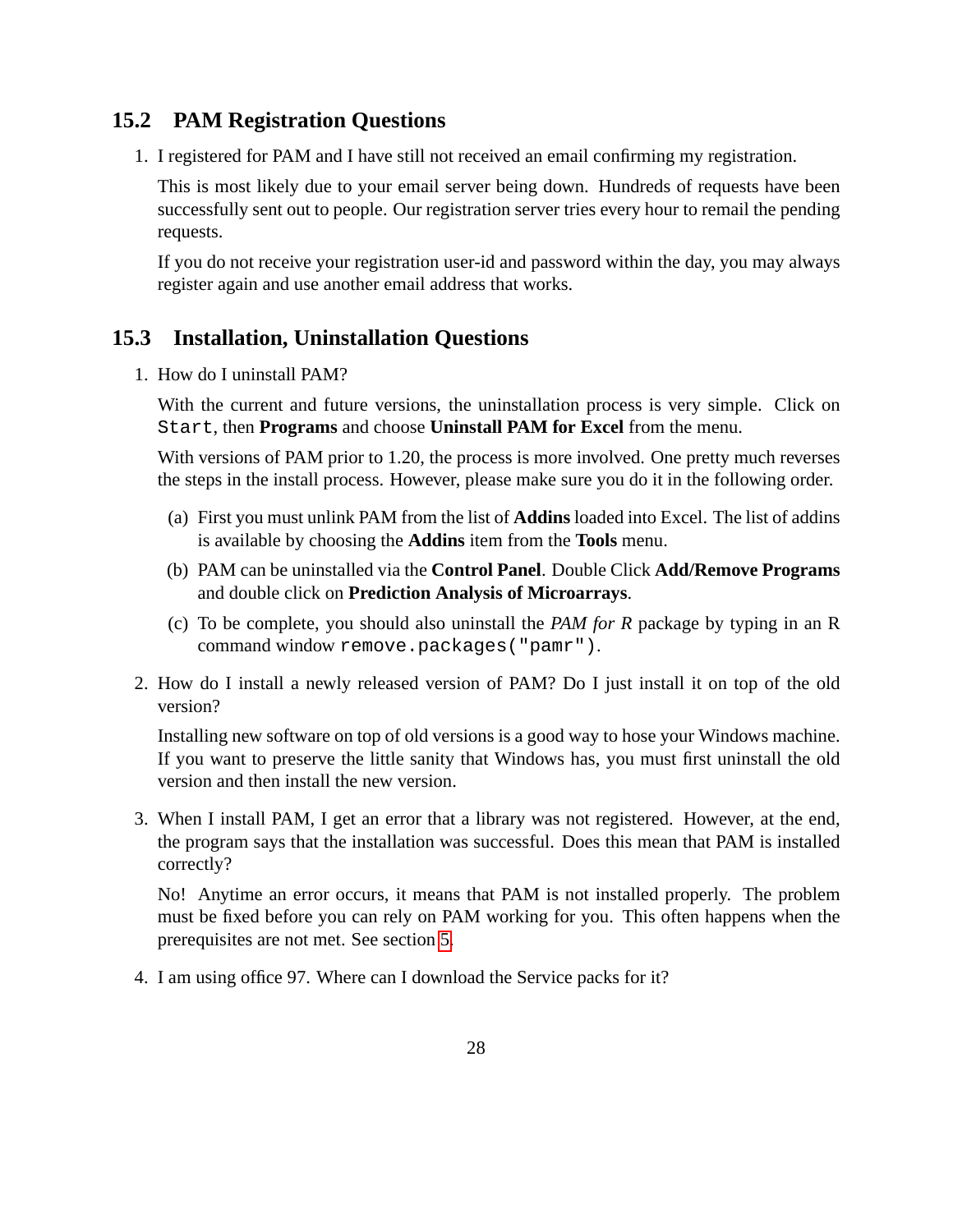The last time we looked, it was at the following URL: [http://office.microsoft.](http://office.microsoft.com/downloads/9798/sr2off97detail.aspx) [com/downloads/9798/sr2off97detail.aspx](http://office.microsoft.com/downloads/9798/sr2off97detail.aspx).

If you don't find it there, search for the words **office97 service release** at the web-site [http:](http://office.microsoft.com) [//office.microsoft.com](http://office.microsoft.com). Beware these things keep being moved around!

# <span id="page-28-0"></span>**15.4 PAM Usage Questions**

- 1. PAM generates an error saying that it could not start the R server. What can I do? For, versions prior to 1.20:
	- Please make sure you have installed R!
	- Please make sure you have installed the R package pamr!

Remember that PAM for Excel is a front-end to PAM for R and so the latter is needed.

For versions 1.20 and higher, this is probably a bug.

2. PAM generates an error when I run it on my dataset. What should I do?

The Excel R DCOM connection is quite brittle and is easily broken. In general, DCOM errors can be hard to debug.

• Please make sure that your data is formatted exactly as described in section [10.](#page-7-0) Particular attention needs to be paid to the class labels, sample labels or batch labels as described in section [12.](#page-9-0) It is easy to misspecify these rows. For prediction, it is imperative that you not include the gene id and gene names columns—

they are implicit.

- Please make sure that you have chosen your data area appropriately as discussed in [12.](#page-9-0) It is easy to highlight the wrong area or accidentally highlight unwanted cells.
- Have you installed several versions of R? We've seen some problems in such situations.
- 3. My plots are no longer interactive. Help!

When the PAM controller is active, all input is directed to it. To get interaction with plots, exit the PAM Controller and click on the plot you want to interact with.

4. PAM generates an error saying that an illegal name was specified for a sheet.

Does your workbook have long names for worksheets? You might want to change such names to shorter ones. There is a limit on the length of names for worksheets. The current version is not very intelligent about naming sheets and it will be improved in subsequent versions.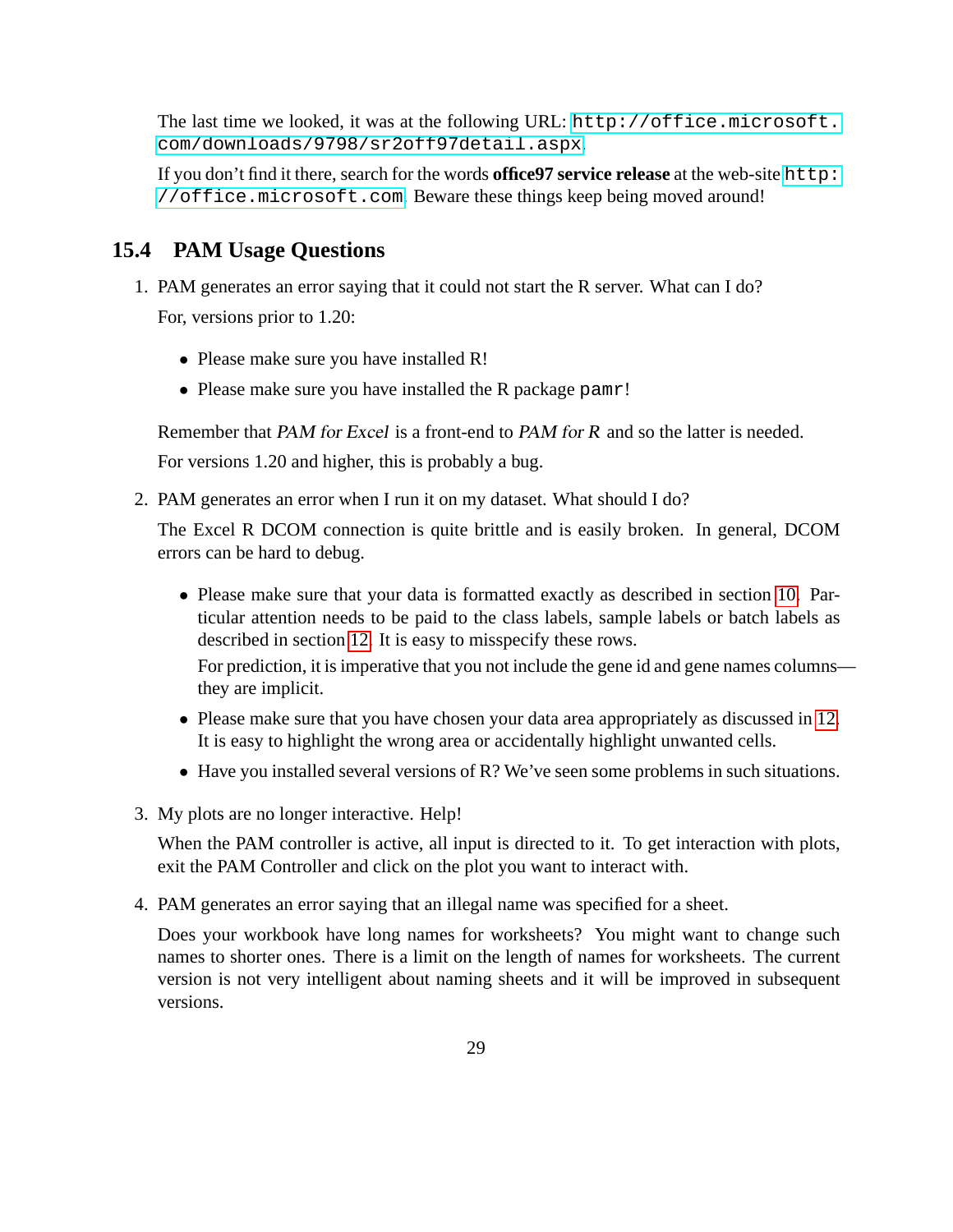5. PAM generated an error. Now when I get back into Excel, I have several PAM buttons. Help!

This is an annoying bug that we doubt we can ever fix satisfactorily.

For versions below 1.20, fire Excel up again uncheck the PAM Excel addin. Quit excel. Then bring up Excel again and check the addin. That should take care of the problem.

For version 1.20 or higher, just fire up Excel, exit and fire it up again. The multiple buttons will go away.

6. PAM gave an error message:

```
The R server said this:
There is no package called 'pamr'.
```
This can only happen with versions below 1.20. You did not install the *PAM for R* package. We suggest upgrading to version 1.20 as outlined in section [6.2.](#page-6-0)

7. How come probabilities don't add to 1 in the PAM Worksheet?

They do. Excel has the bad habit of rounding numbers for presentation purposes. Thus 0.91 can appear as 1 if there isn't enough space to display two digits. Select the cell containing the value and you can see the actual number.

8. I get pound signs (#) where I expect numbers. Why?

Excel will display pound signs in cells where it cannot fit the actual values. Just enlarge the cell width and you should see the values.

9. How do I interpret the probablity plots?

Suppose you have three classes A, B and C. For each sample, three numbers plottted: the prediction probability for class A, that for class B and for class C. Thus for a single sample, three  $y$  values will be shown in different colors. The predicted class is the class corresponding to the highest probability.

We also order the probability plot so that there would be three panels for the three-class example. The panels are usually labelled.

When doing prediction, an extra panel is added, containing those samples for which no class labels were specified. This panel is labelled "Unspecified."

10. How large a dataset can PAM handle?

There is really no hard limit *per se* in PAM. Excel itself has some limit on the number of rows and columns it can handle. There are additional overheads involved in marshalling the data between Excel and the core of PAM. Therefore, the practical limit is lower. In general, the more memory you have, the larger problems you can handle.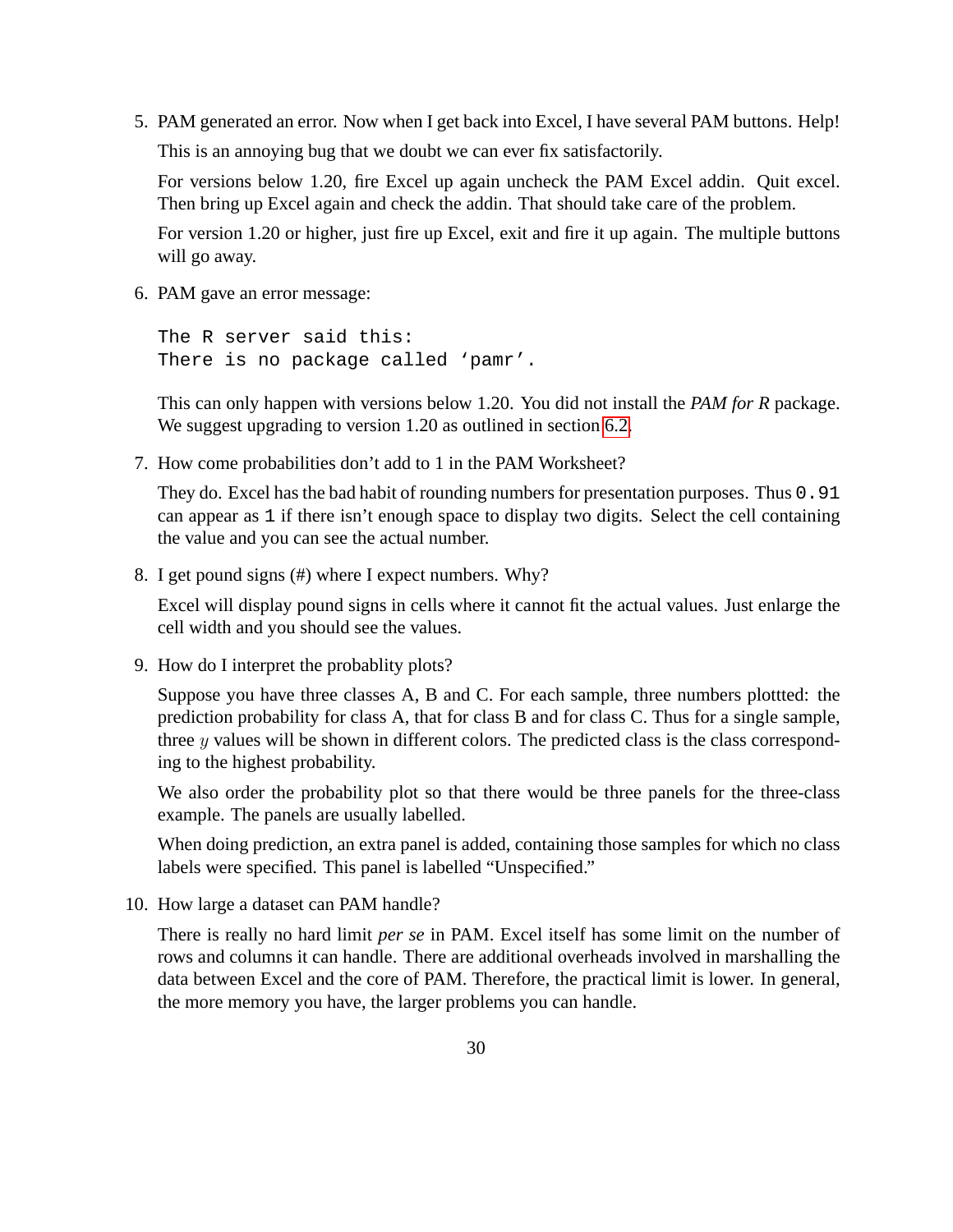11. How do I know what PAM is doing? Why don't I see a Progress Bar?

At this point, there is no mechanism to show progress when one is deep in R computation. This should be possible in the near future though, given some new developments. For now, until the computation ends, successfully or in error, one has to simply wait.

12. This document does not answer my questions. Where should I look?

As we get asked new questions, we update this list of frequently asked questions with answers. Please visit the url [http://www-stat.stanford.edu/˜tibs/PAM](http://www-stat.stanford.edu/~tibs/PAM) where you may find further information.

13. Where is the PAM manual?

It should be located in C:\Program Files\PAMVB\doc in the default installation. If you used a different directory, then it should be in the analogous place.

In the worst case, search for the file **pam.pdf**.

14. Where are the examples?

They should be located in the  $C:\Perogram$  Files\PAMVB\Examples in the default installation. If you used a different directory, then it should be in the analogous place.

In the worst case, search for the file **khan.xls**.

15. What does the gene hyperlink lookup do? Does it mean that my identified genes are snooped by Stanford?

The web lookup facility is provided merely a convenience. By default, it is off. One doesn't have to use it.

Please remember that all websites have logs and surely your query gets recorded somewhere. But as to what happens to it, we cannot answer as we have really no affiliation with that site.

So the bottom line is that if you are really concerned, you should just refrain from using that feature.

16. Where can I go for help if I just cannot get PAM to work?

We are very interested in making PAM work for all users. However, before reporting problems or bugs, we'd really like you to make sure that the problem is really with PAM. The following checklist should help.

- Please make sure you have installed all the prerequisites. See section [5.](#page-5-0)
- If the problem is with PAM usage, please make sure that you have formatted your data exactly as mentioned in the PAM manual.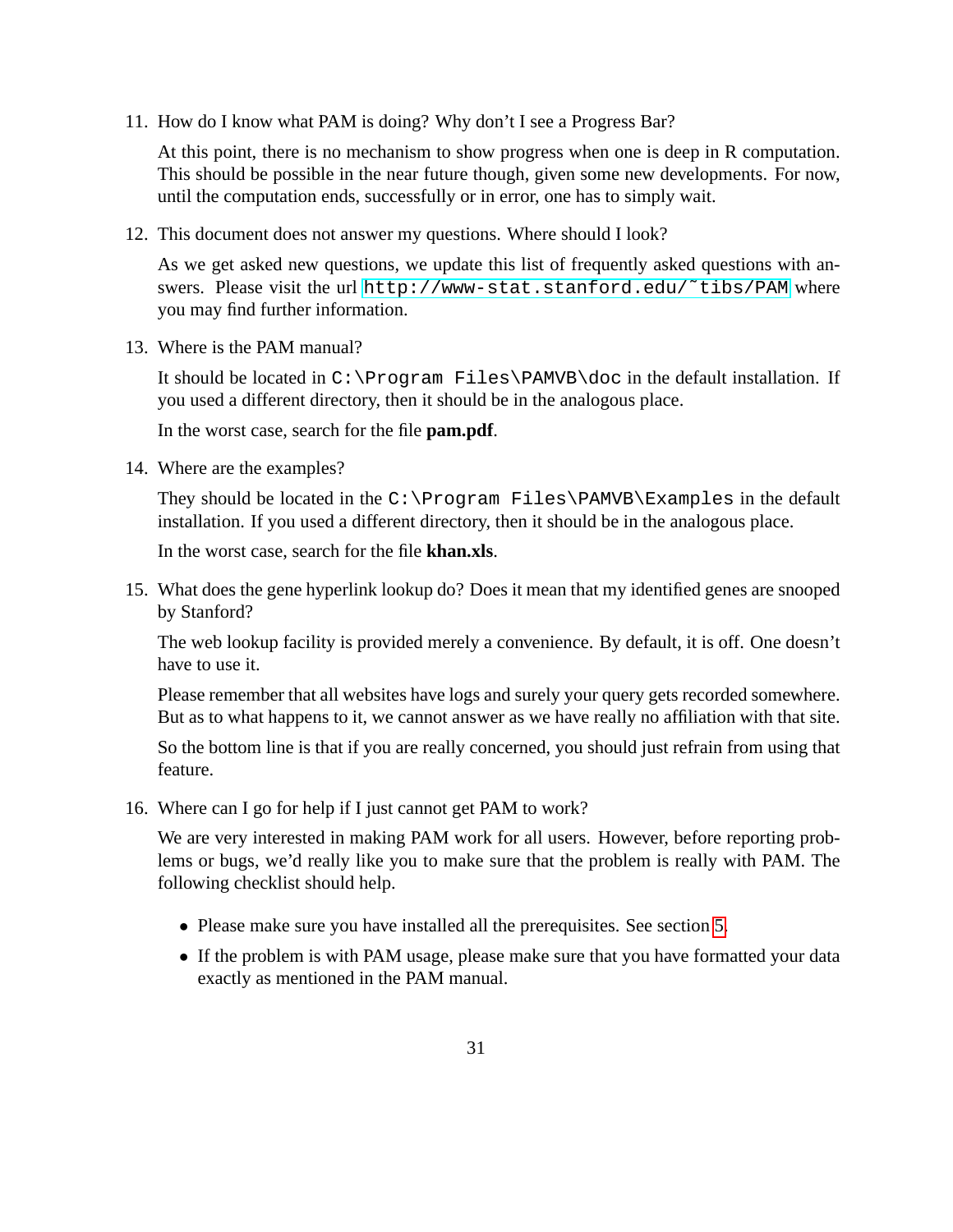• If you are having problem on a particular type of data, please make sure that you have formatted the response labels appropriately and have chosen the correct applicable data type.

If you still cannot get PAM to work, send email to pam-bug@stat.stanford.edu with complete details including

- (a) The error message
- (b) The system you are using (Windows 95, Windows 98, Windows ME, Windows NT or Windows 2000)
- (c) Whether you have installed all the prerequisites mentioned in the PAM manual.
- (d) The dataset you used that generated the error.

## <span id="page-31-0"></span>**16 Technical Details- Classification**

#### <span id="page-31-1"></span>**16.1 Details of the centroid shrinkage**

Let  $x_{ij}$  be the expression for genes  $i = 1, 2, \ldots p$  and samples  $j = 1, 2, \ldots n$ . We have classes  $1, 2, \ldots K$ , and let  $C_k$  be indices of the  $n_k$  samples in class k. The *i*th component of the centroid for class k is  $\bar{x}_{ik} = \sum_{j \in C_k} x_{ij}/n_k$ , the mean expression value in class k for gene i; the *i*th component of the overall centroid is  $\overline{\dot{x}}_i = \sum_{j=1}^n x_{ij}/n$ .

In words, we shrink the class centroids towards the overall centroids. However, we first normalize by the within class-standard deviation for each gene. Let

<span id="page-31-2"></span>
$$
d_{ik} = \frac{\bar{x}_{ik} - \bar{x}_i}{m_k \cdot s_i},\tag{16.1}
$$

where  $s_i$  is the pooled within-class standard deviation for gene *i*:

$$
s_i^2 = \frac{1}{n - K} \sum_k \sum_{i \in C_k} (x_{ij} - \bar{x}_{ik})^2.
$$
 (16.2)

and  $m_k = \sqrt{1/n_k - 1/n}$  makes the denominator equal to the standard error of the numerator in  $d_{ik}$ . Thus  $d_{ik}$  is a t-statistic for gene i, comparing class k to the other classes.

One important detail—in the denominator of the statistics  $d_{ik}$  in [\(16.1\)](#page-31-2) we add (the same) positive constant  $s_0$  to each of the  $s_i$  values. This guards against the possibility of large  $d_{ik}$  values arising by chance, from genes at very low expression levels. We set  $s_0$  equal to the median value  $s_i$ over the set of genes. A similar strategy was used in the SAM methodology of [Tusher, Tibshirani,](#page-40-2) [and Chu \(2001\)](#page-40-2), although instead of the median it chooses the quantile of the  $s_i$  values in an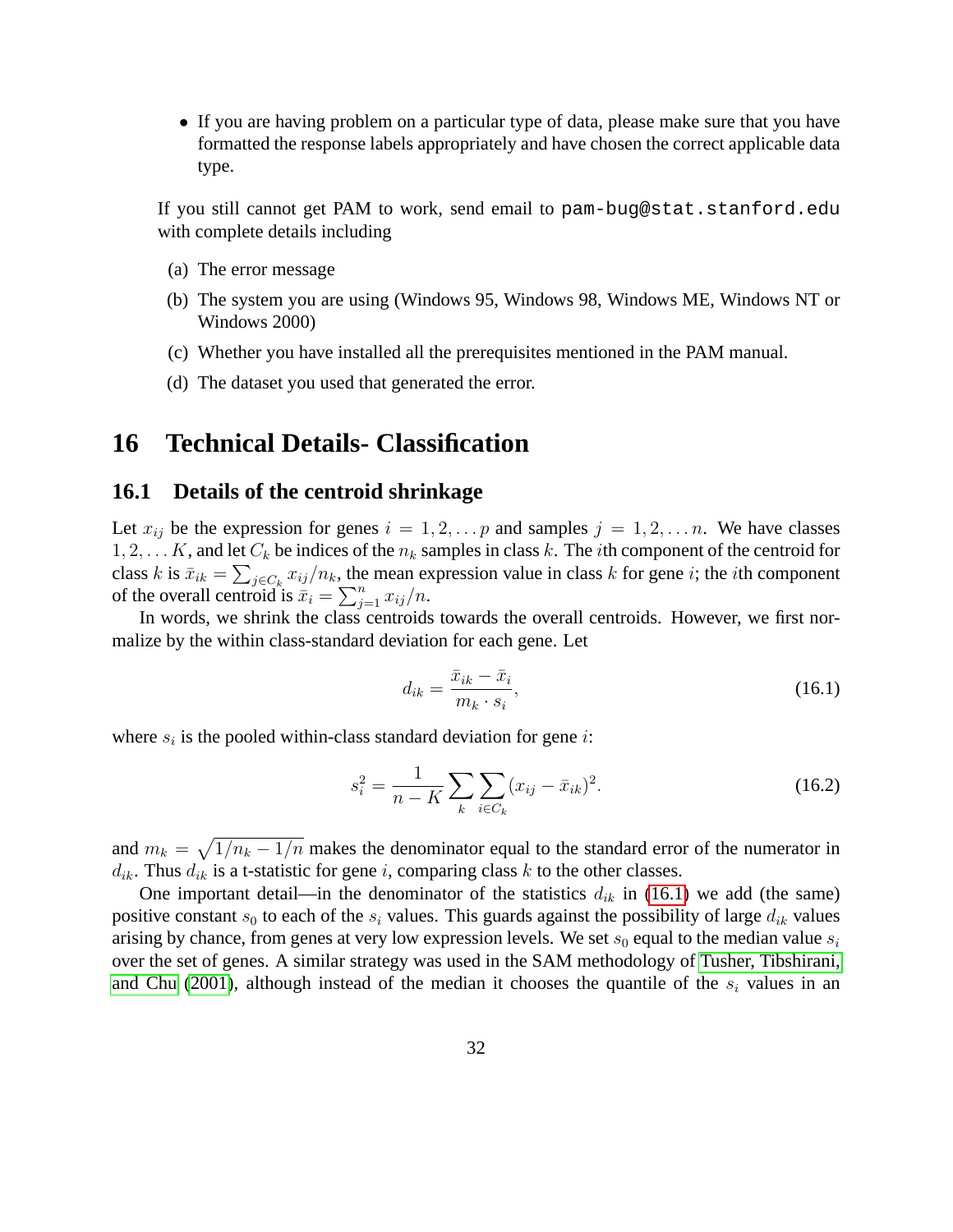adaptive fashion. For this reason in the two-class case, the genes scores in SAM and PAM can differ a little.

We can write

$$
\bar{x}_{ik} = \bar{x}_i + m_k s_i d_{ik} \tag{16.3}
$$

Our proposal shrinks each  $d_{ik}$  towards zero, giving  $d'_{ik}$  and new shrunken centroids or prototypes

<span id="page-32-2"></span>
$$
\bar{x}_{ik}' = \bar{x}_i + m_k s_i d_{ik}' \tag{16.4}
$$

The shrinkage we use is called *soft-thresholding*: each  $d_{ik}$  is reduced by an amount  $\Delta$  in absolute value, and is set to zero if its absolute value is less than zero. Algebraically, this is expressed as

$$
d'_{ik} = \text{sign}(d_{ik})(|d_{ik}| - \Delta)_+ \tag{16.5}
$$

where + means *positive part* ( $t_+ = t$  if  $t > 0$ , and zero otherwise). Since many of the  $\bar{x}_{ik}$ will be noisy and close to the overall mean  $\bar{x}_i$ , soft-thresholding produces "better" (more reliable) estimates of the true means [\(Donoho and Johnstone, 1994a;](#page-39-1) [Tibshirani, 1996\)](#page-40-3).

It has the nice property that many of the components (genes) are eliminated as far as class prediction is concerned, if the shrinkage parameter  $\Delta$  is large enough. Specifically if for a gene i,  $d_{ik}$  is shrunken to zero for all classes k, then the centroid for gene i is  $\bar{x}_i$ , the same for all classes. Thus gene i does not contribute to the nearest centroid computation. We choose  $\Delta$  by cross-validation.

Note that the standardization by  $s_i$  above has the effect of giving higher weight to genes whose expression is stable within samples of the same class. This same standardization is inherent in other common statistical methods, such as linear discriminant analysis (see section [16.4\)](#page-33-0).

#### <span id="page-32-0"></span>**16.2 Choosing the amount of shrinkage**

The Plotcv button plots cross-validation error as the shrinkage parameter  $\Delta$  is varied. Shown along the top of the plot is the number of genes retained (for the training data) at that particular threshold.

We use balanced 10-fold cross-validation, ensuring that the classes were distributed evenly among the 10 folds.

From this we choose a threshold value to select a list of genes. The Plot centroids button plots the shrunken differences  $d_{ik}$  for only the genes having at least one non-zero difference.

#### <span id="page-32-1"></span>**16.3 Class probabilities and discriminant functions**

We classify test samples to the closest shrunken centroid, again standardizing by  $s_i$ . We also make a correction for the relative abundance of members of each class.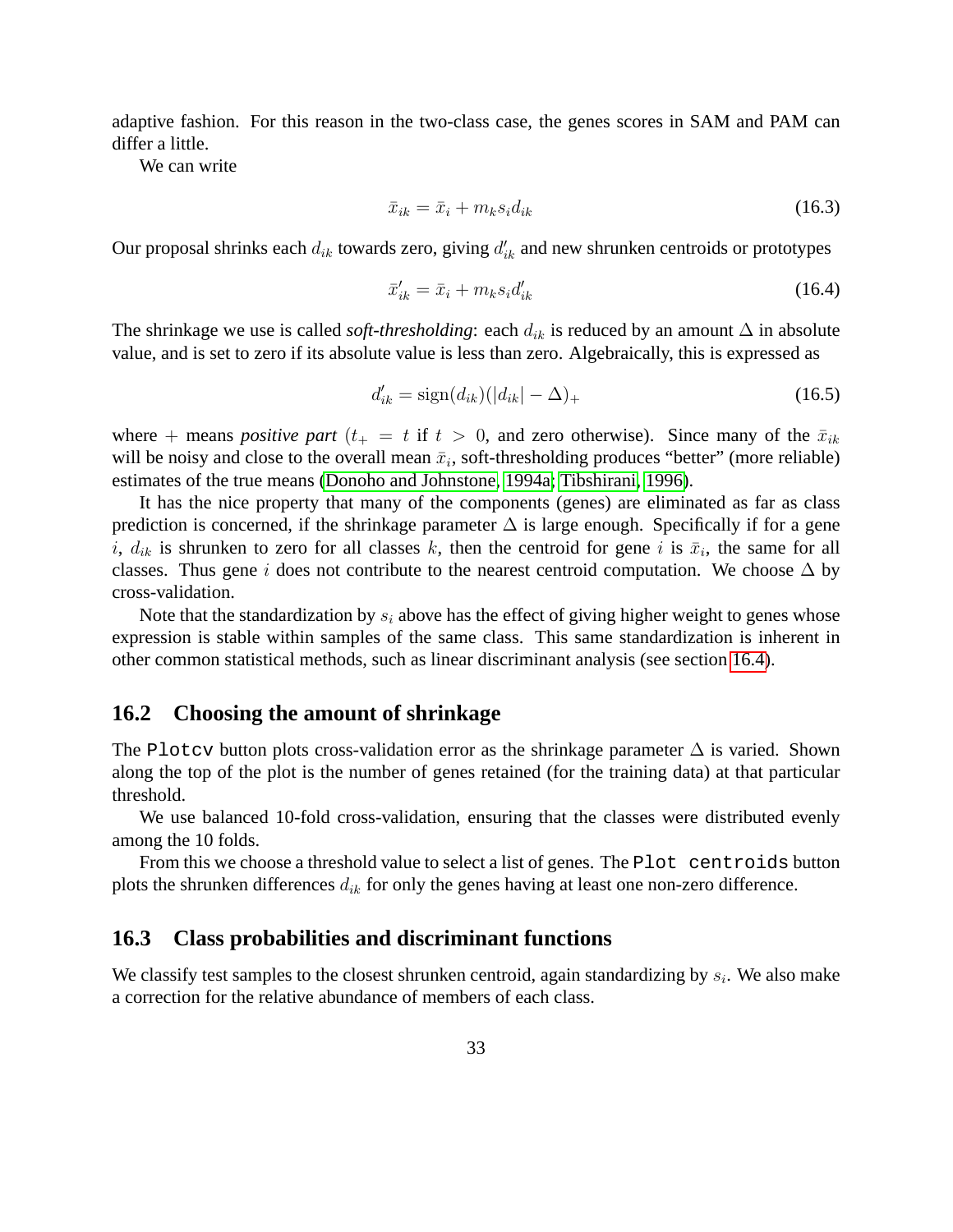Suppose we have a test sample (vector) with expression levels  $x^* = (x_1^*, x_2^*, \dots x_p^*)$ . We define the *discriminant score* for class k

<span id="page-33-1"></span>
$$
\delta_k(x^*) = \sum_{i=1}^p \frac{(x_i^* - \bar{x}_{ik}')^2}{s_i^2} - 2\log \pi_k \tag{16.6}
$$

The first part of [\(16.6\)](#page-33-1) is simply the standardized squared distance of  $x^*$  to the kth shrunken centroid. The second part is a correction based on the class *prior probability*  $\pi_k$ , where  $\sum_{k=1}^K \pi_k = 1$ . This prior gives the overall proportion of class  $k$  in the population. The classification rule is then

$$
C(x^*) = \ell \text{ if } \delta_\ell(x^*) = \min_k \delta_k(x^*) \tag{16.7}
$$

If the smallest distances are close and hence ambiguous, the prior correction gives a preference for larger classes, since they potentially account for more errors. We usually estimate the  $\pi_k$  by the *sample priors*  $\hat{\pi}_k = n_k/n$ . If the sample prior is not representative of the population, then more realistic priors can be used instead, or even uniform priors  $\pi_k = 1/K$ .

We can use the discriminant scores to construct estimates of the class probabilities, by analogy to Gaussian linear discriminant analysis:

<span id="page-33-3"></span><span id="page-33-2"></span>
$$
\hat{p}_k(x^*) = \frac{e^{-\frac{1}{2}\delta_k(x^*)}}{\sum_{\ell=1}^K e^{-\frac{1}{2}\delta_\ell(x^*)}}
$$
\n(16.8)

The **Plot CV Probs** button displays these probabilities, for each sample, for each class. At each ascissa value, the class probabilities for a given sample are plotted. The **Predict Test Set** button computes these probabilities for a test set.

#### <span id="page-33-0"></span>**16.4 Relationship to other approaches**

The discriminant scores [\(16.6\)](#page-33-1) are similar to those used in linear discriminant analysis (LDA), which arise from using the *Mahalanobis* metric in computing distance to centroids:

$$
\delta_k^{LDA}(x^*) = (x^* - \bar{x}_k)^T W^{-1}(x^* - \bar{x}_k) - 2\log \pi_k. \tag{16.9}
$$

Here we are using a vector notation, and  $W$  is the pooled, within-class covariance matrix. With thousands of genes and tens of samples  $(p \gg n)$ , W is huge and any sample estimate will be singular (and hence its inverse is undefined) Our scores can be seen to be a heavily restricted form of LDA, necessary to cope with the large number of variables (genes). The differences are that

- we assume a diagonal within-class covariance matrix for  $W$ ; without this LDA would be ill-conditioned and fail.
- we use shrunken centroids rather than centroids as a prototype for each class.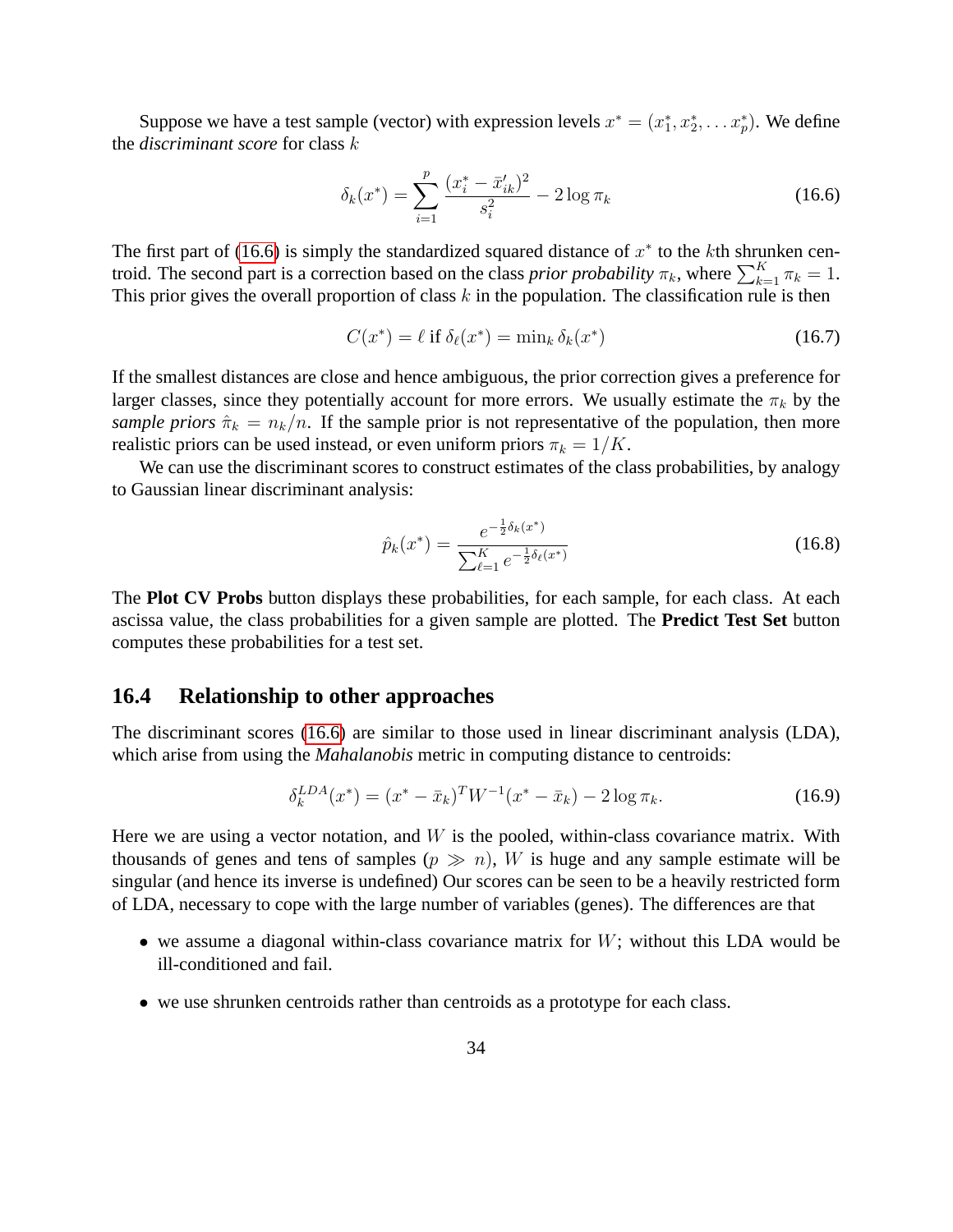• as the shrinkage parameter ∆ increases, an increasing number of genes will have *all* their  $d'_{ik} = 0, k = 1, ..., K$  due to the soft-thresholding in [\(16.5\)](#page-32-2). Such genes contribute no discriminatory information in [\(16.6\)](#page-33-1), and in fact cancel in [\(16.8\)](#page-33-2)

Both our scores [\(16.6\)](#page-33-1) and [\(16.9\)](#page-33-3) are effectively *linear* in the  $x_i^*$ . If we expand the square in [\(16.6\)](#page-33-1), discard the terms involving  $x_i^*$  (since they are independent of the class index k and hence do not contribute towards class discrimination), and multiply by −2, we get

$$
\tilde{\delta}_k(x^*) = \sum_{i=1}^p \frac{x_i^* \bar{x}_{ik}'}{s_i^2} - \frac{1}{2} \sum_{i=1}^p \frac{\bar{x}_{ik}'}{s_i^2} + \log \pi_k,\tag{16.10}
$$

which is linear in the  $x_i^*$ . Because of the sign change, our rule classifies to the largest  $\tilde{\delta}_k(x^*)$ . Likewise the LDA discriminant scores have the equivalent linear form

$$
\tilde{\delta}_k^{LDA}(x^*) = x^{*T} W^{-1} \bar{x}_k - \frac{1}{2} \bar{x}_k^{\prime \, T} W^{-1} \bar{x}_k^{\prime} + \log \pi_k \tag{16.11}
$$

Both [Golub et al.](#page-40-4) [\(1999\)](#page-40-4) and [Hedenfalk et al.](#page-40-5) [\(2001\)](#page-40-5) present linear scoring procedures for the two-class problem, which are very similar to each other, and also similar to our procedure and hence LDA in the two-class case. Both methods essentially work by

- 1. selecting a set of genes based on a two-sample t-statistic, and then
- 2. forming a linear classifier in the selected  $x_i^*$  using these t-statistics as weights.

We describe each in turn, using our own re-expression and terminology, but remaining faithful to the original in each case.

[Hedenfalk et al. \(2001\)](#page-40-5) use a standard t-test at level  $\alpha$  to select differentially expressed genes in two breast cancer types. They then construct a "compound covariate" class predictor, which they threshold to classify a sample into one of the two classes. Their compound covariate is

$$
h(x^*) = \sum_{i \in S(\alpha)} t_i x_i^* \tag{16.12}
$$

where  $x^*$  is the gene expression vector for the sample to be classified,  $t_j$  is the t-statistic for comparing the two classes in the training data at level- $\alpha$ , and  $S(\alpha)$  is the subset of genes with a significant t-statistic at level  $\alpha$ . They use as a threshold the same compound formala applied to  $(\bar{x}_1 + \bar{x}_2)/2$ . Now

$$
t_i = \frac{\bar{x}_{i1} - \bar{x}_{i2}}{s_i \sqrt{\frac{1}{n_1} + \frac{1}{n_2}}},
$$
\n(16.13)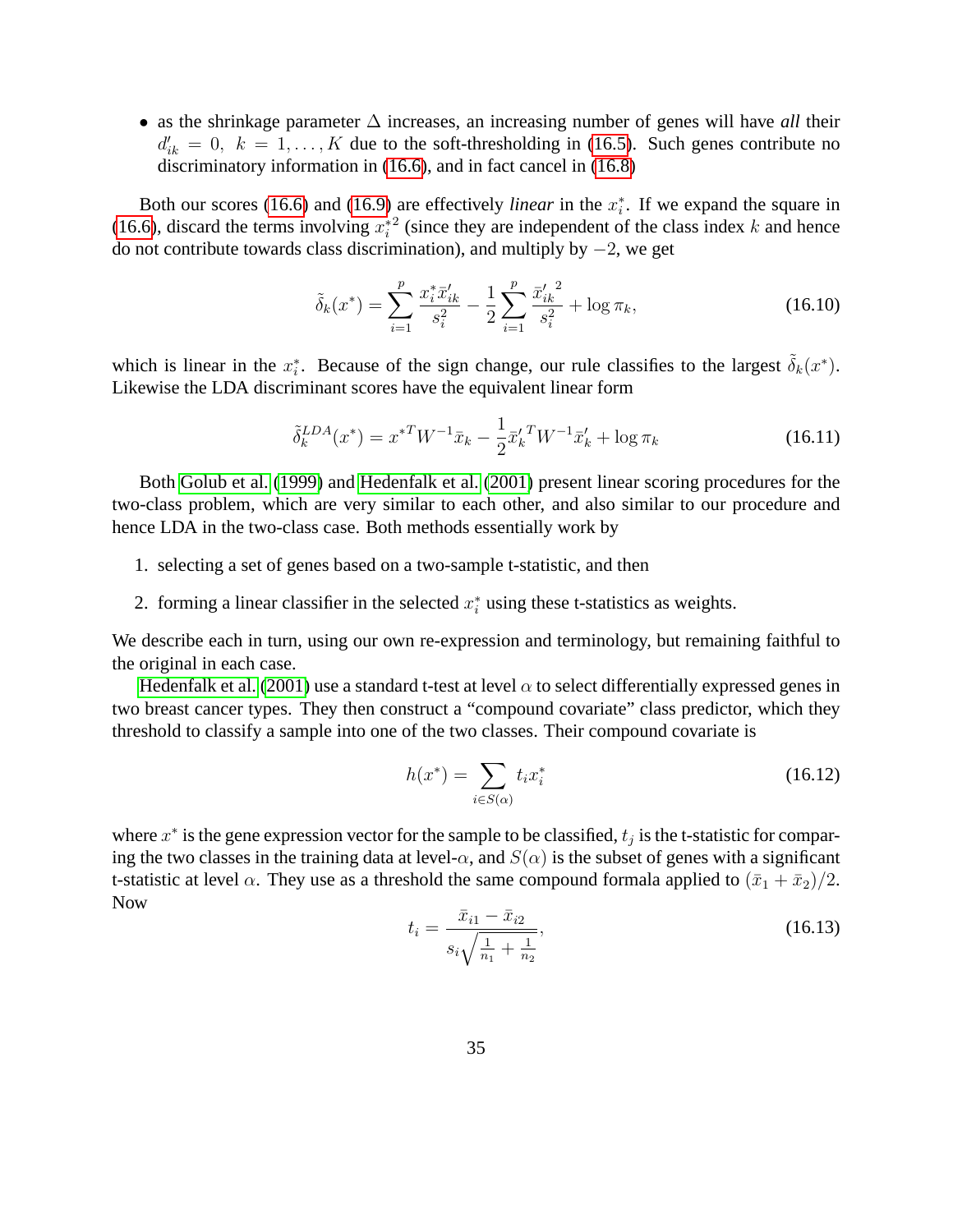where  $s_i$  is the pooled within-class standard deviation for gene i as before, and hence (ignoring constants in  $n_1$  and  $n_2$ )

$$
H(x^*) = h(x^*) - h(\frac{\bar{x}_1 + \bar{x}_2}{2})
$$
  
= 
$$
\sum_{i \in S(\alpha)} \frac{(\bar{x}_{i1} - \bar{x}_{i2})x_i^*}{s_i} - \sum_{i \in S(\alpha)} \frac{(\bar{x}_{i1} - \bar{x}_{i2})}{s_i} \frac{(\bar{x}_{i1} + \bar{x}_{i2})}{2}
$$
(16.14)

They classify to class 1 if  $H(x^*) > 0$ , else to class 2.

[Golub et al. \(1999\)](#page-40-4) use a very similar procedure. They screen the genes using the absolute value of a "correlation measure"

$$
\rho_i = \frac{\bar{x}_{i1} - \bar{x}_{i2}}{s_{i1} + s_{i2}},\tag{16.15}
$$

where  $s_{i1}$  and  $s_{i2}$  are the class-1 and class-2 standard deviations for gene i. This is very similar to a t-statistic, using a somewhat unorthodox estimate of the common standard deviation. They then form a "weighted vote", which amounts to using the linear function

$$
G(x^*) = \sum_{i \in S(m)} \rho_i (x_i^* - \frac{\bar{x}_{i1} + \bar{x}_{i2}}{2})
$$
  
= 
$$
\sum_{i \in S(m)} \frac{(\bar{x}_{i1} - \bar{x}_{i2})x_i^*}{s_{i1} + s_{i2}} - \sum_{i \in S(m)} \frac{(\bar{x}_{i1} - \bar{x}_{i2})}{s_{i1} + s_{i2}} \frac{(\bar{x}_{i1} + \bar{x}_{i2})}{2}
$$
(16.16)

Again, if  $G(x^*) > 0$ , we assign to class 1, else class 2. The actual screening procedure used by [Golub et al. \(1999\)](#page-40-4) is fairly complex, and depends on a parameter  $m$  (the number of genes retained per class); m is determined by cross-validation.

We can re-express our linear discriminant scores for the two class case. Rather than picking the maximum of  $\tilde{\delta}_1(x^*)$  and  $\tilde{\delta}_2(x^*)$ , we can form the difference and threshold at zero. These differences, after a little manipulation, can be seen to be

$$
\ell(x^*) = \tilde{\delta}_1(x^*) - \tilde{\delta}_2(x^*)
$$
  
= 
$$
\sum_{i \in S(\Delta)} \frac{(\bar{x}_{i1}' - \bar{x}_{i2}')x_i^*}{s_i^2} - \sum_{i \in S(\Delta)} \frac{(\bar{x}_{i1}' - \bar{x}_{i2}')(\bar{x}_{i1}' + \bar{x}_{i2}')}{s_i^2} + \log \frac{\pi_1}{\pi_2}
$$
(16.17)

The sums are over the set  $S(\Delta)$  of genes remaining after soft-thresholding. Here it is clear that if both genes are shrunk to the overall mean, they drop out of the sum.

The procedures are similar in form but differ in the details.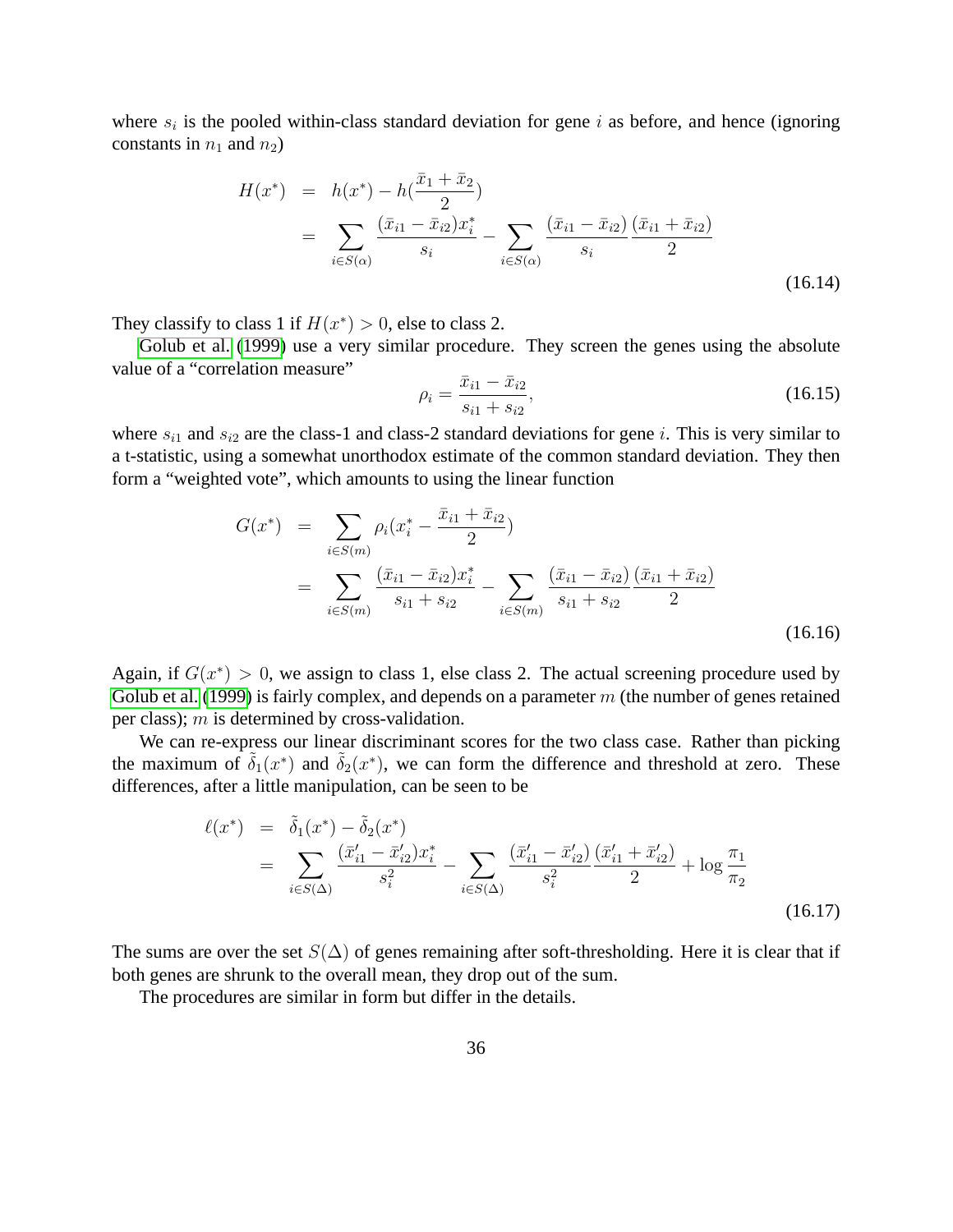- The LDA score uses a pooled variance  $s_i^2$  in the denominator, whereas the other two use standard deviations. The variance is the natural quantity to use since it arises from the squared standardized distance.
- The selection methods are different. Both [Golub et al. \(1999\)](#page-40-4) and [Hedenfalk et al. \(2001\)](#page-40-5) use *hard* thresholding of the t-statistics as the basis of selection (hard thresholding selects only those genes whose t-statistics falls above a threshold). Our selection is based on soft thresholding of t-statistics. Soft thresholding is known to perform better in other settings, see e.g. [Donoho and Johnstone \(1994b\)](#page-39-2).
- We use cross-validation to select  $\Delta$ , and [Golub et al.](#page-40-4) [\(1999\)](#page-40-4) use it to select their m. We could not determine whether [Hedenfalk et al. \(2001\)](#page-40-5) use cross-validation to select  $\alpha$  (it would be reasonable to do so).
- Our procedure can adjust the classification according to the class prior probabilities.
- Our procedure produces probabilities [\(16.8\)](#page-33-2) for each of the classes.
- Our nearest prototype procedure works for more than two classes.

With more than two classes, nearest shrunken centroids soft-thresholds all of the differences between the class centroids and the overall centroid. In the process, it chooses different sets of genes for characterizing each class.

We saw in Section [16.3](#page-32-1) that our nearest prototype scores [\(16.6\)](#page-33-1) are a restricted form of the LDA scores [\(16.9\)](#page-33-3)

$$
\delta_k^{LDA}(x^*) = (x^* - \bar{x}_k)^T W^{-1}(x^* - \bar{x}_k).
$$

Since  $p \gg n$ , the within-class covariance W is singular, and so this solution is undefined. Nearest shrunken centroids makes  $W$  diagonal which solves the singularity problem; in addition it shrinks the  $\bar{x}_k$ .

# <span id="page-36-0"></span>**17 Technical details- supervised principal components**

The main references for this technique are [Bair and Tibshirani \(2004\)](#page-39-3) and [Bair et al. \(2004\)](#page-39-4).

#### <span id="page-36-1"></span>**17.1 Extracting supervised princapl components**

We assume there are p features measured on N observations (e.g. patients). Let X be an  $N \times p$ matrix of feature measurements (e.g. genes), and  $y$  the  $N$ -vector of outcome measurements. We assume that the outcome is a quantitative variable; below we discuss other types of outcomes such as censored survival times. Here in a nutshell is the supervised principal component proposal: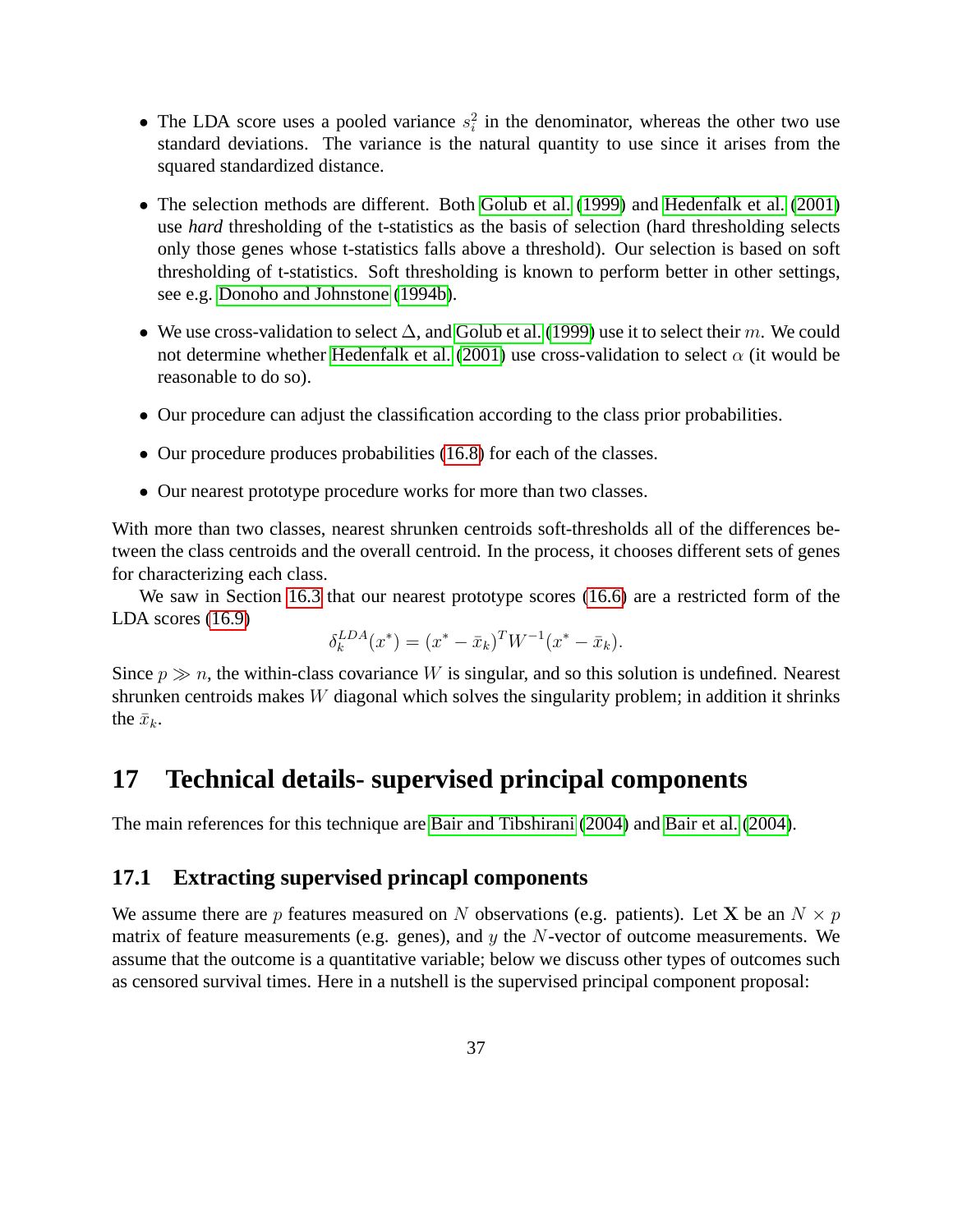*Supervised principal components*

- 1. Compute (univariate) standard regression coefficients for each feature
- 2. Form a reduced data matrix consisting of only those features whose univariate coefficient exceeds a threshold  $\theta$  in absolute value ( $\theta$  is estimated by cross-validation)
- 3. Compute the first (or first few) principal components of the reduced data matrix
- 4. Use these principal component(s) in a regression model to predict the outcome

We now give details of the method. Assume that the columns of X (variables) have been centered to have mean zero. Write the singular value decomposition of X as

$$
\mathbf{X} = \mathbf{U} \mathbf{D} \mathbf{V}^T \tag{17.1}
$$

where U, D, V are  $N \times m$ ,  $m \times m$  and  $m \times p$  respectively, and  $m = \min(N - 1, p)$  is the rank of **X**. D is a diagonal matrix containing the singular values  $d_j$ ; the columns of U are the principal components  $u_1, u_2, \ldots u_m$ ; these are assumed to be ordered so that  $d_1 \geq d_2 \geq \ldots d_m \geq 0$ .

Let s be the  $p$ -vector of standardized regression coefficients for measuring the univariate effect of each gene separately on y:

<span id="page-37-1"></span>
$$
s_j = \frac{x_j^T y}{||x_j||},
$$
\n(17.2)

with  $||x_j|| = \sqrt{x_j^T x_j}$ . Actually, a scale estimate  $\hat{\sigma}$  is missing in each of the  $s_j$ , but since it is common to all, we can omit it. Let  $C_{\theta}$  be the collection of indices such that  $|s_j| > \theta$ . We denote by  $X_{\theta}$  the matrix consisting of the columns of X corresponding to  $C_{\theta}$ . The SVD of  $X_{\theta}$  is

<span id="page-37-0"></span>
$$
\mathbf{X}_{\theta} = \mathbf{U}_{\theta} \mathbf{D}_{\theta} \mathbf{V}_{\theta}^{T} \tag{17.3}
$$

Letting  $U_{\theta} = (u_{\theta,1}, u_{\theta,2}, \dots u_{\theta,m})$ , we call  $u_{\theta,1}$  the first supervised principal component of **X**, and so on. We now fit a univariate linear regression model with response y and predictor  $u_{\theta,1}$ ,

<span id="page-37-2"></span>
$$
\hat{y}^{\text{spc},\theta} = \bar{y} + \hat{\gamma} \cdot u_{\theta,1}.\tag{17.4}
$$

Note that since  $u_{\theta,1}$  is a left singular vector of  $\mathbf{X}_\theta$ , it has mean zero and unit norm. Hence  $\hat{\gamma}=u_{\theta,1}^T y$ , and the intercept is  $\bar{y}$ , the mean of y (expanded here as a vector of such means).

We use cross-validation of the log-likelihood (or log partial-likelihood) ratio statistic to estimate the best value of  $\theta$ .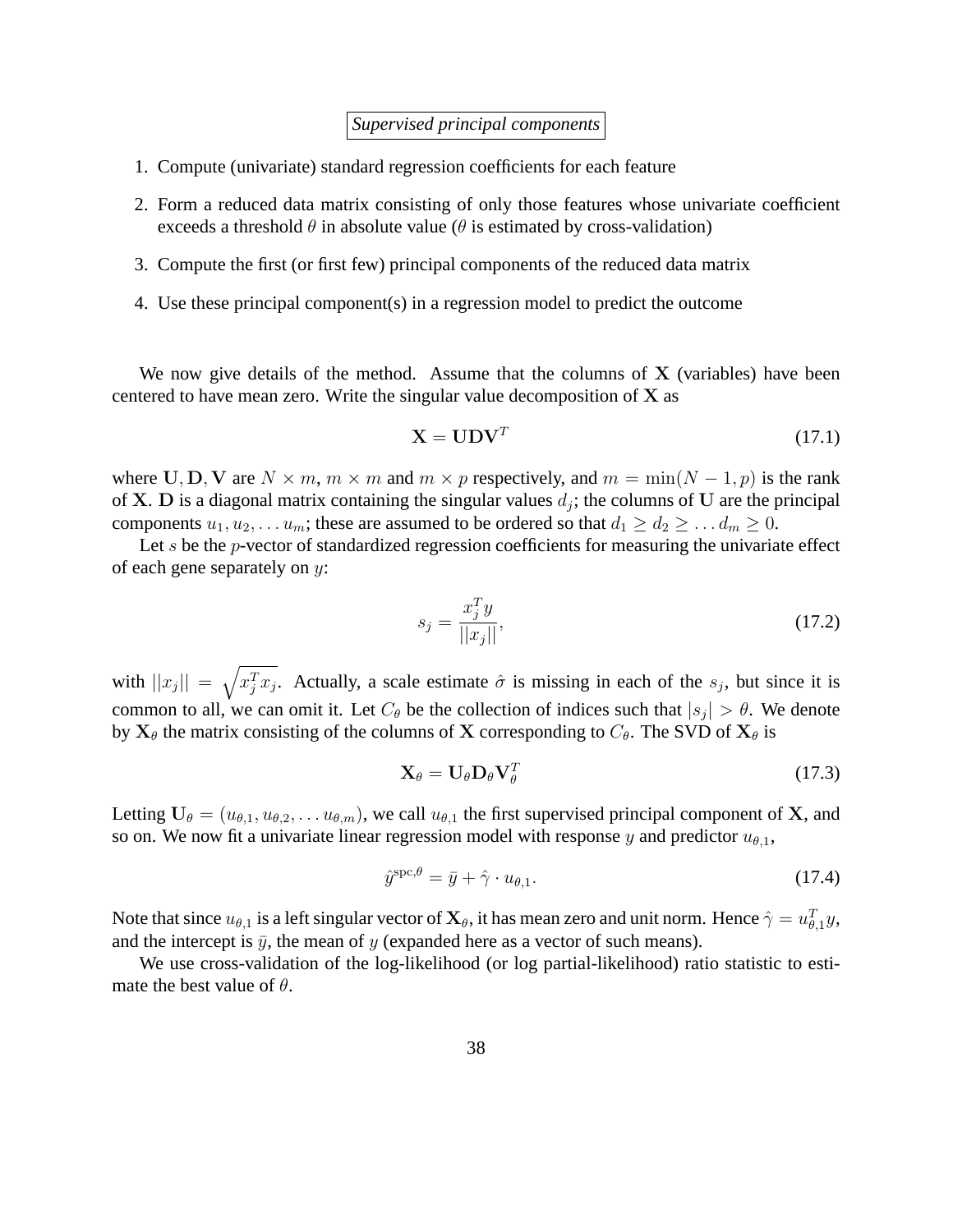Note that from [\(17.3\)](#page-37-0),

$$
\mathbf{U}_{\theta} = \mathbf{X}_{\theta} \mathbf{V}_{\theta} \mathbf{D}_{\theta}^{-1} \n= \mathbf{X}_{\theta} \mathbf{W}_{\theta}.
$$
\n(17.5)

So, for example,  $u_{\theta,1}$  is a linear combination of the columns of  $X_{\theta}$ :  $u_{\theta,1} = X_{\theta}w_{\theta,1}$ . Hence our linear regression model estimate can be viewed as a restricted linear model estimate using *all* the predictors in  $X_{\theta}$ :

$$
\hat{y}^{\text{spc},\theta} = \bar{y} + \hat{\gamma} \cdot \mathbf{X}_{\theta} w_{\theta,1} \tag{17.6}
$$

$$
= \bar{y} + \mathbf{X}_{\theta} \hat{\beta}_{\theta}, \tag{17.7}
$$

where  $\hat{\beta}_{\theta} = \hat{\gamma}w_{\theta,1}$ . In fact, by padding  $w_{\theta,1}$  with zeros (corresponding to the genes excluded by  $C_{\theta}$ ), our estimate is linear in all p genes.

Given a test feature vector  $x^*$ , we can make predictions from our regression model as follows:

- 1. We center each component of  $x^*$  using the means we derived on the training data:  $x_j^* \leftarrow$  $x_j^* - \bar{x}_j$ .
- 2.  $\hat{y}^* = \bar{y} + \hat{\gamma} \cdot x_{\theta}^{*T} w_{\theta,1} = \bar{y} + x_{\theta}^{*T} \hat{\beta}_{\theta},$

where  $x^*_{\theta}$  is the appropriate sub-vector of  $x^*$ .

In the case of uncorrelated predictors, it is easy to verify that the supervised principal components procedure has the desired behavior: it yields all predictors whose standardized univariate coefficients exceed  $\theta$  in absolute value.

Our proposal is also applicable to generalized regression settings, for example survival data, classification problems, or data typically analyzed by a generalized linear model. In these cases we use a score statistic in place of the standardized regression coefficients in [\(17.2\)](#page-37-1) and use a proportional hazards or appropriate generalized regression in [\(17.4\)](#page-37-2). Let  $\ell_i(\beta)$  be the loglikelihood or partial likelihood relating the data for a single predictor  $X_j$  and the outcome y, and let  $U_j(\beta_0) = d\ell/d\beta|_{\beta=\beta_0}$ ,  $I_j(\beta_0) = -d^2\ell_j/d\beta^2|_{\beta=\beta_0}$ . Then the score statistic for predictor j has the form

$$
s_j = \frac{U_j(0)^2}{I_j(0)}.\tag{17.8}
$$

Of course for the Gaussian log-likelihood, this quantity is equivalent to the standardized regression coefficient [\(17.2\)](#page-37-1).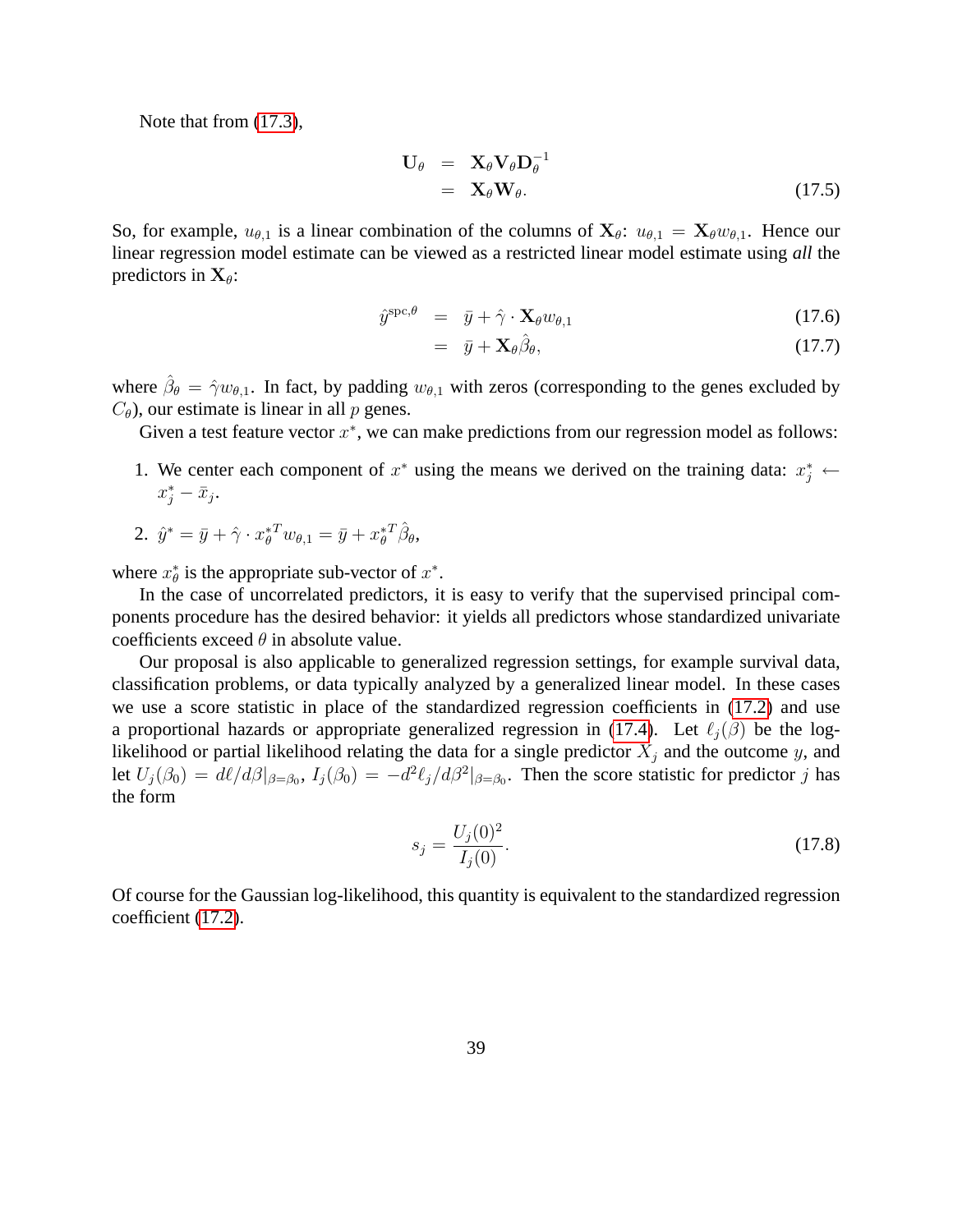#### <span id="page-39-0"></span>**17.2 Importance scores and a reduced predictor**

Having derived the predictor  $u_{\theta,1}$ , how do we assess the contributions of the p individual features? We compute the *importance score* as the inner product between each centered feature that has been selected and  $u_{\theta,1}$ :

$$
imp_j = (x_j - \bar{x}_j)^T, u_{\theta,1})
$$
\n(17.9)

This is proportional to the loading for that gene. Features j with large values of  $|\text{imp}_j|$  contribute most to the prediction of y.

In some applications we would like to have a model that uses only a small number of features. For example, a predictor that requires expression measurements for a few thousand genes is not likely to be useful in a everyday clinical settings: microarrays are too expensive and complex for everyday use, and simpler assays like RT-PCR can only measure 50 or 100 genes at a time. In addition, isolation of a smaller gene set could aid in biological understanding of the disease.

There are a number of ways to obtain a series of reduced models. One would be to apply the lasso [Tibshirani \(1996\)](#page-40-3) to the data  $(X, \hat{y}^{\text{spc}})$ . The LAR algorithm [Efron et al.](#page-40-6) [\(2004\)](#page-40-6) provides a convenient method for computing the lasso solutions. One drawback of this approach is that the series of models will typically involve different sets of features, and this can be difficult for a scientist to assimilate.

Here we take a simpler approach. We define

$$
\hat{u}_{\text{red}} = \sum_{|\text{imp}_j| > \gamma} \ell_j \cdot x_j \tag{17.10}
$$

where  $\ell_j = u_{\theta,1}^T x_j/d_1$ , the loading for the *j*th feature ( $d_1$  is the first singular value from the SVD [\(17.3\)](#page-37-0)). This predictor keeps only features with importance scores  $\gamma$  or larger, and weights these features by their loadings. We illustrate this idea in the next section.

# **References**

- <span id="page-39-4"></span>Bair, E., Hatsie, T., Paul, D., and Tibshirani, R. (2004), "Prediction by suprvised princiapl compotents," Tech. rep., Stanford University.
- <span id="page-39-3"></span>Bair, E. and Tibshirani, R. (2004), "Semi-supervised methods to predict patient survival from gene expression data," *PLOS Biology*, 2, 511–522.
- <span id="page-39-1"></span>Donoho, D. and Johnstone, I. (1994a), "Ideal Spatial Adaptation By Wavelet Shrinkage," *Biometrika*, 81, 425–455.
- <span id="page-39-2"></span>— (1994b), "Ideal spatial adaptation by wavelet shrinkage," *Biometrika*, 81, 425–55.